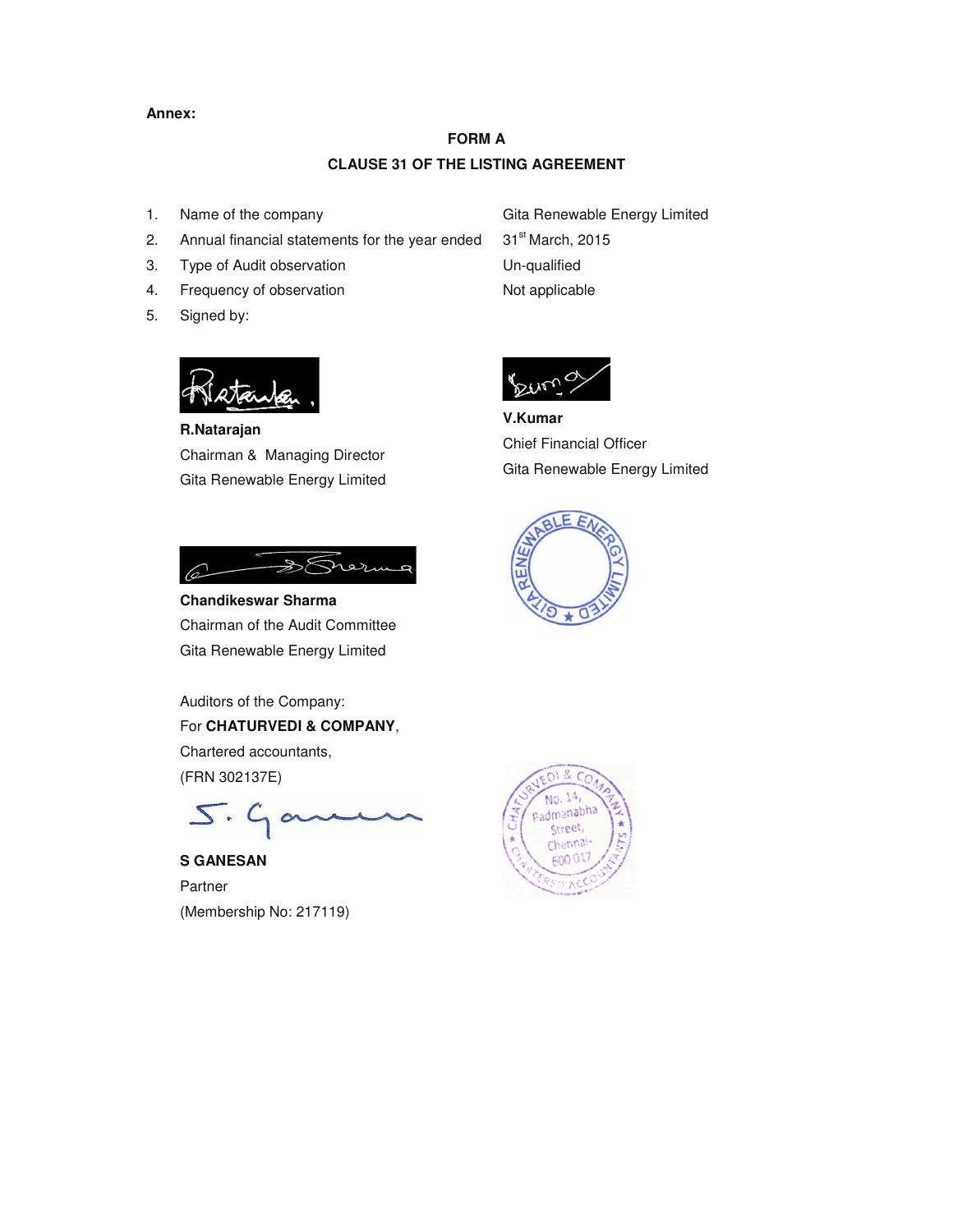# GITA RENEWABLE ENERGY LIMITED



Fifth Annual Report 2014 - 15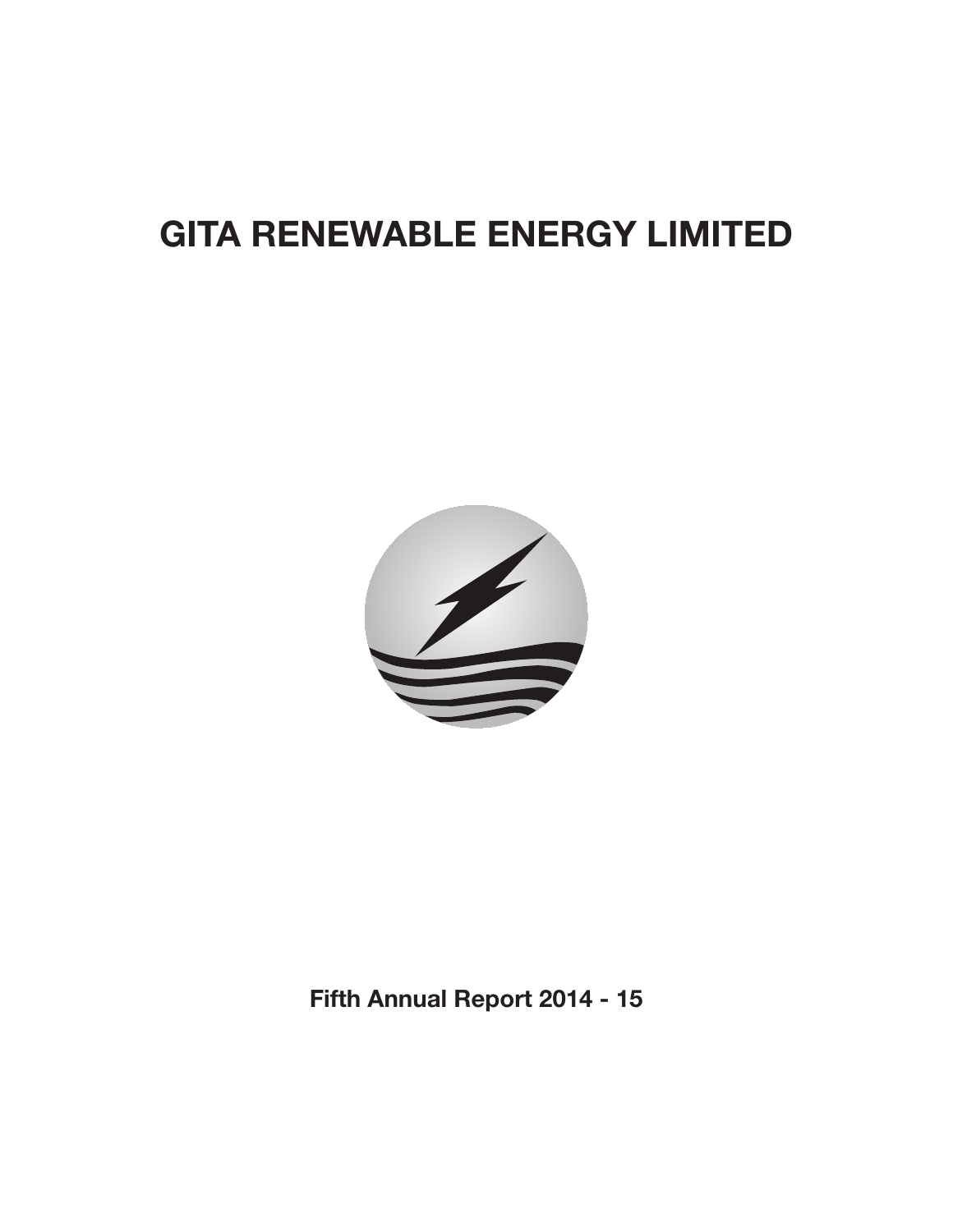| <b>CONTENTS</b>            |             |
|----------------------------|-------------|
|                            | <b>PAGE</b> |
| <b>NOTICE</b>              | 2           |
| DIRECTORS' REPORT          | 12          |
| <b>AUDITORS' REPORT</b>    | 48          |
| <b>BALANCE SHEET</b>       | 52          |
| STATEMENT OF PROFIT & LOSS | 53          |
| <b>CASH FLOW STATEMENT</b> | 54          |
| <b>NOTES</b>               | 60          |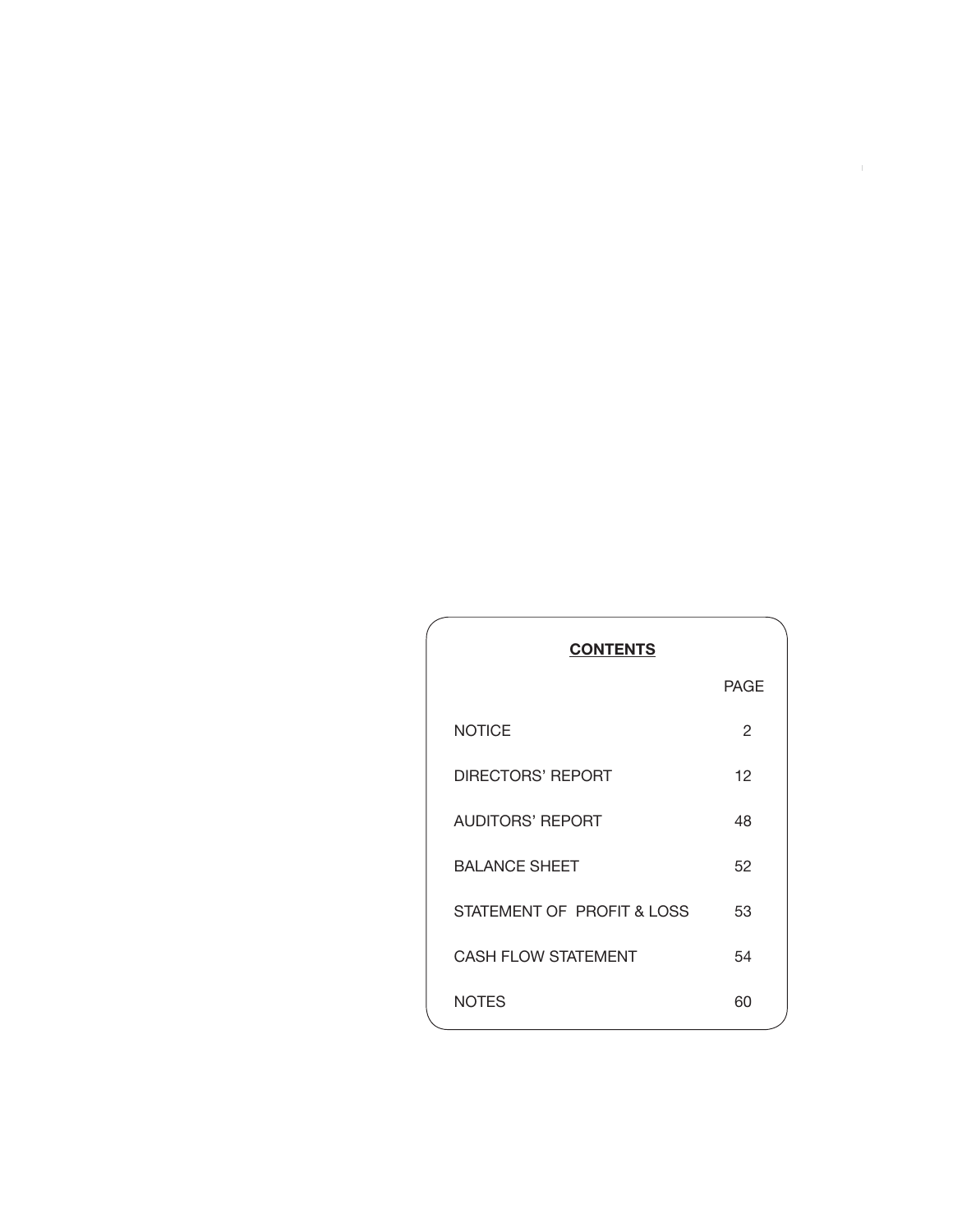

## **GITA RENEWABLE ENERGY LIMITED**

### BOARD OF DIRECTORS

Mr.Chandikeshwar Sharma Director Mr.Sunil Kumar Singh Director Ms.R. Saraswathi Director

### REGISTERED OFFICE

Survey No.180 & 181, OPG Nagar, Periya Obulapuram village, Nagarajakandigai, Madharapakkam Road, Gummidipoondi – 601201 Website :www.gitarenewable.com

### AUDITORS

M/s. Chaturvedi& Company Chartered Accountants Chennai - 600 017

### **BANKERS**

State Bank of India Industrial Financial Branch 155, Anna Salai Chennai - 600 002

### SHARE TRANSFER AGENT

Cameo Corporate Services Limited No. 1, Club House Road Chennai - 600 002

Mr.R.Natarajan Chairman & Managing Director

Mr.V.Kumar Chief Financial Officer Mr.C.Chandrasekar Company Secretary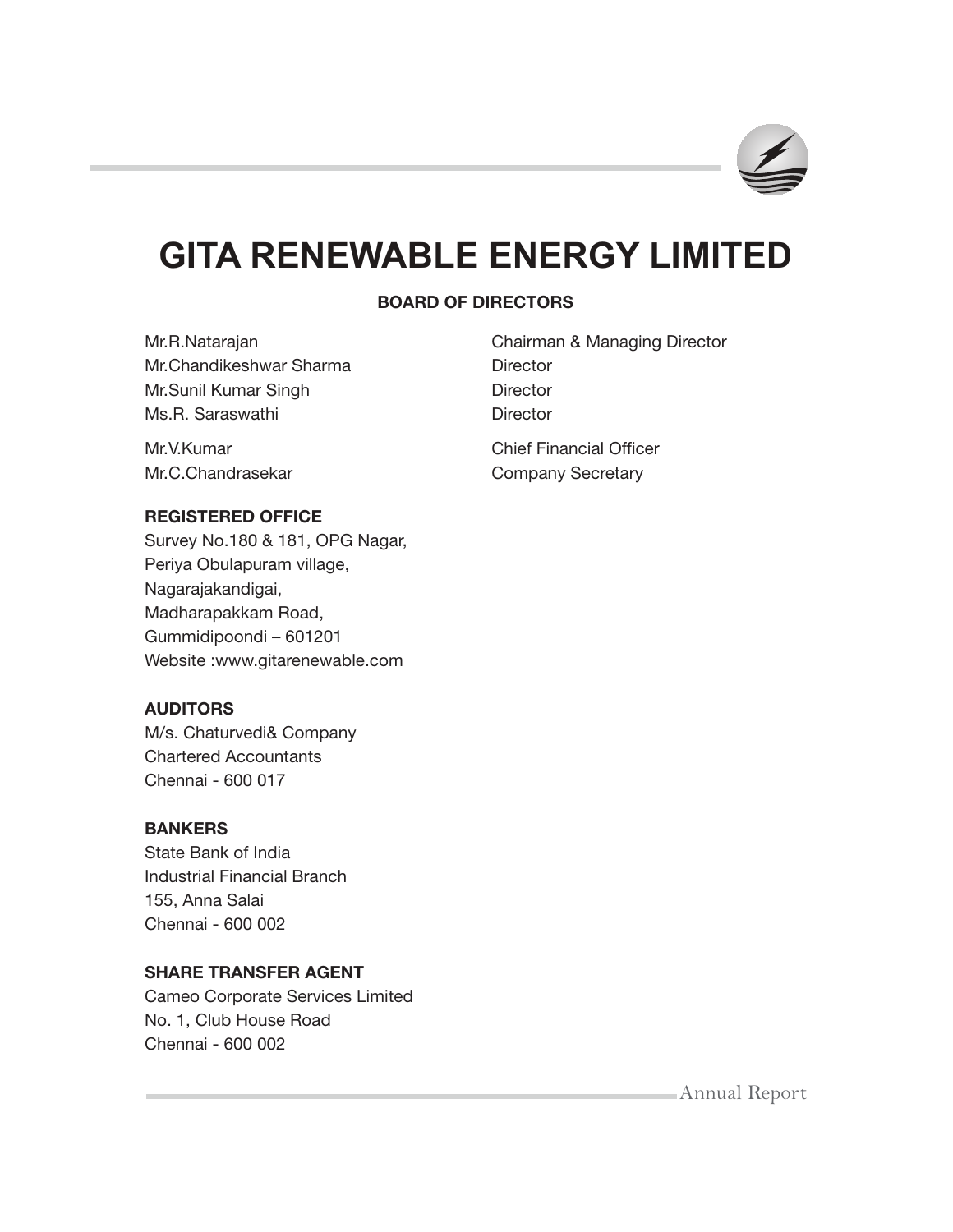### NOTICE

NOTICE is hereby given that the FIFTH ANNUAL GENERAL MEETING of the members of Gita Renewable Energy Limited will be held on Wednesday, September 30, 2015, at 1.00 p.m.at the registered office of the company at Survey No.180 & 181, OPG Nagar, Periya Obulapuram village, Nagarajakandigai, Madharapakkam Road, Gummidipoondi – 601201 to transact the following business:

### ORDINARY BUSINESS:

### 1. Adoption of financial statements

To receive, consider and adopt the financial statement of the Company for the year ended March 31, 2015, the statement of Profit and Loss for the year ended on that date and the reports of the Board of Directors and Auditors thereon.

### 2. Appointment of Auditors

To consider and, if thought fit, to pass with or without modifications, the following resolution as an Ordinary Resolution:

 "RESOLVED that pursuant to Section 139, 141 and other applicable provisions of the Companies Act, 2013 and the Rules made thereunder and pursuant to the recommendations of the Audit Committee of the Board, the company do hereby appoint M/s.S.K.Gulecha & Associates, Chartered Accountants [Firm Registration No.01334S] Chennai, be and are hereby appointed as the Auditors of the company to hold office from the conclusion of this Fifth Annual General Meeting till the conclusion of Tenth Annual General Meeting subject to members' ratification at every Annual General Meeting and that the Board of Directors of the Company be and is hereby authorized to fix the remuneration payable to them for the financial year ending March 31,2016 on the recommendation of the Audit Committee."

### SPECIAL BUSINESS:

### 3. Appointment of Mr. Chandikeshwar Sharma as an Independent Director

To consider and, if thought fit, to pass with or without modification(s), the following resolution as an ordinary resolution:

 "RESOLVED that, pursuant to sections 149, 152 and other applicable provisions of the Companies Act, 2013 and the Rules made thereunder (including any statutory modification(s) or re-enactment thereof for the time being in force), Mr. Chandikeshwar Sharma (DIN: 06598312), Director of the Company who retires by rotation at this Annual General Meeting, be and is hereby appointed as an Independent director of the company, not liable to retire by rotation, to hold office for a term commencing from 30th September, 2015 to Seventh Annual General Meeting."

### 4. Appointment of Mr. Sunil Kumar Singh as an Independent Director

To consider and, if thought fit, to pass with or without modification(s), the following resolution as an ordinary resolution:

 "RESOLVED that, pursuant to sections 149, 152 and other applicable provisions of the Companies Act, 2013 and the Rules made thereunder (including any statutory modification(s) or re-enactment thereof for the time being in force), Mr. Sunil Kumar Singh (DIN:05174226), who was appointed as an Additional Director of the Company in the category of an Independent Director by the Board of Directors the Company with effect from February 26,2015 and who holds office upto this Annual General Meeting, in terms of section 161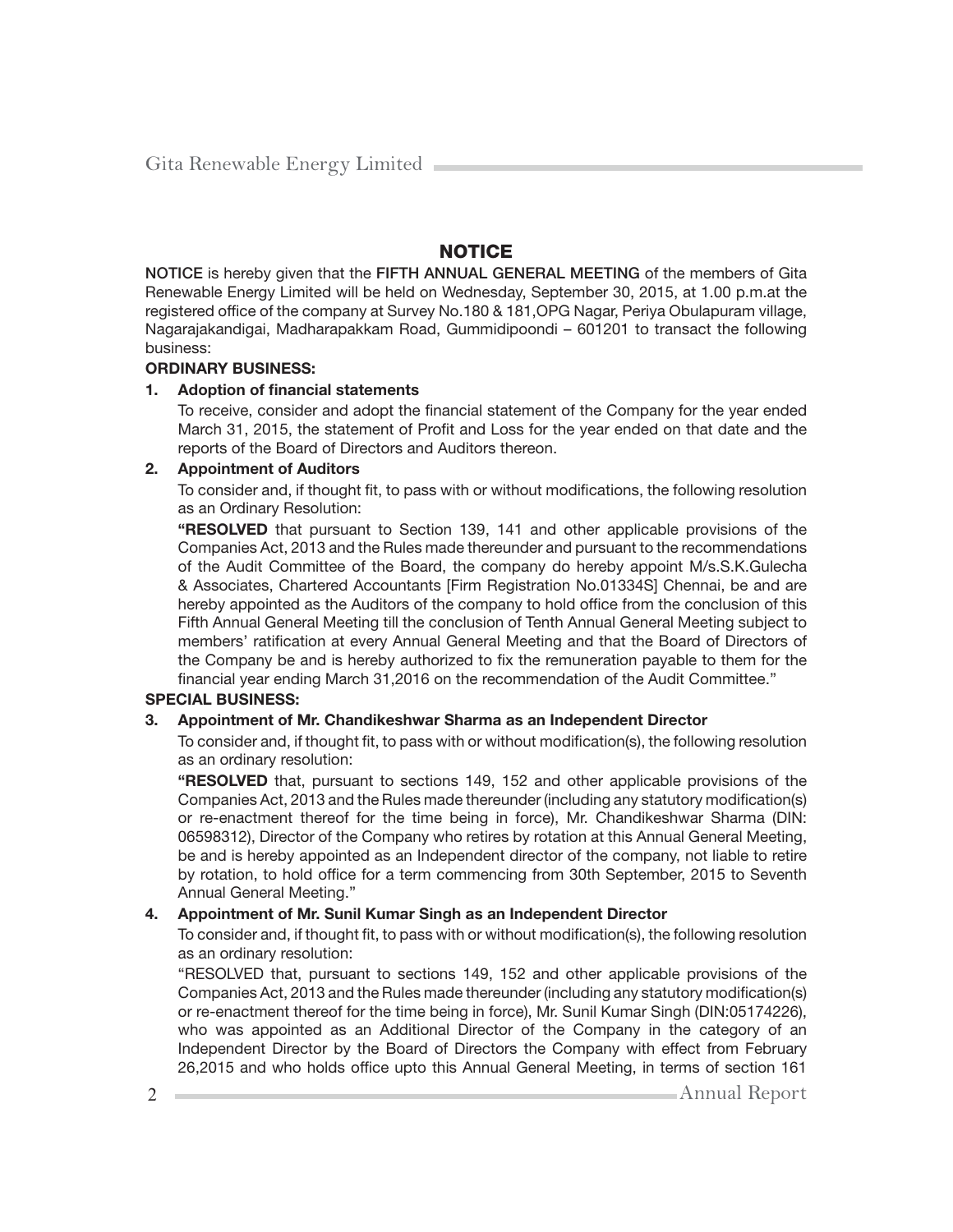

of the Companies Act, 2013 be and is hereby appointed as an Independent Director of the Company for a period up to conclusion of Eighth Annual General Meeting of the company, not liable to retire by rotation."

### 5. Appointment of Mr.R.Natarajan as the Chairman and Managing Director

To consider and, if thought fit, to pass with or without modification(s), the following resolution as a Special resolution:

"RESOLVED that pursuant to the provisions of sections 196, 197 and 203 and all other applicable provisions of the Companies Act, 2013 ("the Act") (including any statutory modification or re-enactment thereof for the time beingin force) read with Schedule V of the Act and Companies (Appointment and Remuneration of Managerial Personnel) Rules, 2014 and Articles of Association of the Company and other sanction by any of the Authorities including the Central Government in granting such approvals, permissions and sanctions, consent of the Board is hereby accorded to appointment of Mr.R.Natarajan (DIN: 00595027) as the Chairman and Managing Director of the Company under the Companies Act, 2013 for a period of Five years with effect from March 31, 2015 at remuneration as recommended by the Nomination and Remuneration Committee but not exceeding the limits specified under Schedule V of the Companies Act, 2013 on terms and conditions as prescribed in the explanatory statement hereto;

 RESOLVED FURTHER that the Board of Directors be and is hereby authorized to increase, vary or amend the remuneration and other terms of the appointment from time to time provided that such revised remuneration shall also be in conformity with Part II of Schedule V to the Companies Act, 2013 or any statutory modification(s) or re-enactment thereof or relaxation granted thereunder:

 RESOLVED FURTHER that the Board of Directors beand is hereby authorized to take all such steps as may be necessary, proper or expedient to give effect to this resolution."

#### 6. Appointment of Ms.R.Saraswathi as a Director

To consider and, if thought fit, to pass with or without modification(s), the following resolution as an ordinary resolution:

 "RESOLVED that, pursuant to sections 149, 152 and other applicable provisions of the Companies Act, 2013 and the Rules made thereunder (including any statutory modification(s) or re-enactment thereof for the time being in force), Ms.R.Saraswathi (DIN:07140959), who was appointed as an Additional Director of the Company in the category of women Nonindependent Non-executive Director by the Board of Directors the Company with effect from March 31,2015 and who holds office upto this Annual General Meeting, in terms of section 161 of the Companies Act, 2013 be and is hereby appointed as a Women Non-Independent Non-executive Director of the Company liable to retire by rotation."

> (By Order of the Board) For Gita Renewable Energy Limited,

Date:May 29,2015 **R.Natarajan** 

Place: Chennai **Chairman & Managing Director.** 

2014-2015 3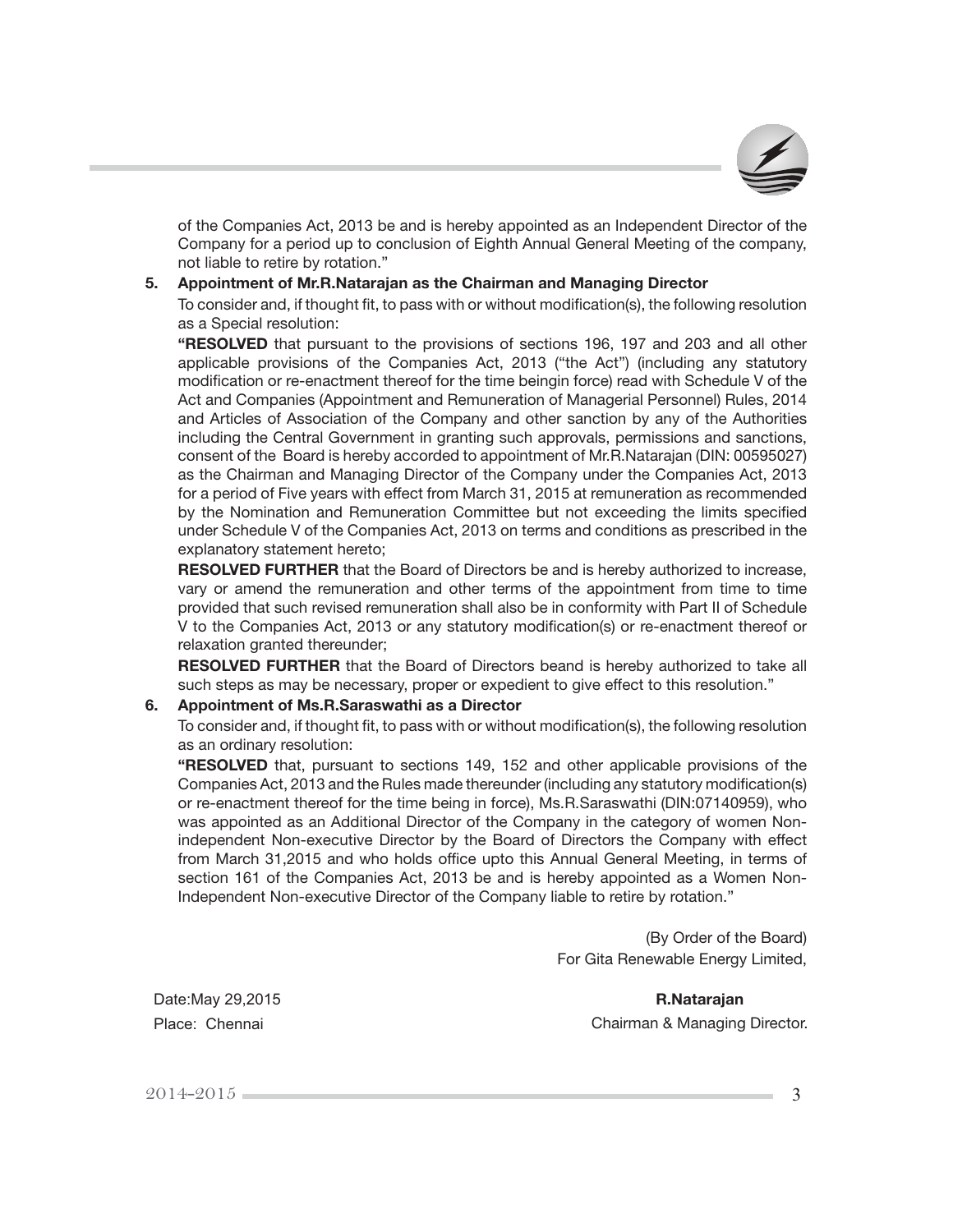### Notes:

- 1. The statement of material facts concerning the items of special business to be transacted at this AGM is annexed in terms of section 102 of the Companies Act,2013.
- 2. A member entitled to attend and vote at this AGM is entitled to appoint a proxy to attend and vote in the meeting instead of himself/ herself and the proxy need not be a member of the company.

 Pursuant to section 105 of the Companies Act, 2013, a person can act as a proxy on behalf of not more than 50 (fifty) members and holding in aggregate not more than 10 % (ten per cent) of the total share capital of the Company.

- 3. Corporate members intending to send their representatives to attend their meeting are requested to send a certified true copy of the Board resolution to the company, authorizing their representative to attend and vote on their behalf at the meeting.
- 4. The instrument appointing the proxy, duly completed, must be deposited at the registered office of the company not less than 48 hours before the commencement of the meeting. The proxy form for the AGM is enclosed.
- 5. Members desirous of getting any information in respect of accounts of the company are requested to send their queries in writing to the Company's Registered Office at least seven days before the date of the meeting so that the required information can be made available at the meeting.
- 6. Members/Proxies attending the meeting are requested to bring their copy of the Annual Report for reference at the meeting and also the attendance slip duly filled infor easy identification of attendance at the meeting.
- 7. The Register of Members of the Company and Share Transfer Books will remain closed from 25<sup>th</sup> September, 2015 to 30<sup>th</sup> September, 2015 (both days inclusive).
- 8. Members holding shares in Physical Form are requested to furnish their address, if any change is there, with Registrar & Transfer Agent of the Company, M/s.Cameo Corporate Services Limited, Chennai, quoting their Folio number and numbers of Shares held. Members holding Shares in Electronic Form may communicate their change of Address to their respective Depository Participants.
- 9. The Ministry of Corporate Affairs (MCA) has taken a "Green Initiative in the Corporate Governance" to allow paperless compliances by the corporate sector. MCA, by its Circular dated April 21, 2011, has now made permissible the service of documents through electronic mode to shareholders. To support the Green Initiative of the Government, it is proposed to send, henceforth, all Notices, Annual Report and other communications through e-mail. For the above purpose, we request you to send an e-mail confirmation to our designated ID investor@gitarenewable.com mentioning your name, DP / Customer ID or Folio number and your e-mail ID for communication.

### 10. Voting through electronic means

In compliance with provisions of Section 108 of the Companies Act, 2013, Rule 20 of the Companies (Management and Administration) Rules, 2014 as amended by the Companies (Management and Administration) Amendment Rules, 2015 and Clause 35B of the Listing Agreement, the Company is pleased to provide members facility to exercise their right to vote on resolutions proposed to be considered at the Annual General Meeting (AGM) by electronic means and the business may be transacted through e-Voting Services. The facility of casting the votes by the members using an electronic voting system from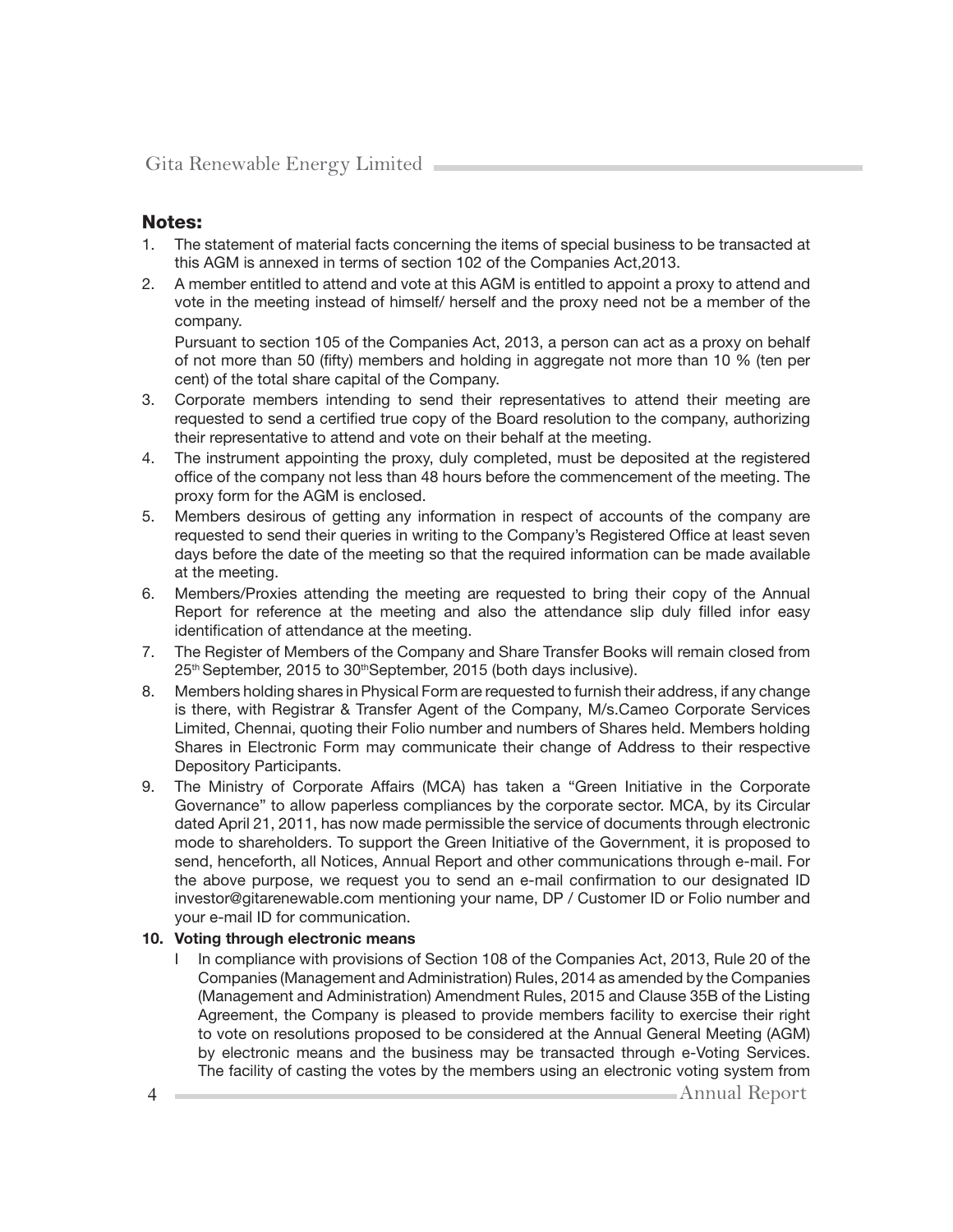

a place other than venue of the AGM)("remote e-voting") will be provided by National Securities Depository Limited (NSDL).

- II The facility for voting through ballot paper shall be made available at the AGM and the members attending the meeting who have not cast their vote by remote e-voting shall be able to exercise their right at the meeting through ballot paper.
- III The members who have cast their vote by remote e-voting prior to the AGM may also attend the AGM but shall not be entitled to cast their vote again.
- IV The remote e-voting period commences on 26th September, 2015 (10.00 a.m.) and ends on 29th September, 2015 (5:00 p.m.). During this period members' of the Company, holding shares either in physical form or in dematerialized form, as on the cut-off date of 25th September, 2015, may cast their vote by remotee-voting. The remote e-voting module shall be disabled by NSDL for voting thereafter. Once the vote on a resolution is cast by the member, the member shall not be allowed to change it subsequently.
- V The process and manner for remote e-voting are as under:
	- A In case a Member receives an email from NSDL [for members whose email IDs are registered with the Company/Depository Participants(s)] :
		- Open email and open PDF file viz; "GREL e-voting.pdf" with your Client ID or Folio No. as password. The said PDF file contains your user ID and password/ PIN for remote e-voting. Please note that the password is an initial password.
		- (ii) Launch internet browser by typing the following URL: https://www.evoting.nsdl. com/
		- (iii) Click on Shareholder Login Put user ID and password as initial password/PIN noted in step (i) above. Click Login.
		- (iv) Password change menu appears. Change the password/PIN with new password of your choice with minimum 8 digits/characters or combination thereof. Note new password. It is strongly recommended not to share your password with any other person and take utmost care to keep your password confidential.
		- (v) Home page of remote e-voting opens. Click on remote e-voting: Active Voting Cycles.
		- (vi) Select "EVEN" of "Gita Renewable Energy Limited".
		- (vii) Now you are ready for remote e-voting as Cast Vote page opens.
		- (viii) Cast your vote by selecting appropriate option and click on "Submit" and also "Confirm" when prompted.
		- $(ix)$  Upon confirmation, the message "Vote cast successfully" will be displayed.
		- (x) Once you have voted on the resolution, you will not be allowed to modify your vote.
		- (xi) Institutional shareholders (i.e. other than individuals, HUF, NRI etc.) are required to send scanned copy (PDF/JPG Format) of the relevant Board Resolution/ Authority letter etc. together with attested specimen signature of the duly authorized signatory(ies) who are authorized to vote, to the Scrutinizer through e-mail tocsdhanapal@gmail.com with a copy marked to evoting@nsdl.co.in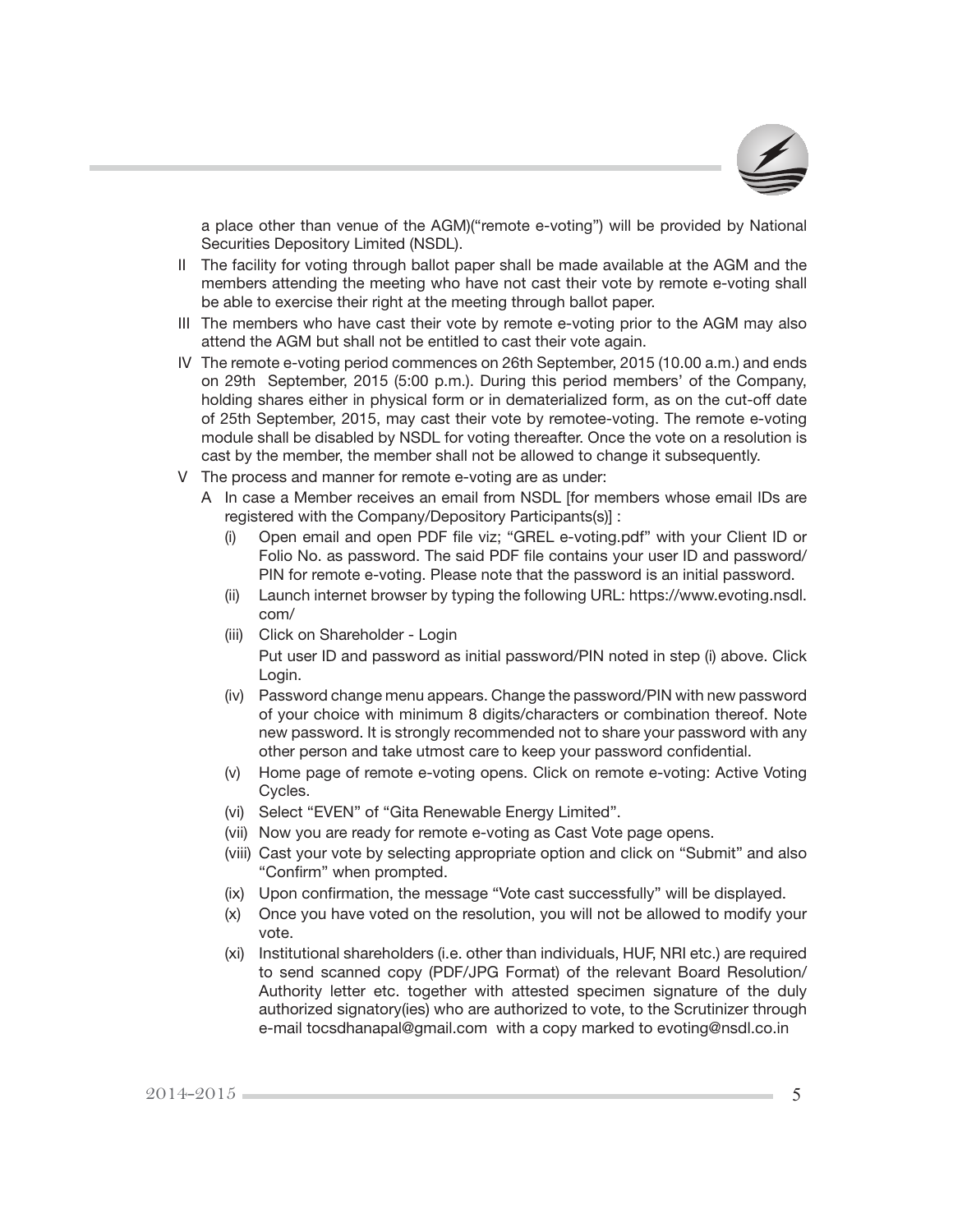- B. In case a Member receives physical copy of the Notice of AGM[for members whose email IDs are not registered with the Company/Depository Participants(s) or requesting physical copy] :
	- (i) Initial password is provided as below/at the bottom of the Attendance Slip for the AGM:

| <b>EVEN (E-Voting Event</b><br>Number) | <b>USER ID</b> | <b>PASSWORD/PIN</b> |
|----------------------------------------|----------------|---------------------|
|                                        |                |                     |

(ii) Please follow all steps from Sl. No. (ii) to Sl. No. (xii) above, to cast vote.

- VI. In case of any queries, you may refer the Frequently Asked Questions (FAQs) for Members and remote e-voting user manual for Members available at the downloads section of www.evoting.nsdl.com or call on toll free no.: 1800-222-990.
- VII. If you are already registered with NSDL for remote e-voting then you can use your existing user ID and password/PIN for casting your vote.
- VIII. You can also update your mobile number and e-mail id in the user profile details of the folio which may be used for sending future communication(s).
- IX. The voting rights of members shall be in proportion to their shares of the paid up equity share capital of the Company as on the cut-off date of 25th September, 2015.
- X. Any person, who acquires shares of the Company and become member of the Company after dispatch of the notice and holding shares as of the cut-off date i.e. 25th September, 2015 may obtain the login ID and password by sending a request at evoting@nsdl.co.in or Issuer/RTA.

 However, if you are already registered with NSDL for remote e-voting then you can use your existing user ID and password for casting your vote. If you forgot your password, you can reset your password by using "Forgot User Details/Password" option available on www.evoting.nsdl.com or contact NSDL at the following toll free no.: 1800-222- 990.

- XI. A member may participate in the AGM even after exercising his right to vote through remote e-voting but shall not be allowed to vote again at the AGM.
- XII. A person, whose name is recorded in the register of members or in the register of beneficial owners maintained by the depositories as on the cut-off date only shall be entitled to avail the facility of remote e-voting as well as voting at the AGM through ballot paper.
- XIII. Mr.S.Dhanapal, Senior Partner, M/s.S.Dhanapal, Practicing Company Secretaries, has been appointed for as the Scrutinizer for providing facility to the members of the Company to scrutinize the voting and remote e-voting process in a fair and transparent manner.
- XIV. The Chairman shall, at the AGM, at the end of discussion on the resolutions on which voting is to be held, allow voting with the assistance of scrutinizer, by use of "GREL e-voting" or "Ballot Paper" or "Poling Paper" for all those members who are present at the AGM but have not cast their votes by availing the remote e-voting facility.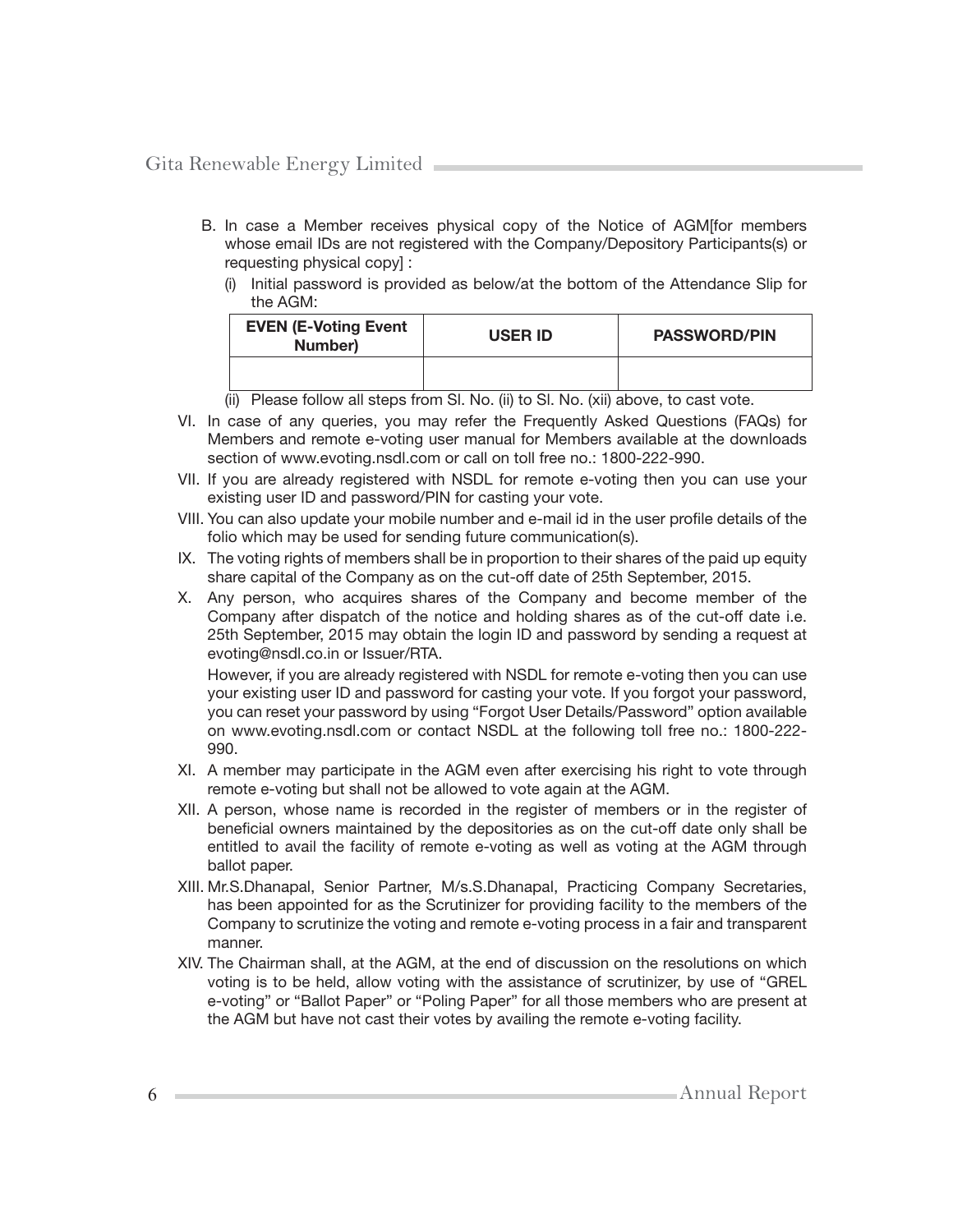

- XV. The Scrutinizer shall after the conclusion of voting at the general meeting, will first count the votes cast at the meeting and thereafter unblock the votes cast through remote e-voting in the presence of at least two witnesses not in the employment of the Company and shall make, not later than three days of the conclusion of the AGM, a consolidated scrutinizer's report of the total votes cast in favour or against, if any, to the Chairman or a person authorized by him in writing, who shall countersign the same and declare the result of the voting forthwith.
- XVI. The Results declared along with the report of the Scrutinizer shall be placed on the website of the Company www.gitarenewable.com/and on the website of NSDL immediately after the declaration of result by the Chairman or a person authorized by him in writing. The results shall also be immediately forwarded to the BSE Limited, Mumbai.
- 12. Disclosure as required under Clause 49 of the Listing Agreement in respect of Directors seeking appointment/re-appointment at this AGM is enclosed hereto :

| Date of Birth/ Age                            | 31.07.1951 (64 years)                                                                |  |  |
|-----------------------------------------------|--------------------------------------------------------------------------------------|--|--|
|                                               | 03.06.2013                                                                           |  |  |
| Date of appointment                           |                                                                                      |  |  |
| <b>Expertise in Specific functional areas</b> |                                                                                      |  |  |
|                                               | Mr.C.K.Sharma has expertise in shipping and power industry and the company stands to |  |  |
| benefit from his experiences.                 |                                                                                      |  |  |
|                                               |                                                                                      |  |  |
| <b>Educational Qualifications</b>             | M.B.A                                                                                |  |  |
| Number of Shares held in the                  | Nil                                                                                  |  |  |
| <b>Equity Capital of the Company</b>          |                                                                                      |  |  |
|                                               |                                                                                      |  |  |
| <b>Relationship with other Directors</b>      | Not related to any other director                                                    |  |  |
|                                               |                                                                                      |  |  |
| Directorship in other Companies               | Nil                                                                                  |  |  |
|                                               |                                                                                      |  |  |
| <b>Committee/executive positions</b>          | Nil                                                                                  |  |  |
| held in Other companies                       |                                                                                      |  |  |
|                                               |                                                                                      |  |  |

### Mr. Chandikeshwar Sharma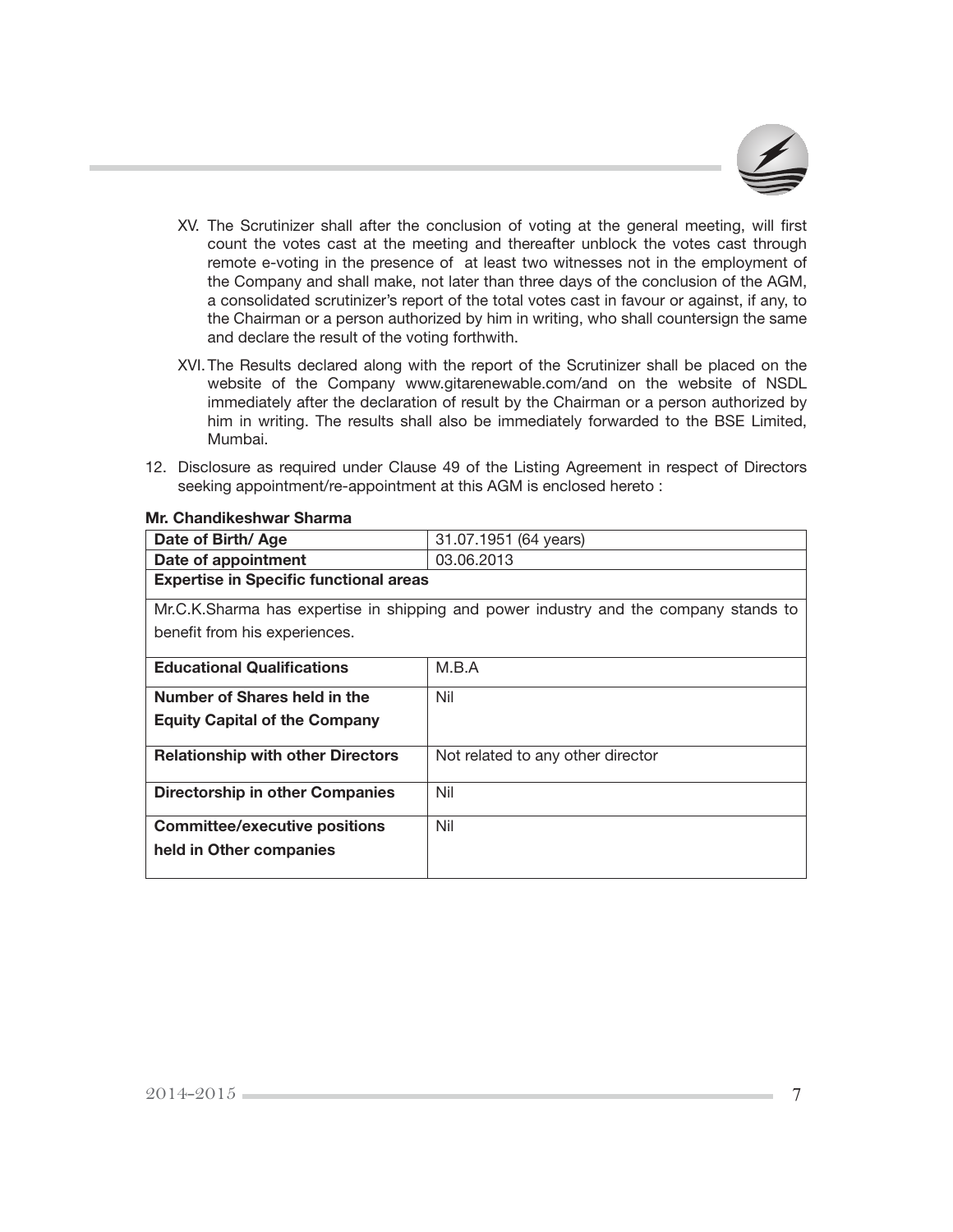### Mr. Sunil Kumar Singh

| Date of Birth/Age                                                    | 06.08.1974 (41 years)                                                                     |  |  |
|----------------------------------------------------------------------|-------------------------------------------------------------------------------------------|--|--|
| Date of appointment                                                  | 26.02.2015                                                                                |  |  |
|                                                                      |                                                                                           |  |  |
| <b>Expertise in Specific functional areas</b>                        |                                                                                           |  |  |
|                                                                      | Mr.Sunil Kumar Singh is having good experience in Business Development Strategy Planning, |  |  |
|                                                                      | Strategy Business Analysis, New Market Development, Key Account Management, Team          |  |  |
|                                                                      | Management, Corporate Liasioning and Contracting. The Company stands to benefit from his  |  |  |
| experiences.                                                         |                                                                                           |  |  |
| <b>Educational Qualifications</b>                                    | M.B.A                                                                                     |  |  |
| Number of Shares held in the<br><b>Equity Capital of the Company</b> | Nil                                                                                       |  |  |
| <b>Relationship with other Directors</b>                             | He is not related to any Director                                                         |  |  |
|                                                                      | 1. Chennai Ferrous Industries Limited                                                     |  |  |
| Directorship in other Companies                                      | 2. OPGS Power Gujarat Private Limited                                                     |  |  |
|                                                                      | 3. OPG Industries Limited                                                                 |  |  |
| <b>Committee/executive positions</b><br>held in Other companies      | $\overline{2}$                                                                            |  |  |

### Ms.R. Natarajan

| Date of Birth/Age                                                                                                                                                                                                                           | 02.06.1952 (63years)               |  |
|---------------------------------------------------------------------------------------------------------------------------------------------------------------------------------------------------------------------------------------------|------------------------------------|--|
| Date of appointment                                                                                                                                                                                                                         | 31.03.2015                         |  |
| <b>Expertise in Specific functional areas</b>                                                                                                                                                                                               |                                    |  |
| Mr. R. Natarajan is having experience in various capacities as Administrative Head, Commercial<br>Head, in the fields of Sugar manufacturing, Steel making and Property development. The<br>Company stands to benefit from his experiences. |                                    |  |
| <b>Educational Qualifications</b>                                                                                                                                                                                                           | B.A                                |  |
| Number of Shares held in the<br><b>Equity Capital of the Company</b>                                                                                                                                                                        | Nil                                |  |
| <b>Relationship with other Directors</b>                                                                                                                                                                                                    | He is not related to any other     |  |
| Directorship in other Companies                                                                                                                                                                                                             | Chennai Ferrous Industries Limited |  |
| <b>Committee/executive positions</b><br>held in Other companies                                                                                                                                                                             | 2                                  |  |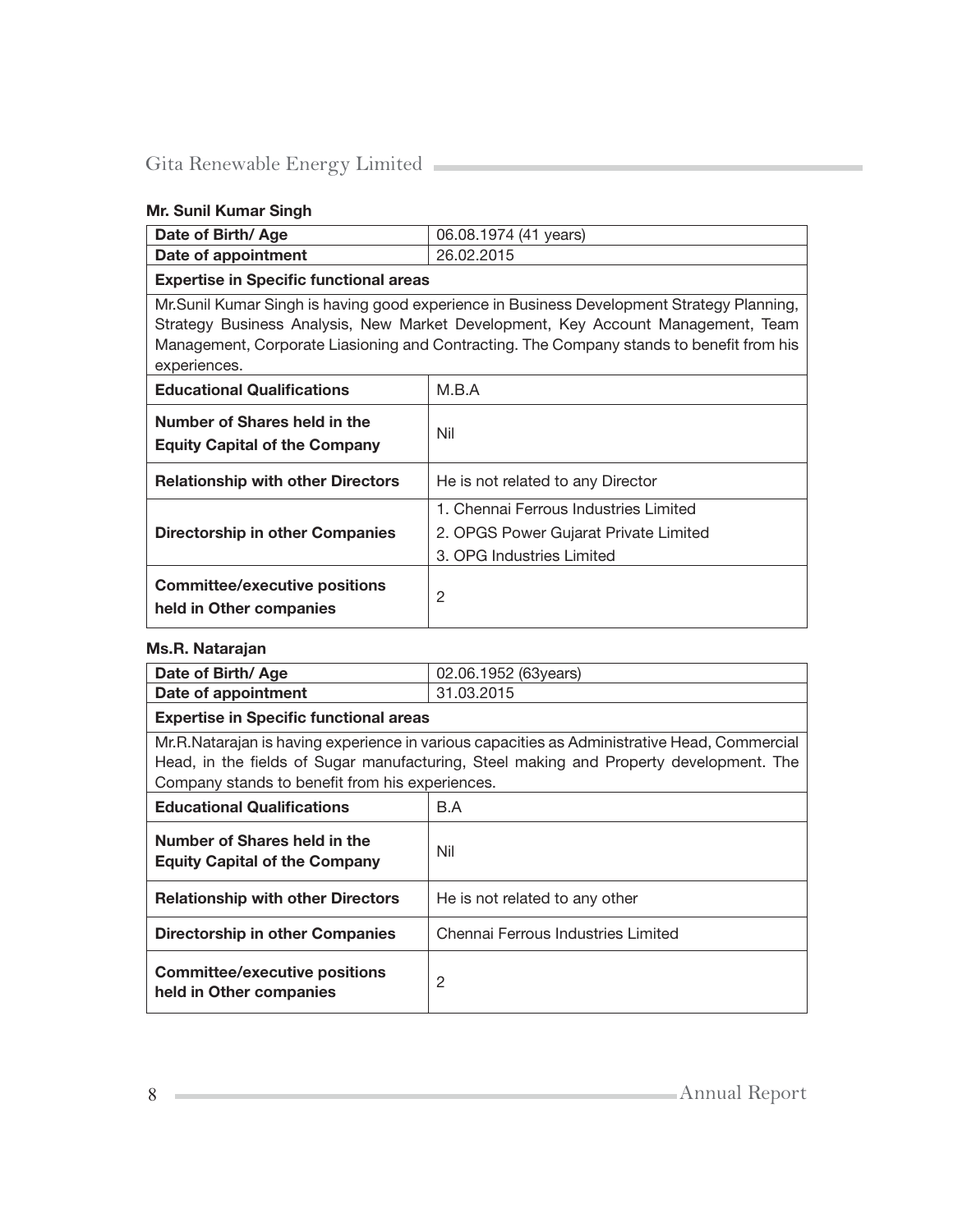

### Ms.R. Sarswathi

| Date of Birth/Age                                                    | 16.04.1963 (52 Years)                                                              |
|----------------------------------------------------------------------|------------------------------------------------------------------------------------|
| Date of appointment                                                  | 31.03.2015                                                                         |
| <b>Expertise in Specific functional areas</b>                        |                                                                                    |
| stands to benefit from her experiences.                              | Ms.R.Saraswathi is having experience in management and administration. The Company |
| <b>Educational Qualifications</b>                                    | M.A.                                                                               |
| Number of Shares held in the<br><b>Equity Capital of the Company</b> | Nil                                                                                |
| <b>Relationship with other Directors</b>                             | She is not related to any Director                                                 |
| Directorship in other Companies                                      | Nil                                                                                |
| <b>Committee/executive positions</b><br>held in Other companies      | Nil                                                                                |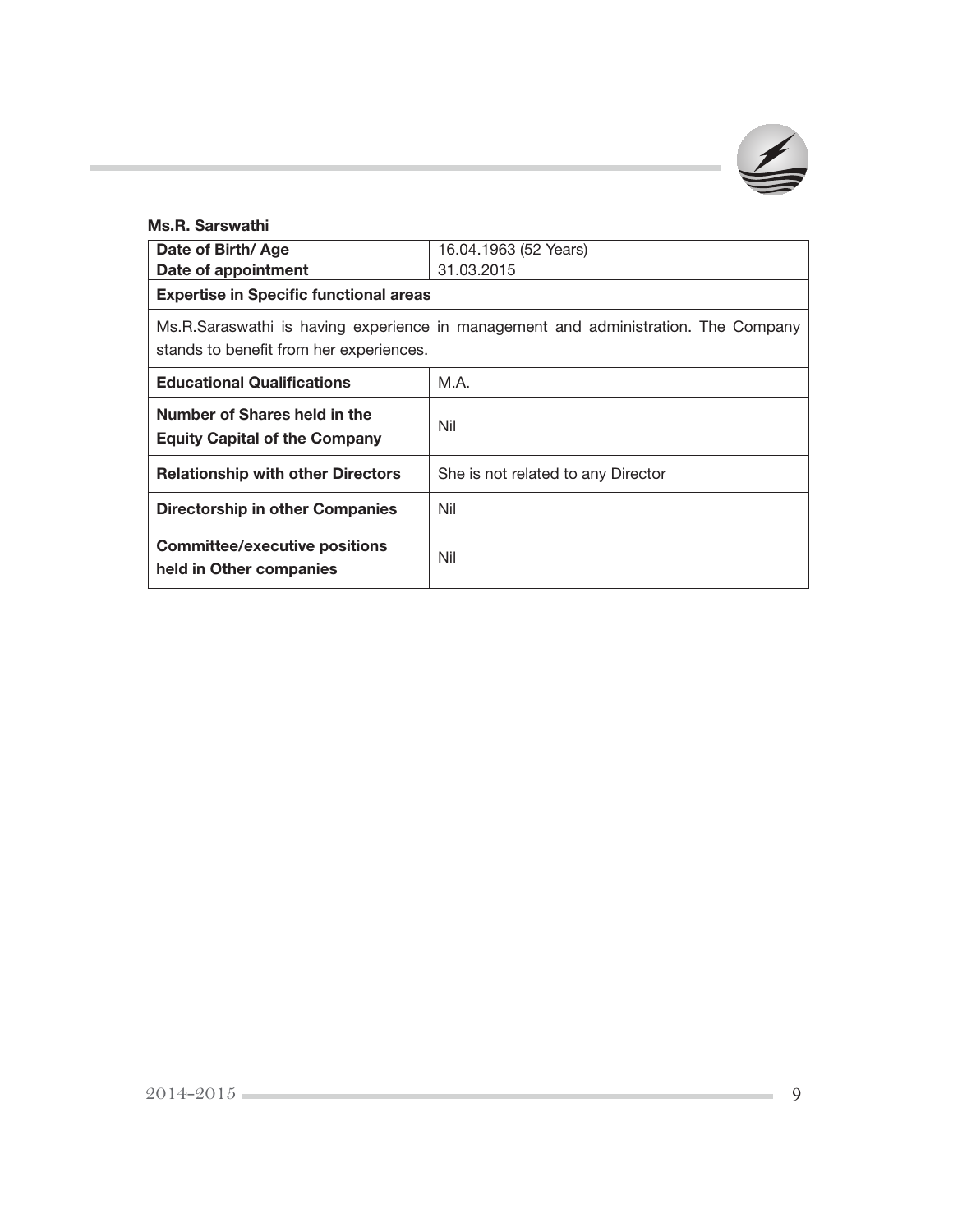### EXPLANATORY STATEMENT IN RESPECT OF THE SPECIAL BUSINESS PURSUANT TO SECTION 102 OF THE COMPANIES ACT, 2013

### Item No:3

Consequent to listing of shares at the stock exchange on March 20, 2015, the clauses of listing agreement entered into with stock exchange and Section 149 (4) of the Companies Act,2013 became applicable to the company. The section 149(10) of the companies Act, 2013 mandates the appointment of independent director for a tenure of five consecutive years and are eligible for appointment for more one more term of five years on passing of a special resolution by the company. According to Clause 49 of the Listing agreement, an independent director who served five years or more as on October 1, 2014 is eligible for an another term of five years from October 1, 2014.

In compliance of the above, Mr.Chandikeshwar Sharma, Director of the company who retires at this AGM is appointed as an independent director for a term commencing from September 30, 2015 to the conclusion of 7th AGM.

The company has received a notice under Section 160 of the Companies Act, 2013 from a member proposing Mr.Chandikeshwar Sharma as a candidate for being appointed as an independent director, together with requisite deposit of Rs. one lac. Details of Mr.Chandikeshwar Sharma are furnished to the Explanatory statement pursuant to Clause 49 of the Listing Agreement that forms an integral part of this Notice.

The company has received a declaration from Mr.Chandikeshwar Sharma in terms of Section 149(7) that he meets the criteria of independence as provided in Section 149(6) of the Act. It is further confirmed that in the opinion of the Board, Mr.Chandikeshwar Sharma proposed to be appointed as an Independent director fulfils the conditions specified in the Act and the Rules made thereunder and that the proposed director is independent of the management.

The Board of Directors recommends for the consent of members by way of ordinary resolution as set out in item no:3.

Except Mr.Chandikeshwar Sharma or his relatives, none of the Directors and Key Managerial Personnel of the Company and their relatives are concerned or interested, financially or otherwise in this resolution set out at item no.3.

#### Item No:4

Mr. Sunil Kumar Singh was appointed as an additional director of the company in the category of Independent director by the Board of Directors at the meeting held on March 26,2015. Mr.Sunil Kumar Singh holds office upto the ensuing Annual General Meeting of the company.

The company has received a notice under Section 160 of the Companies Act, 2013 from a member proposing Mr. Sunil Kumar Singh as a candidate for being appointed as an independent director, together with requisite deposit of Rs. one lac. Details of Mr. Sunil Kumar Singh are furnished to the Explanatory statement pursuant to Clause 49 of the Listing Agreement that forms an integral part of this Notice.

The company has received a declaration from Mr. Sunil Kumar Singh in terms of Section 149(7) that he meets the criteria of independence as provided in Section 149(6) of the Act. It is further confirmed that in the opinion of the Board, Mr. Sunil Kumar Singh proposed to be appointed as an Independent director fulfils the conditions specified in the Act and the Rules made thereunder and that the proposed director is independent of the management.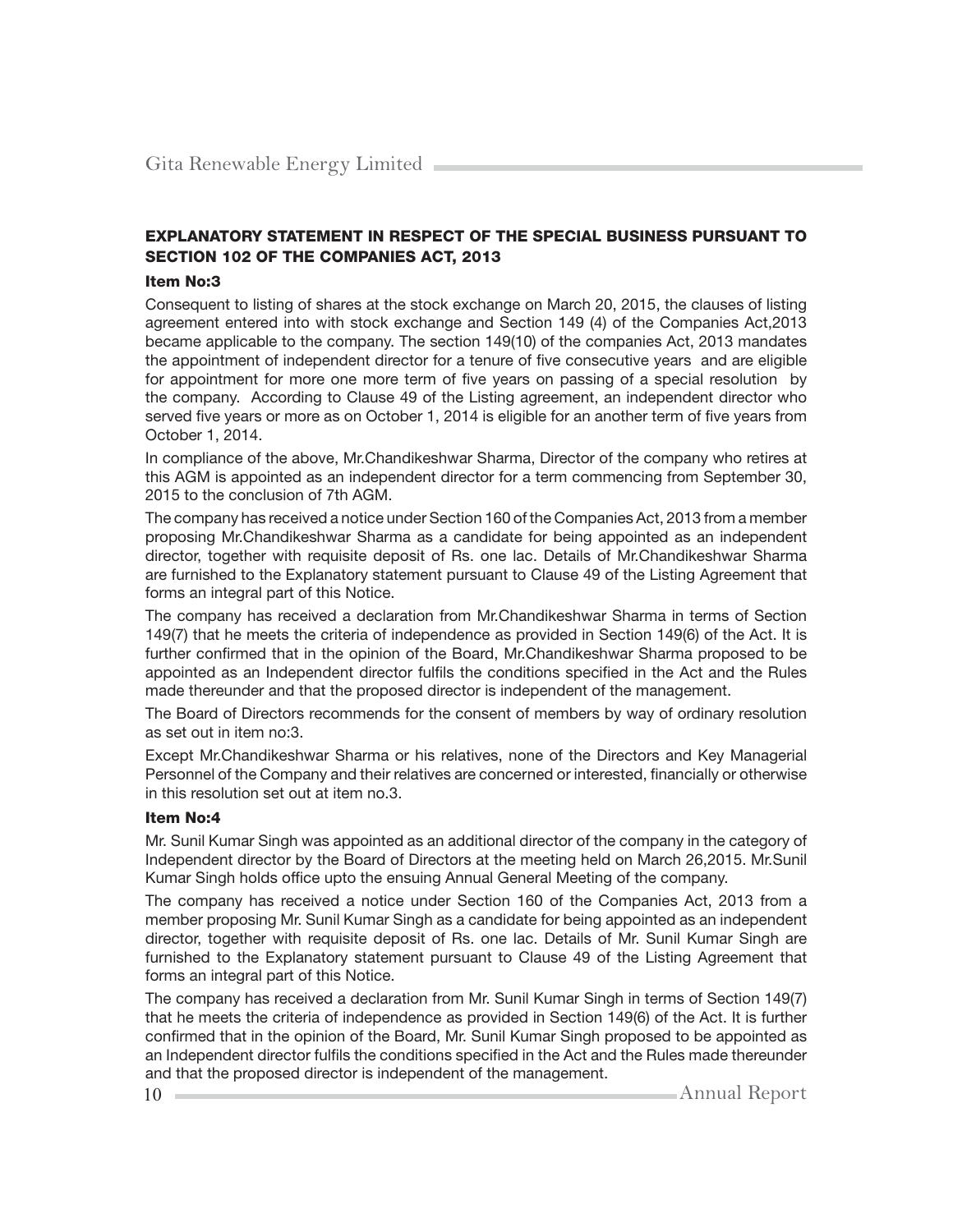

The Board of Directors recommends for the consent of members by way of ordinary resolution as set out in item no:4.

Except Mr. Sunil Kumar Singh or his relatives, none of the Directors and Key Managerial Personnel of the Company and their relatives are concerned or interested, financially or otherwise in this resolution set out at item no.4.

### Item No:5

Mr.R.Natarajan as the Chairman and Managing Director was appointed as Chairman and Managing Director of the company by the Board of Directors at the meeting held on March 31,2015 for a period of Five years with effect from 31.03.2015 at remuneration as recommended by the Nomination and Remuneration Committee but not exceeding the limits specified under Schedule V of the Companies Act, 2013 on terms and conditions as prescribed below:

#### I. Salary:

Rs.50,000/- (Rupees Fifty Thousands only) per month inclusive of all benefits, perquisites, allowances determined by the Board from time to time.

#### II. Minimum Remuneration:

In the event of the Company having no profits or inadequate profits, in any financial year, in which his present term is completed, the payment of salary, perquisites and other allowances shall be restricted to Rs.50,000/- (Rupees Fifty Thousands only) per month.

The company has received a notice under Section 160 of the Companies Act, 2013 from a member proposing Mr.R.Natarajan as a candidate for being appointed as a director, together with requisite deposit of Rs. one lac. Details of Mr.R.Natarajan are furnished to the Explanatory statement pursuant to Clause 49 of the Listing Agreement that forms an integral part of this Notice.

The Board of Directors recommends for the consent of members by way of special resolution asset out in item no:5.

Except Mr.R.Natarajan or his relatives, none of the Directors and Key Managerial Personnel of the Company and their relatives are concerned or interested, financially or otherwise in this resolution set out at item no.5.

### Item No:6

Ms.R.Saraswathi was appointed as an additional director of the company in the category of women director by the Board of Directors at the meeting held on March 31,2015. Ms.R.Saraswathi holds office upto the ensuing Annual General Meeting of the company.

The company has received a notice under Section 160 of the Companies Act, 2013 from a member proposing Ms.R.Saraswathi as a candidate for being appointed as a Women nonindependent non-executive director, together with requisite deposit of Rs. one lac. Details of Ms.R.Saraswathi are furnished to the Explanatory statement pursuant to Clause 49 of the Listing Agreement that forms an integral part of this Notice.

The Board of Directors recommends for the consent of members by way of ordinary resolution as set out in item no:6.

Except Ms.R.Saraswathi or her relatives, none of the Directors and Key Managerial Personnel of the Company and their relatives are concerned or interested, financially or otherwise in this resolution set out at item no.6.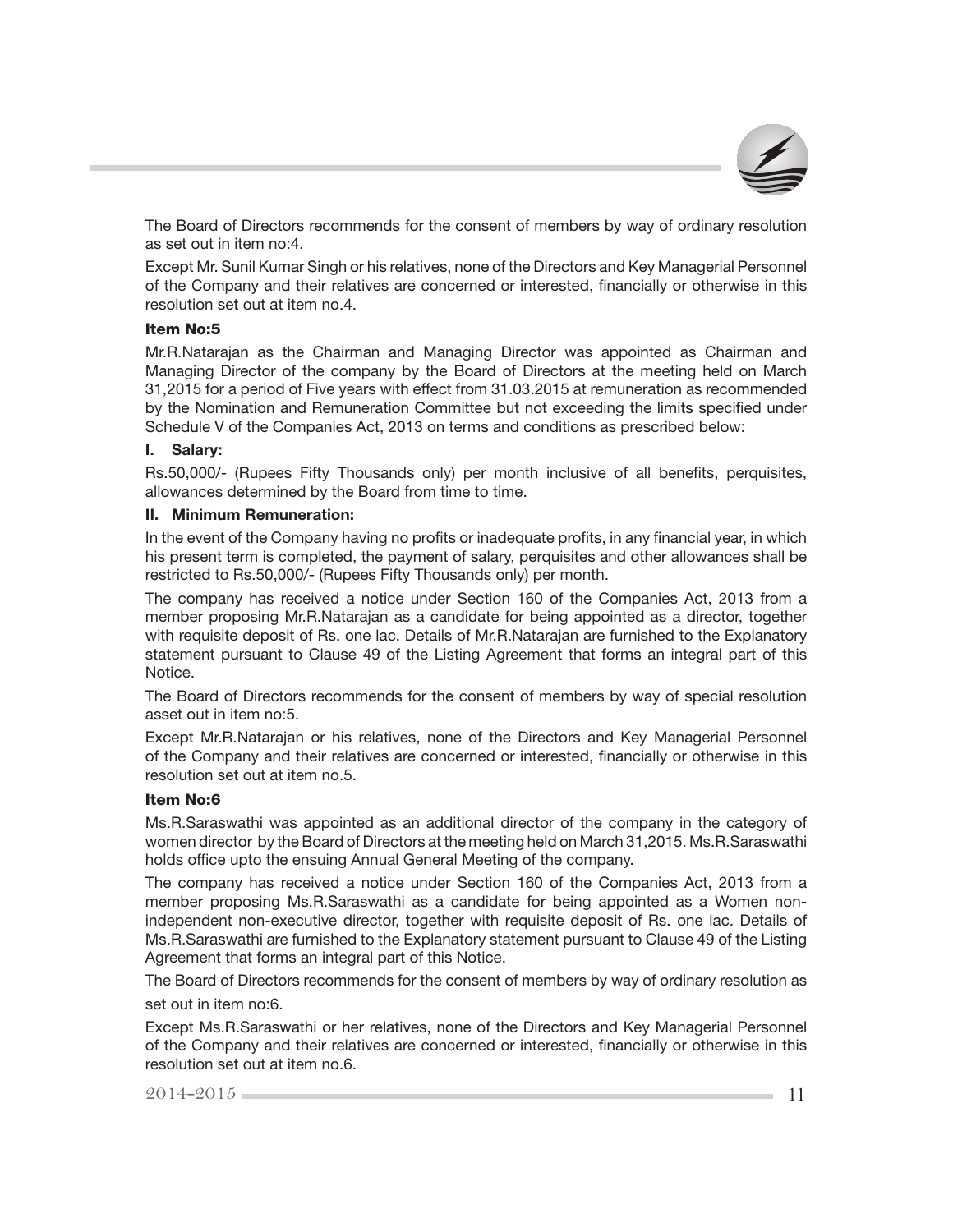### DIRECTORS' REPORT

Dear Members,

Your directors have pleasure in presenting  $5<sup>th</sup>$  Annual report of the Company together with the financial statements for the year ended  $31<sup>st</sup>$  March, 2015.

### Financial Summary:

The financial highlights for the year under review are as follows:

|                                                   |                   | (Amount in Rupees) |
|---------------------------------------------------|-------------------|--------------------|
| <b>Particulars</b>                                | <b>Year Ended</b> | Year Ended         |
|                                                   | 31.03.2015        | 31.03.2014         |
| Sales - Net                                       | 4, 12, 71, 545    | 4,43,68,280        |
| Profit /(Loss) after Interest & Depreciation      | (2, 16, 15, 891)  | (65, 79, 040)      |
| <b>Current Tax</b>                                |                   | 72,809             |
| Deferred Tax                                      | (60, 21, 955)     | (23,06,774)        |
| Profit /(Loss) after Tax                          | (1, 55, 93, 936)  | (43, 45, 075)      |
| Less: Taxation Adjustments of Previous Years      | (10, 954)         |                    |
| Add: Balance of Profit brought from previous year | 2,93,22,023       | 72,77,098          |
| Profit available for Appropriation                | (1, 26, 72, 867)  | (2,93,22,023)      |
| <b>APPROPRIATIONS</b>                             |                   |                    |
| <b>Equity Dividend Proposed (Final)</b>           | ۰                 |                    |
| Dividend Distribution Tax (Final)                 | ۰                 |                    |
| Transfer to General Reserve                       | ۰                 |                    |
| <b>Balance Carried Forward</b>                    | (1, 26, 72, 867)  | (2,93,22,023)      |

#### Company's performance:

Your Company is engaged in generation of power.

During the year, the turnover was Rs. 41,271,545 /- as against Rs. 44,368,280 /- for the previous year. The loss before tax was Rs. 21,615,891/- as against Rs. 6,579,040/- for the previous year. No transfer of profit to the General reserves under review.

### Dividend:

The Board of Directors has not recommended any dividend for the financial year. (Previous year: NIL).

### Management Discussion & Analysis:

A detailed analysis on the performance of the industry, the Company, internal control systems, risk management policy are provided in the Management Discussion and Analysis report and form enclosed as Annexure I.

### Directors' responsibility statement:

In accordance with Section 134(5) of the Companies Act, 2013, your Board of Directors confirms that:

(a) in the preparation of the annual accounts, the applicable accounting standards had been followed along with proper explanation relating to material departures;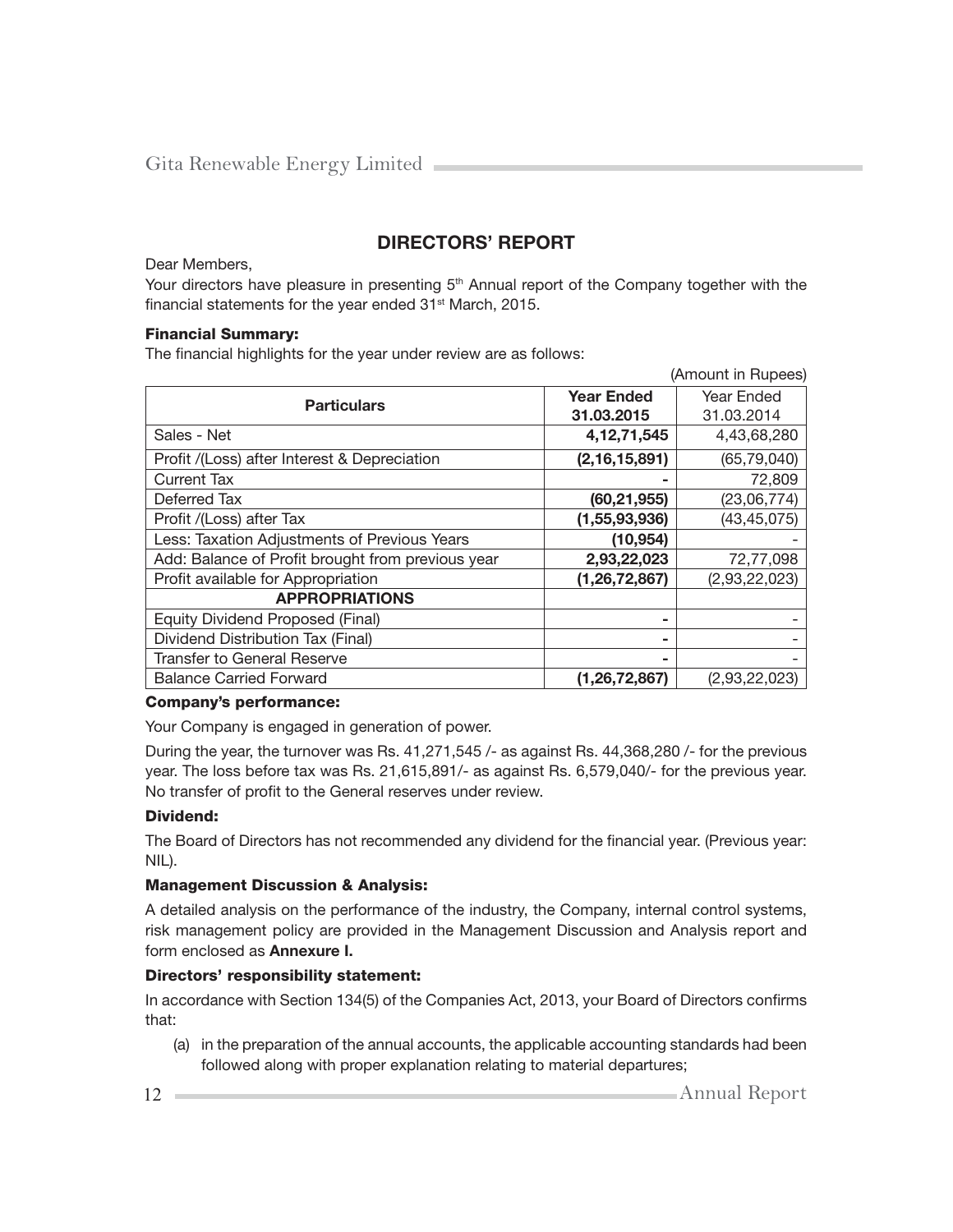

- (b) the directors had selected such accounting policies and applied them consistently and made judgments and estimates that are reasonable and prudent so as to give a true and fair view of the state of affairs of the company at the end of the financial year and of the loss of the company for that period;
- (c) the directors had taken proper and sufficient care for the maintenance of adequate accounting records in accordance with the provisions of this Act for safeguarding the assets of the company and for preventing and detecting fraud and other irregularities;
- (d) the directors had prepared the annual accounts on a going concern basis; and
- (e) the directors had devised proper systems to ensure compliance with the provisions of all applicable laws and that such systems were adequate and operating effectively.

### Meetings of the Board:

During the year, Seven Board meetings were held under review.

### Directors:

Mr.Sunil Kumar Singh was appointed as an Additional Director of the company with effect from February 26, 2015.

Ms.R.Saraswathi was appointed as a women Additional Director of the company with effect from March 31, 2015.

Mr.R.Natarajan was appointed as the Chairman and Managing Director of the Company effective from March 31, 2015.

The Board seeks members' confirmation for appointment of Ms.R.Saraswathi and Mr.Sunil Kumar Singh as directors and Mr.Natarajan as the Chairman and Managing Director of the company at the ensuing AGM of the company.

Mr.Vishal Bakshi resigned from the directorship effective from February 26, 2015.

Mr.Ravi Kumar Gupta resigned as Chairman and Managing Director of the company effective from March 31, 2015. The Board places its appreciation and thanks to Mr.Vishal Bakshi and Mr.Ravi Kumar Gupta for the services rendered during their tenure.

All the Independent Directors have given the declarations pursuant to Section 149(7) of the Act affirming that they meet the criteria of independence as provided in sub section (6).

### Key Managerial Personnel (KMP):

Mr. V. Kumar was appointed as Chief Financial Officer (CFO) of the company effective from March 31, 2015.

### Particulars of employees and related disclosures:

In terms of the provisions of Section 197(12) of the Companies Act, 2013 read with Sub rules (1) to (3) of Rule 5 of the Companies (Appointment and Remuneration of Managerial Personnel) Rules, 2014, a statement is enclosed in Annexure II.

#### Corporate governance:

Your Company is compliant with the Corporate Governance guidelines as prescribed in Clause 49 of the Listing Agreement. Detailed report on the compliance and a certificate by the Statutory Auditors forms part of this report as **Annexure III.**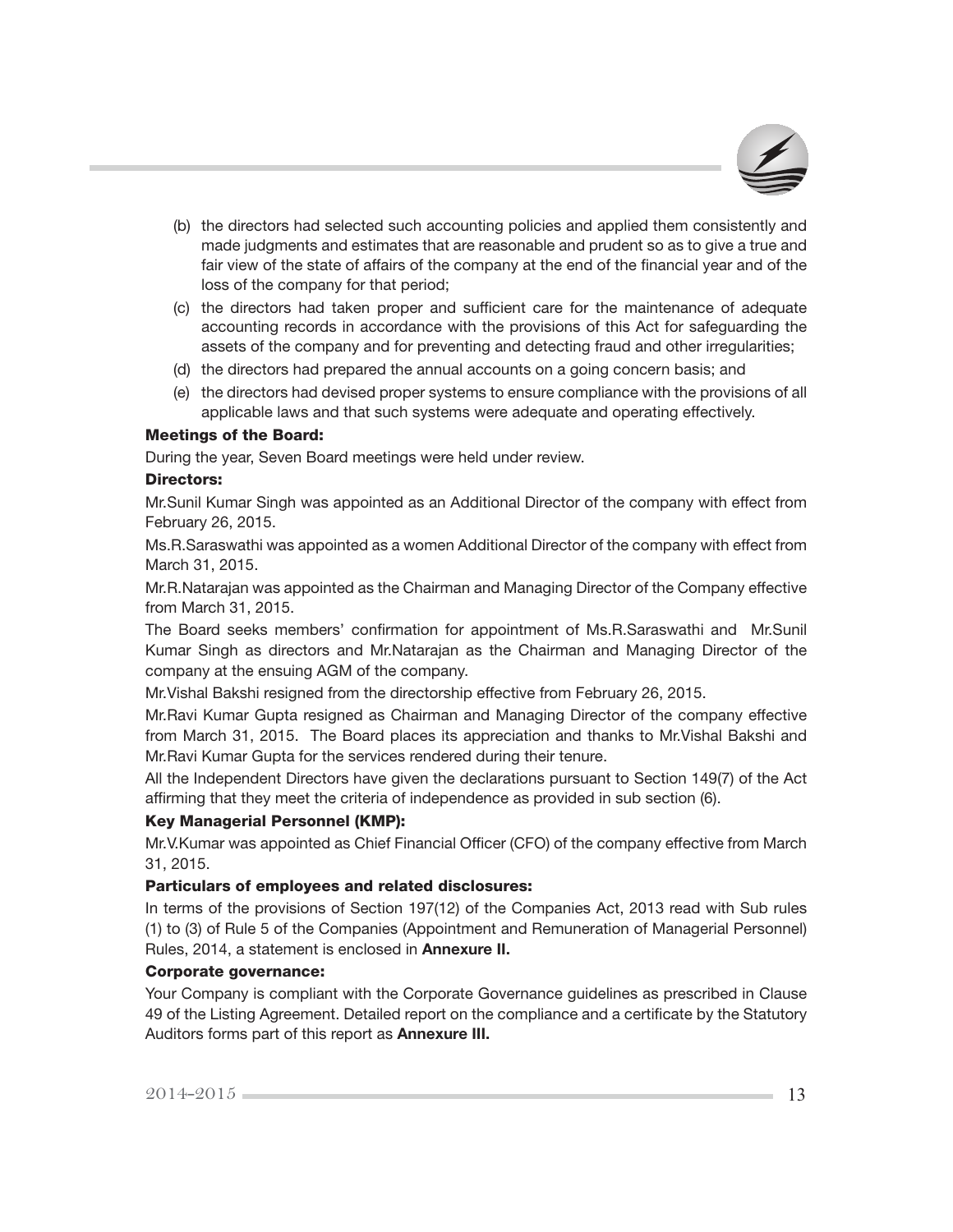### Auditors and Auditors' report:

M/s. Chaturvedi & Company, Chartered Accountants, Chennai, retires at the ensuing AGM of the Company and M/s. S.K.Gulecha & Associates, Chartered Accountants, Chennai be appointed as the Auditors of the company.

There are no qualifications, reservation or adverse remark or disclaimer made by the auditors in their report and thus the explanations or comments by the Board does not arise.

### Particulars of loans, guarantees or investments by the company:

Details of loans, guarantees and investments covered under Section 186 of the Companies Act, 2013 are given in the Notes to the financial statements.

### Particulars of contracts or arrangements with related parties:

Particulars of Contracts or Arrangements with Related Parties referred to in Section 188(1) of the Companies Act, 2013 is furnished in accordance with Rule 8(2) of the Companies (Accounts) Rules, 2014 in Form AOC - 2 as Annexure - IV.

### Material Changes and Commitments:

There were no material changes and commitments affecting the financial position of the Company between the end of financial year (i.e.,March 31, 2015) and the date of the Report i.e., May 29, 2015).

Conservation of Energy, Technology absorption and Foreign Exchange Earnings & Outgo: The information relating to Conservation of Energy, Technology Absorption and Foreign Exchange Earnings and Outgo, as required under section 134 (3) (m) of the companies Act,2013, read with the Companies (Accounts) Rules, 2014, is given in **Annexure V** and forms part of this Report.

### Annual return:

The details forming part of the extract of the Annual Return in form MGT-9 is enclosed and marked as Annexure VI.

#### Remuneration policy:

The remuneration policy of the company is provided in the corporate Governance report that forms an integral part of this report.

### Secretarial Audit:

M/s.S.Dhanapal Associates, a firm of Company Secretaries, Chennai had been engaged for the services of Secretarial audit for the financial year 2014-15 pursuant to Section 204 of the Companies Act,2013 read with Rule 9 of the Companies (Appointment and Remuneration of Managerial Personnel) Rules 2014. The Secretarial audit report in FORM No.MR-3 is enclosed in Annexure VII. The company is taking necessary steps to comply.

### Vigil Mechanism / Whistle Blower Policy:

The company has established a vigil mechanism for directors and employees to report genuine concerns pursuant to section 177 of the Companies Act,2013 read with Rule 7 of the Companies (Meetings of Board and its Powers) Rules 2014 and clause 49 of the Listing Agreement.

### Deposits:

During the year under review, your Company has not accepted any deposits.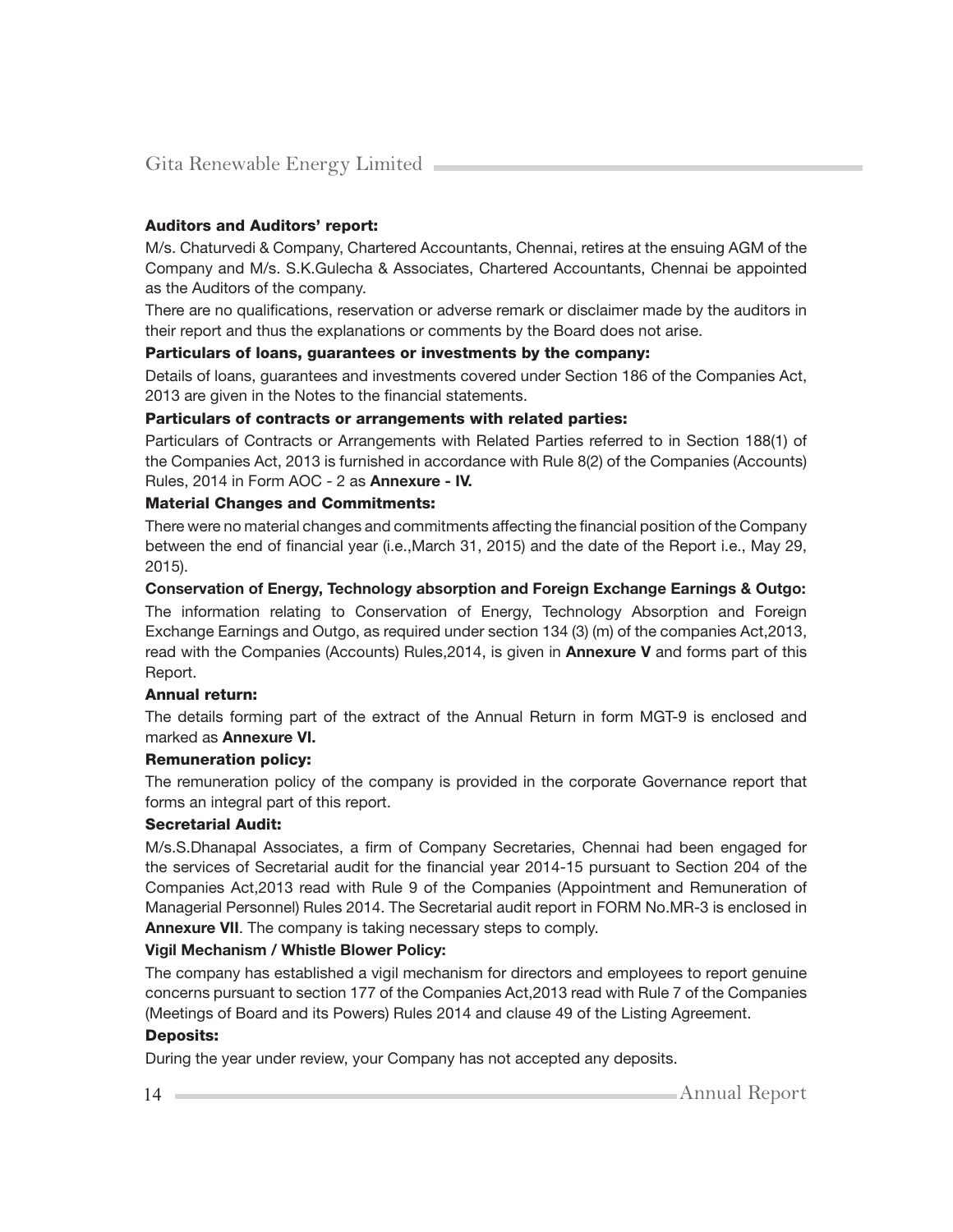

### Significant and material orders impacting the company:

There are no significant and material orders passed by the Regulators or Courts or Tribunals which would impact the going concern status of the Company.

#### Board evaluation:

An evaluation on the performance of the Board is provided in the corporate governance report that forms an integral part of this report.

### Corporate social responsibility (CSR):

The company is not covered under section 135 of the Companies Act,2013 and formulation of CSR policy and constitution of a CSR committee did not arise.

### CEO/ CFO certification:

Mr.R. Natarajan, Chairman and Managing Director and Mr.V. Kumar, Chief Financial Officer have certified to the Board in terms of under the Listing Agreement.

### Acknowledgement:

Your directors place on record their great appreciation of the fine efforts of all Executives and Employees of the Company. Your directors also express their sincere thanks to various Departments of Central Government, Government of Tamilnadu, TNEB, State Bank of India, the Customers, shareholders and other stakeholders for continuing support and encouragement.

Date: May 29, 2015

Place: Chennai **For and on behalf of the Board of Directors** 

R. Natarajan. Chairman & Managing Director

### ANNEXURE I

### MANAGEMENT DISCUSSION AND ANALYSIS REPORT

Gita Renewable Energy Limited is engaged in generation of power from renewable sources (25 Wind mills and 10 MW Waste heat recovery power plant)and the opportunities and threats available for the company are briefly provided below:

India has ambitious targets for renewable energy growth. The Government of India has announced an unprecedented policy push and states are providing the necessary infrastructure. In light of changing economic scenario and due to increasing competitive environment in power sector and poor generation of power from wind mills, the operation of wind mills is not commercially viable. Thus the Management proposes sale of wind mills with the consent of members' approval. Further the management finding to revive the company better in the future with economic and industrial growth.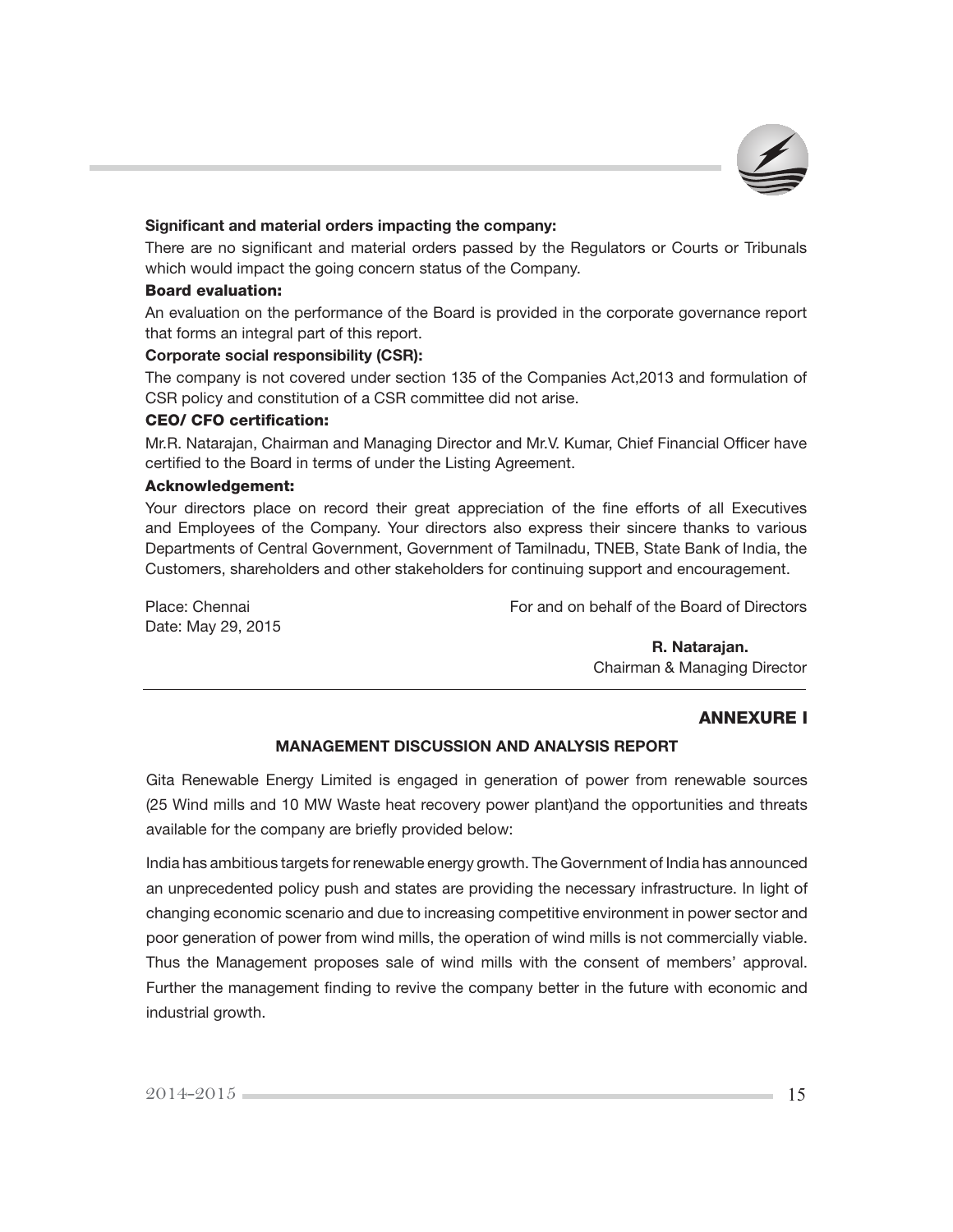### ANNEXURE II

### Disclosure Statement of particulars of remuneration as per Rule 5(1)of the Companies (Appointment and Remuneration of Managerial Personnel) Rules, 2014:

1. The ratio of the remuneration of each director to the median remuneration of the employees of the company for the financial year:

No remuneration was paid to directors during the financial year:

- 2. The percentage increase in remuneration of each director, Chief Financial Officer, Chief Executive Officer, Company Secretary or Manager, if any, in the financial year: NIL
- 3. The percentage increase in the median remuneration of employees in the financial year: NIL
- 4. The number of permanent employees on the rolls of company: 2
- 5. The explanation on the relationship between average increase in remuneration and company performance: N.A
- 6. Comparison of the remuneration of the Key Managerial Personnel against the performance of the company: N.A
- 7. Variations in the market capitalisation of the company, price earnings ratio as at the closing date of the current financial year and previous financial year and percentage increase over decrease in the market quotations of the shares of the company in comparison to the rate at which the company came out with the last public offer in case of listed companies, and in case of unlisted companies, the variations in the net worth of the company as at the close of the current financial year and previous financial year: NIL
- 8. Average percentile increase already made in the salaries of employees other than the managerial personnel in the last financial year and its comparison with the percentile increase in the managerial remuneration and justification thereof and point out if there are any exceptional circumstances for increase in the managerial remuneration: NIL
- 9. Comparison of the each remuneration of the Key Managerial Personnel against the performance of the company: NIL
- 10. The key parameters for any variable component of remuneration availed by the directors: NIL
- 11. The ratio of the remuneration of the highest paid director to that of the employees who are not directors but receive remuneration in excess of the highest paid director during the year: NIL
- 12. Affirmation that the remuneration is as per the remuneration policy of the company: yes. the company has a remuneration policy.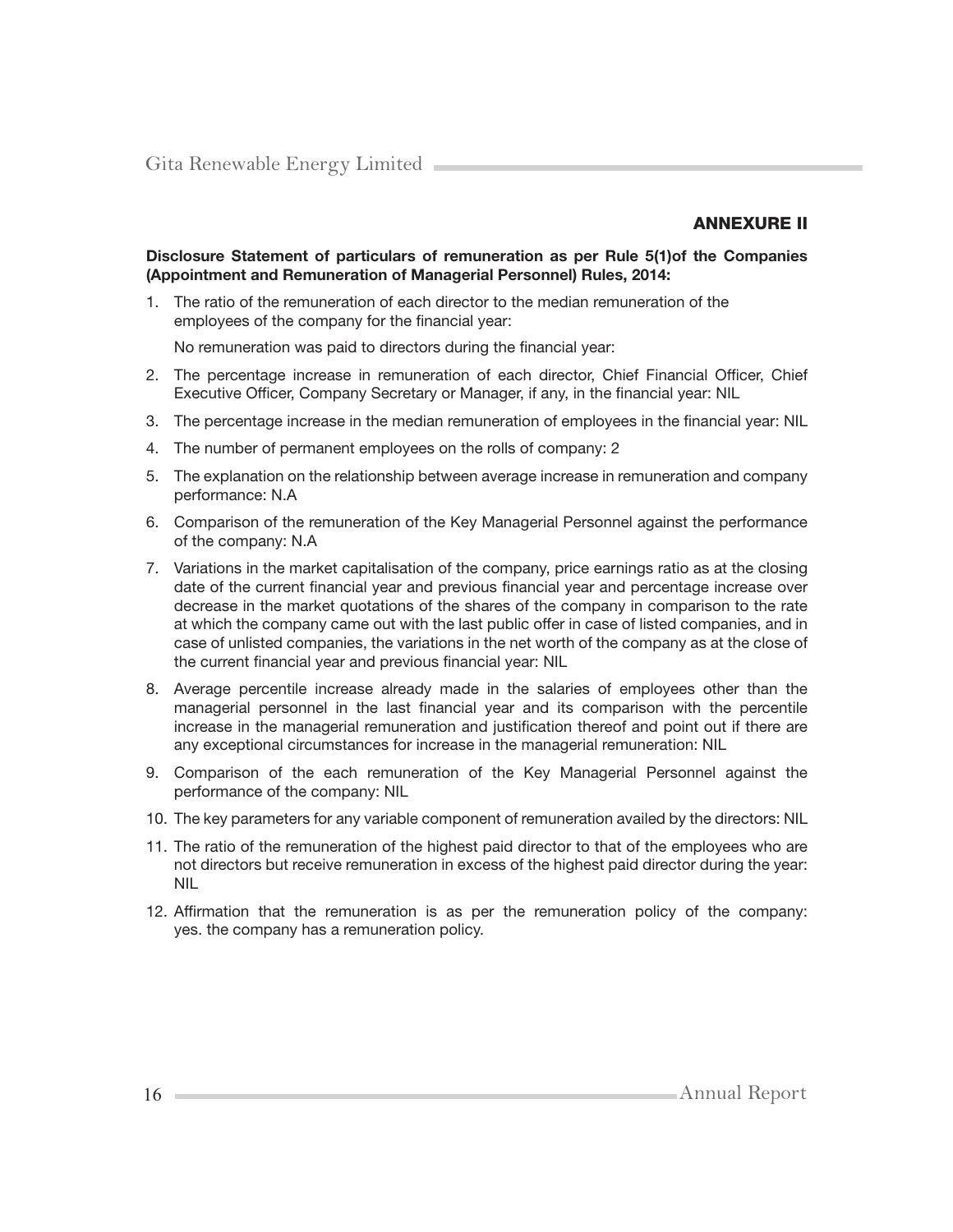

### ANNEXURE III A

### AUDITORS CERTIFICATE ON CORPORATE GOVERNANCE

TO THE MEMBERS OF GITA RENEWABLE ENERGY LIMITED

We have examined the compliance of conditions of Corporate Governance by Gita Renewable Energy Limited for the year ended 31st March 2015, as stipulated in Clause 49 of the Listing Agreement of the said company with the Stock Exchange.

The Compliance of conditions of Corporate Governance is the responsibility of the management. Our examination was limited to procedures and implementation thereof, adopted by the Company for ensuring the compliance of the conditions of the corporate governance. It is neither an audit nor an expression of opinion on the financial statements of the company.

In our opinion and to the best of our information and according to the explanations given to us and the representations made by the Directors and the management, we certify that the company has complied with the conditions of Corporate Governance as stipulated in Clause 49 of the Listing Agreement.

We further state that such compliance is neither an assurance as to the future viability of the company nor the efficiency or effectiveness with which the management has conducted the affairs of the company.

### For CHATURVEDI & COMPANY

Chartered accountants Firm Reg No. 302137E

Place: Chennai Partner Place: Chennai Partner Place: Partner Partner Partner Partner

S GANESAN Date:  $29<sup>th</sup>$  May 2015 (Membership No: 217119)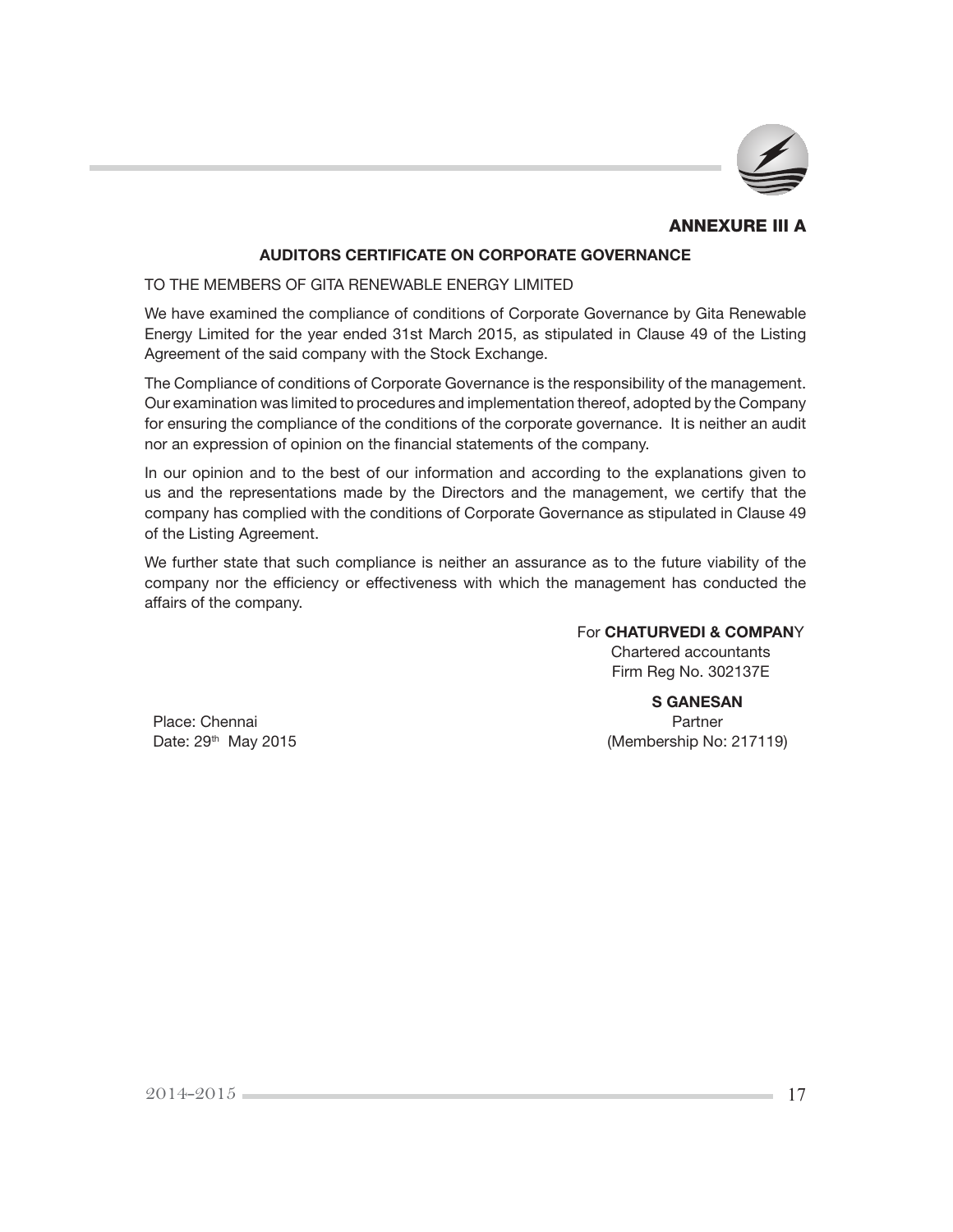### ANNEXURE III B

### REPORT ON CORPORATE GOVERNANCE

(For the Financial Year 2014-15)

### 1. Company's philosophy on code of Governance:

Corporate Governance at Gita Renewable is based on the principles of equity, fairness, transparency, spirit of law and honest communication. We believe that the good Corporate Governance through accountability, integrity and professionalism is the way to enhance the value of Shareholders and all other stakeholders which include Suppliers, Customers, Creditors, Bankers, Society and Employees of the Company. We follow the guidelines mandated in Clause 49 of the Listing Agreement entered into with Stock Exchange and adopt the principles to suit the changing times and needs of the business, society and the nation.

### 2. I. Board of Directors

### A. Board Composition:

The Board has been constituted in conformity with Clause 49 of the Listing Agreement entered into with stock Exchange. The Board of the company has an optimum of executive and nonexecutive directors, including one women director as under:

| SI. | Name of the Director               | Executive /                  | Promoter /               |
|-----|------------------------------------|------------------------------|--------------------------|
| No  |                                    | Non-Executive Director       | Independent              |
|     | Mr. Ravi Kumar Gupta <sup>®</sup>  | Chairman and Managing        | Promoter Director Non-   |
|     |                                    | Director; Executive Director | independent              |
| 2.  | Mr. Vishal Bakshi <sup>&amp;</sup> | Non-Executive Director       | Independent Director     |
| 13. | Mr. Chandikeshwar Sharma           | Non-Executive Director       | Independent Director     |
| 4.  | Mr. Sunil Kumar Singh#             | Non-Executive Director       | Independent Director     |
| 5.  | Mrs.R. Saraswathi*                 | Non-Executive Director       | Non-Independent Director |
| 16. | Mr.R. Natarajan <sup>\$</sup>      | Chairman and Managing        | Non-Independent Director |
|     |                                    | Director; Executive Director |                          |

@Mr.Ravi Kumar Gupta resigned on 31.03.2015

&Mr.Vishal Bakshi resigned on 27.02.2015

#Mr.Sunil Kumar Singh appointed on 26.02.2015

\*Mrs.R. Saraswathi appointed on 31.03.2015

\$Mr.Natarajan appointed on 31.03.2015

The Board has a regular executive chairman who is not a promoter of the company. Independent directors occupy half of the Board. No Director is related to any other Director on the Board in terms of the definition of "relative" as defined in Section 2(77) of the Companies Act, 2013.

The Managing Director is not liable to retire by rotation. All the other non-independent directors retire by rotation and in general, seek re-appointment at the AGM. Brief resume of Director seeking re-appointment is given in the Notice of the AGM.

All the Independent Directors have given the declarations pursuant to Section 149(7) of the Act affirming that they meet the criteria of independence as provided in sub section (6). No independent director of the Company serves in more than 7 listed companies as Independent Director and holds office of whole-time director in any listed company.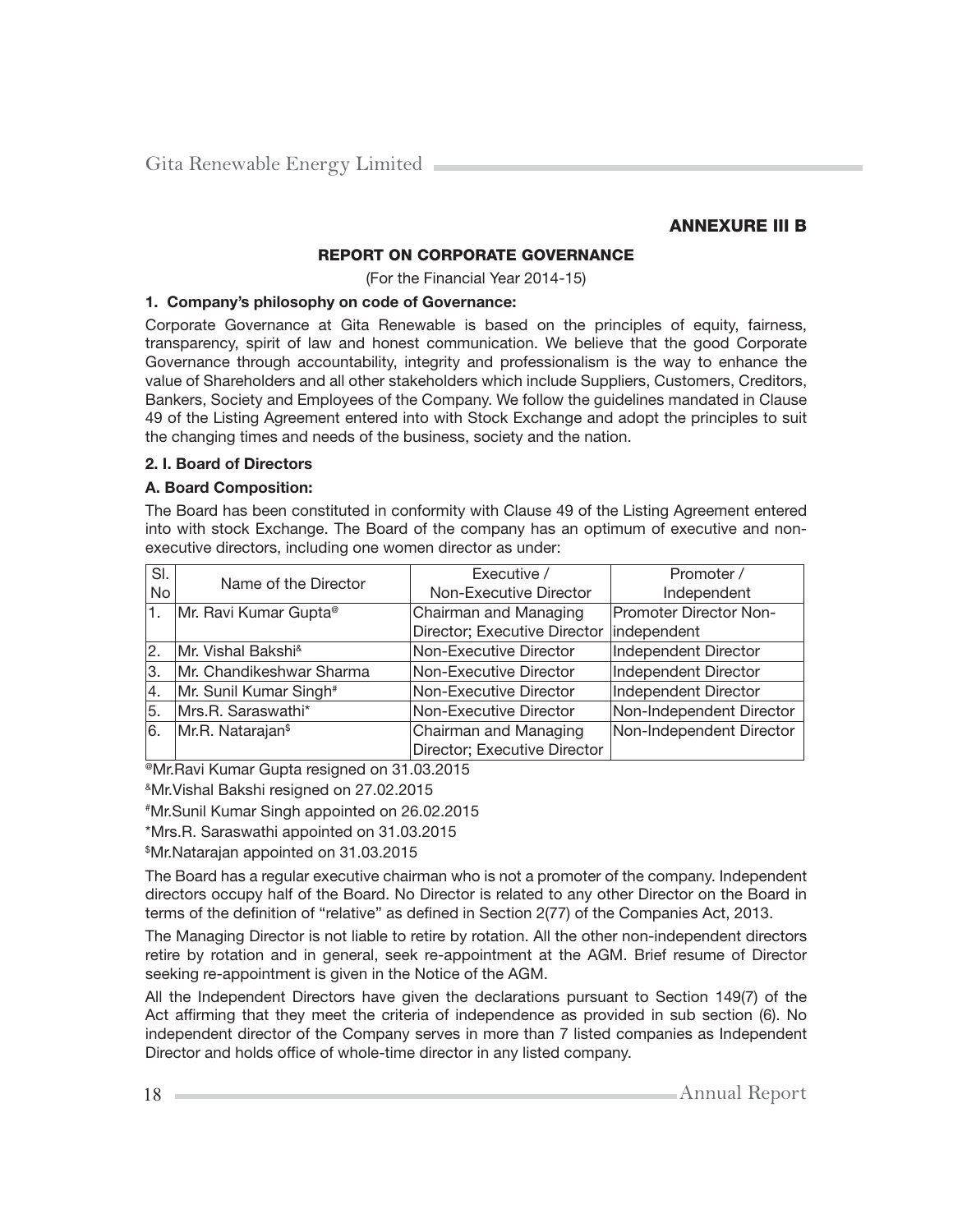

Letter of Appointments together with the terms thereto were issued to Independent directors and have been posted on the Company website.

As required by the Companies Act, 2013 and Clause 49 of the Listing Agreement, none of the directors hold directorship in more than 20 public companies, nor membership of board committees (audit/remuneration/investors grievance committees) in excess of 10 and chairmanship of aforementioned committees in excess of 5.

| Name of the Directors    | Number of directorships, Committee Memberships and<br>Committee Chairmanship held in other Companies% |             |               |
|--------------------------|-------------------------------------------------------------------------------------------------------|-------------|---------------|
|                          | <b>Directorships</b>                                                                                  | Memberships | Chairmanships |
| Mr. Ravi Kumar Gupta     |                                                                                                       |             |               |
| Mr. Vishal Bakshi        |                                                                                                       |             |               |
| Mr. Chandikeshwar Sharma |                                                                                                       |             |               |
| Mr. Sunil Kumar Singh    |                                                                                                       |             |               |
| Mrs.R. Saraswathi        |                                                                                                       |             |               |
| Mr.R.Natarajan           |                                                                                                       |             |               |

#### B. Board Meetings:

During the year 2014-15, the Board met Seven times i.e., held on 01.04.2014, 04.08.2014, 30.08.2014, 31.12.2014, 09.02.2015, 26.02.2015 and 31.03.2015 within a time gap of 120 days between two meetings. No Board meeting was conducted through video conferencing or other audio visual means.

The Annual General Meeting (AGM) was held on 30.09.2014. The attendance records of all Directors are as under:

| Name of the Directors              | <b>Board Meetings</b> |          | Last AGM   |
|------------------------------------|-----------------------|----------|------------|
|                                    | Held                  | Attended | Attendance |
| Mr. Ravi Kumar Gupta <sup>®</sup>  |                       |          | YES.       |
| Mr. Vishal Bakshi <sup>&amp;</sup> |                       | ิค       | <b>YES</b> |
| Mr.Chandikeshwar Sharma            |                       |          | <b>YES</b> |
| Mr. Sunil Kumar Singh#             |                       |          |            |
| Mrs.R.Saraswathi*                  |                       |          |            |
| Mr.R.Natarajan <sup>\$</sup>       |                       |          |            |

@Mr.Ravi Kumar Gupta resigned on 31.03.2015

&Mr.Vishal Bakshi resigned on 27.02.2015

#Mr.Sunil Kumar Singh appointed on 26.02.2015

\*Ms.R.Saraswathi appointed on 31.03.2015

\$Mr.Natarajan appointed on 31.03.2015

### II. COMMITTEES OF THE BOARD

The Board has constituted various committees and the details of which are given below:

### A. Audit Committee:

The Board has an Audit committee and the composition of the committee is as under: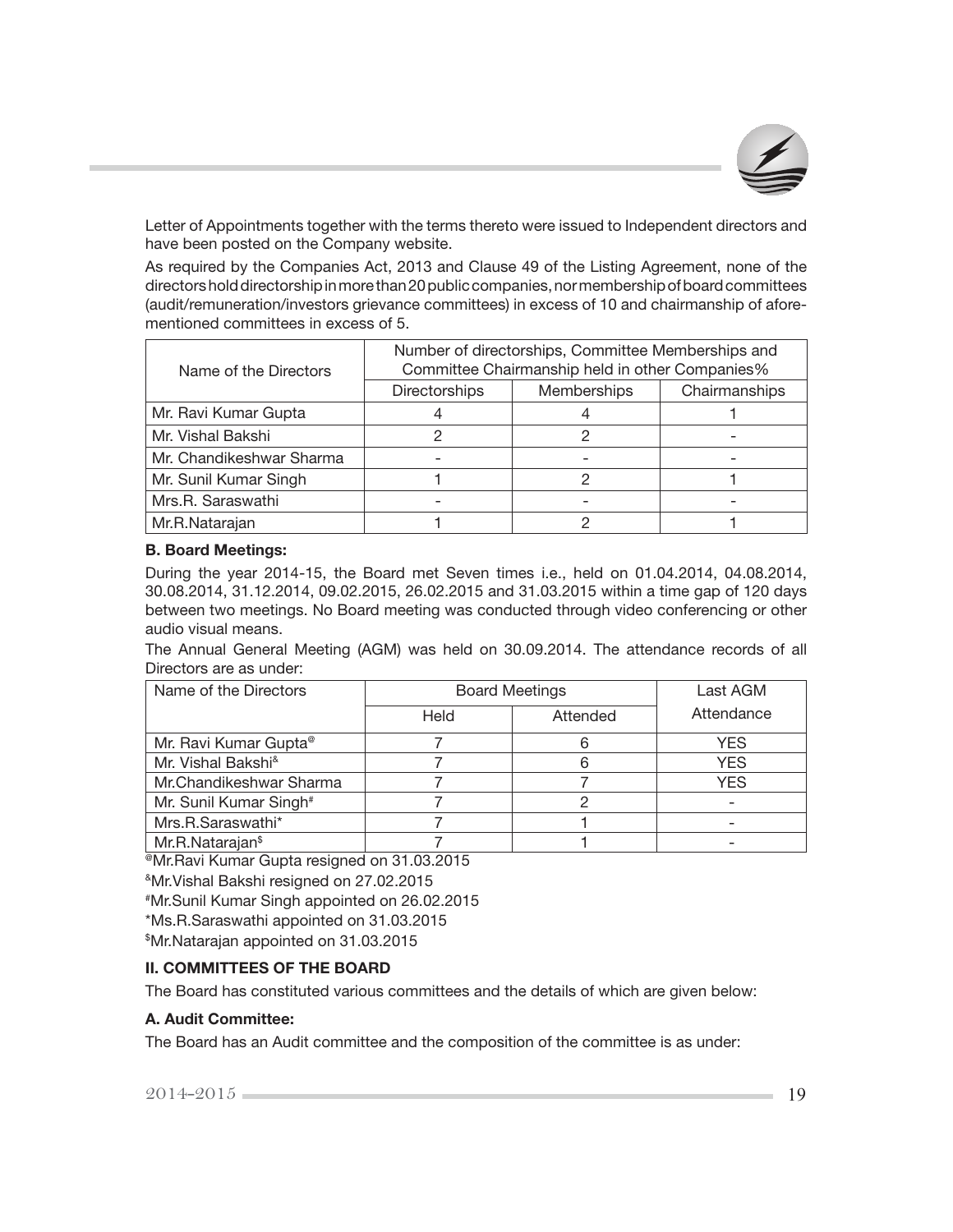| Name of the members      | Independent / Non Independent | Position |
|--------------------------|-------------------------------|----------|
| Mr. Chandikeshwar Sharma | Independent Director          | Chairman |
| Mr. Sunil Kumar Singh    | Independent Director          | Member   |
| Mr.R. Natarajan          | Non Independent Director      | Member   |

### B. Nomination cum Remuneration Committee:

The Company has constituted a Nomination cum Remuneration Committee of the Board and the composition of the committee is as under:

| Name of the members      | Independent / Non Independent | Position |
|--------------------------|-------------------------------|----------|
| Mr. Sunil Kumar Singh    | Independent Director          | Chairman |
| Mr. Chandikeshwar Sharma | Independent Director          | Member   |
| Ms.R. Saraswathi         | Non Independent Director      | Member   |

### Remuneration Policy:

The company has framed a remuneration policy in view of retaining suitable employees with remuneration commensurate with size of the company, nature the business and nature of duties and responsibilities of the employee. The Board of the company may fix remuneration to Directors and KMP on the recommendation of the Nomination and Remuneration committee.

No remuneration was/paid to the executive Directors. No sitting fees was paid to the nonexecutive Independant directors:

### C. Stakeholders Relationship Committee

The Board has a Stakeholders Relationship Committee. The Committee comprises of three member directors one of whom is non-executive director as chairman.

| Director             | Executive/ Non Executive  | Position |
|----------------------|---------------------------|----------|
| Ms.R. Saraswathi     | Non-Executive Director    | Chairman |
| Mr. R.Natarajan      | <b>Executive Director</b> | Member   |
| Mr.Sunil kumar Singh | Non-Executive Director    | Member   |

#### Name and designation of compliance officer:

Mr. C.Chandrasekar, Company Secretary & compliance officer

| No. of shareholders<br>complaints received | Number of complaints not<br>solved to the satisfaction of<br>shareholders | Number of complaints<br>pending as on<br>31.03.2015 |
|--------------------------------------------|---------------------------------------------------------------------------|-----------------------------------------------------|
| Nil                                        | Nil                                                                       | Nil                                                 |

### 3. DETAILS OF ANNUAL GENERAL MEETINGS:

I. The details of about last three Annual General Meetings are given below:

| $2011 - 12$<br>$2.00$ P.M<br>27.09.2012<br>9.00 A.M<br>2012-13<br>30.09.2013<br>2013-14<br>10.00 A.M<br>30.09.2014 | Year | Date | Time | Venue                                                                                                       |
|--------------------------------------------------------------------------------------------------------------------|------|------|------|-------------------------------------------------------------------------------------------------------------|
|                                                                                                                    |      |      |      | No.167, St.Mary's Road, Alwarpet, Chennai - 600018                                                          |
|                                                                                                                    |      |      |      | No.167, St.Mary's Road, Alwarpet, Chennai - 600018                                                          |
|                                                                                                                    |      |      |      | Knowledge Tower, 4th Floor, New No. 36,<br>Sanjeevarayan Pettai, Little Mount, Saidapet,<br>Chennai- 600015 |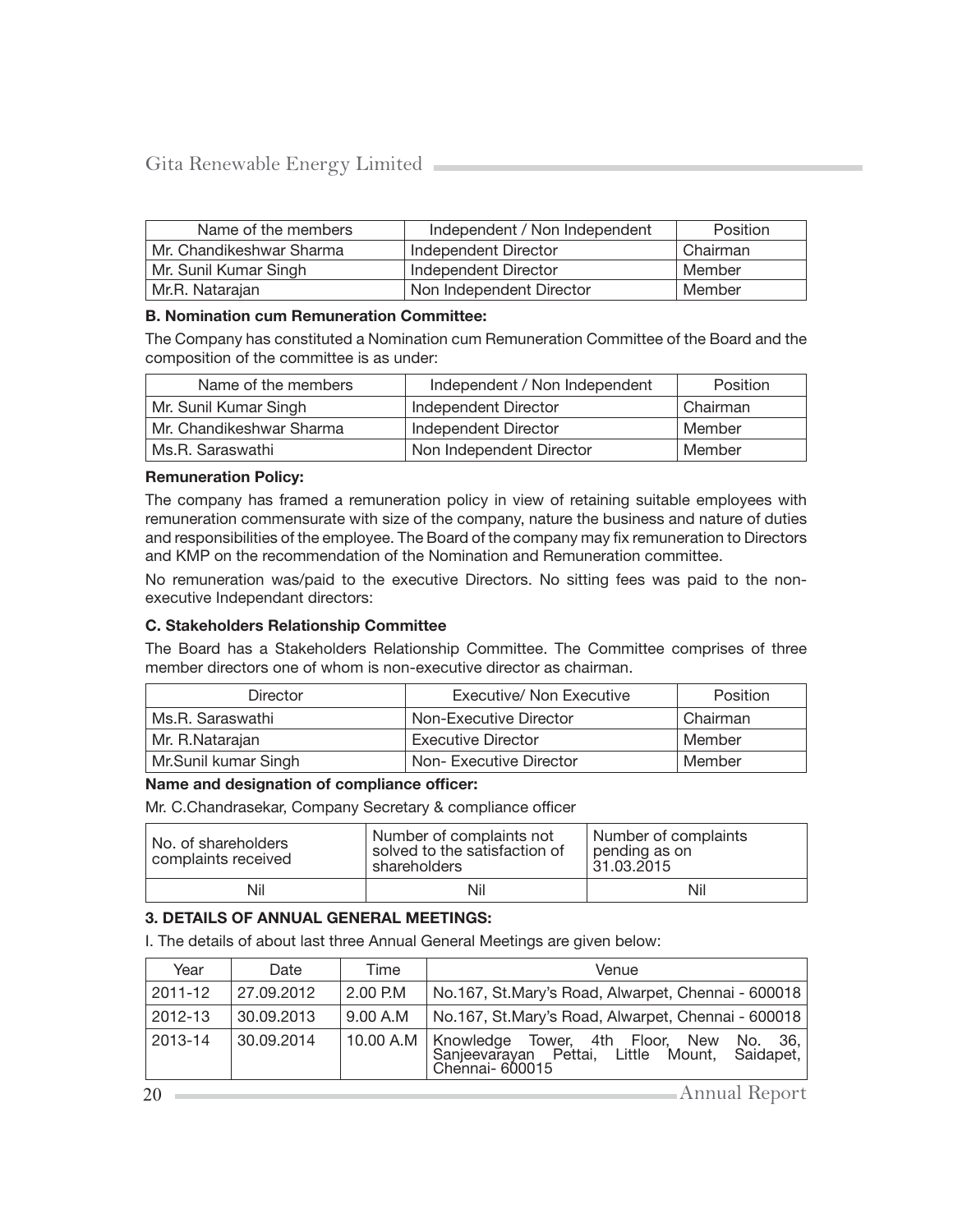

#### Special resolutions passed

| Year    | Special resolutions passed                                                                                                                                                                                                                                       |
|---------|------------------------------------------------------------------------------------------------------------------------------------------------------------------------------------------------------------------------------------------------------------------|
| 2011-12 | Appointment of director- Ms. Avantika Gupta<br>$\bullet$                                                                                                                                                                                                         |
| 2012-13 | Approval of appointment of Mr. Ravi Kumar Gupta as Chairman and<br>$\bullet$<br><b>Managing Director</b><br>Appointment of Mr. Vishal Bakshi as a Director of the Company<br>$\bullet$<br>Appointment of Mr.C.K.Sharma as a Director of the Company<br>$\bullet$ |
| 2013-14 | <b>Borrowing Powers</b><br>$\bullet$<br>Mortgage of Assets<br>$\bullet$<br>Change of Registered office<br>$\bullet$<br>Adoption of new set of Articles of Association                                                                                            |

### 4. POSTAL BALLOT:

During the Year, No special resolution was passed through Postal Ballot.

### 8. MEANS OF COMMUNICATION

The Quarterly/Half-Yearly/Annual financial results of the Company are published in Newspapers. The Quarterly/Half-Yearly/Annual financial results and the shareholding pattern are properly reported with Stock Exchange and are available in the Website stock Exchange and the Company's website, www.gitarenewable.com

Annual report and Notice of General Meeting including Attendance slip, proxy form and polling paper are sent to all the shareholders through permitted mode by Registered Post or Speed post or Courier or through e-mail System.

Further to the compliance of Clause 54 to the Listing Agreement, all the basic information about the Company is made available in the company's Website at all times at no cost for the benefit of all stakeholders concerned.

### 9. General shareholder information:

| Dates of Book closure          | 25th September 2015 to 30th September 2015<br>(both days inclusive).                                                           |  |
|--------------------------------|--------------------------------------------------------------------------------------------------------------------------------|--|
| Date, time and venue of Annual |                                                                                                                                |  |
| <b>General Meeting</b>         | 30th September, 2015 at 1.00 p.m. at                                                                                           |  |
|                                | Survey No.180 & 181, OPG Nagar, Periya<br>Obulapuram village, Nagaraja kandigai,<br>Madharapakkam Road, Gummidipoondi - 601201 |  |
| <b>Financial Calendar</b>      | Financial Reporting for the quarter ending                                                                                     |  |
|                                | 30th June 2015 - Latest by 29th of Aug 2015                                                                                    |  |
|                                | 30th Sept 2015 - Latest by 14th of Nov 2015                                                                                    |  |
|                                | 31st Dec 2015 - Latest by 14th of Feb 2016                                                                                     |  |
|                                | 31st Mar 2016 - Latest by 30th May 2016                                                                                        |  |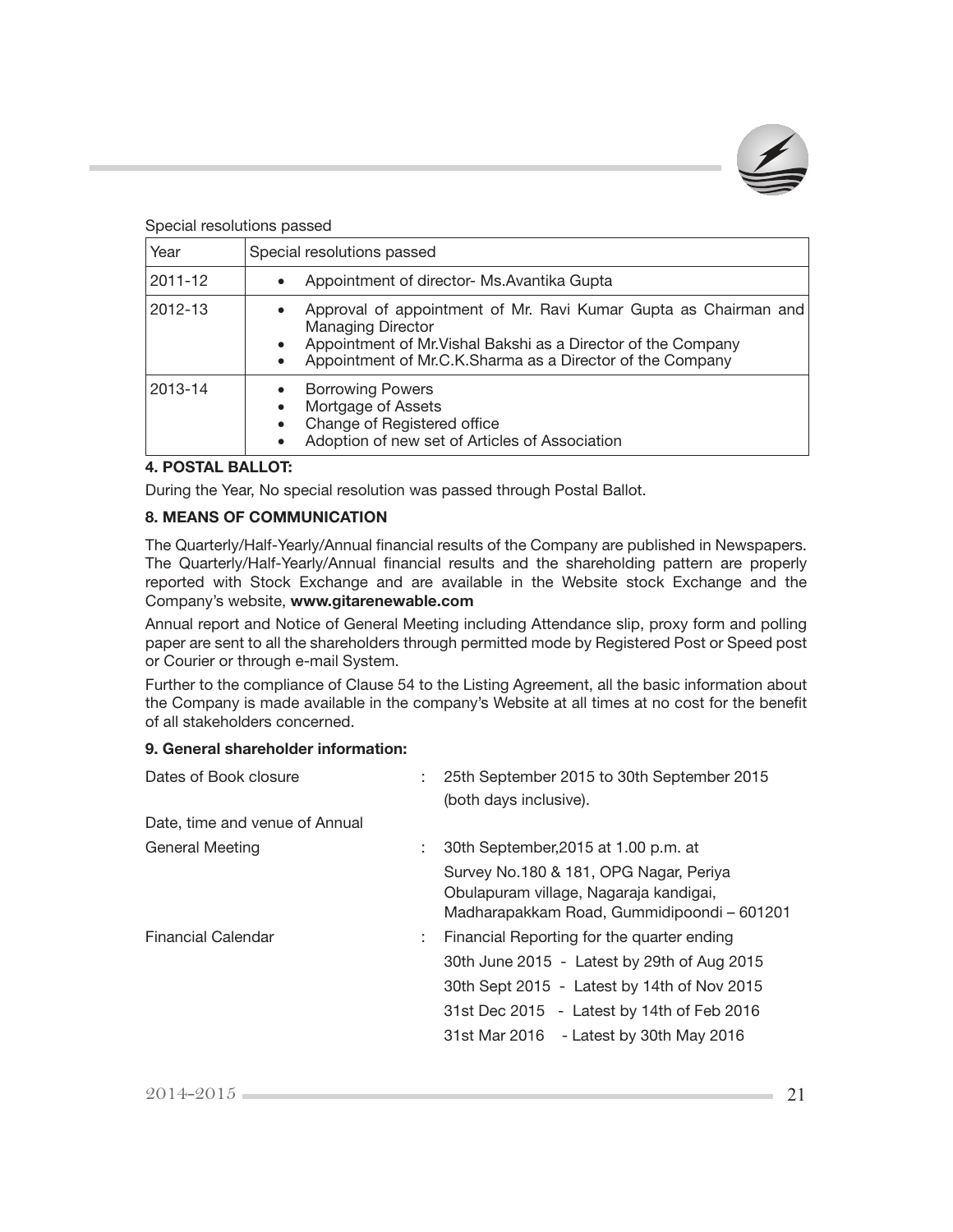| Dividend Payment                       |   | NA.                                    |
|----------------------------------------|---|----------------------------------------|
| Listing on Stock Exchanges             |   | Bombay Stock Exchange Limited          |
| Depository Participant                 | ÷ | National Securities Depository Limited |
|                                        |   | Central Depository Services Limited    |
| <b>Stock Code</b>                      |   | Mumbai Stock Scrip Code no: 539013     |
| Demat ISIN Number In NSDL              |   |                                        |
|                                        | ٠ | INE 776001018                          |
|                                        |   | INE 776001018                          |
| <b>CDSL</b>                            |   |                                        |
| Listing on Stock Exchange (overseas) : |   | Nil                                    |
| <b>Plant Location</b>                  | ÷ |                                        |
| Waste heat Recovery plant              | ÷ | OPG Nagar, Periya Obulapuram village,  |
|                                        |   | Nagaraja kandigai, Madharapakkam Road, |
|                                        |   | Gummidipoondi – 601201.                |
| <b>Wind Mills</b>                      |   | COIMBATORE, TIRUNELVELI, UDUMALPET     |
|                                        |   |                                        |

### Stock market price data

High/Low of monthly Market Price of the Company's Equity Shares traded on the Bombay Stock Exchange; Mumbai during the financial year 2014-15 is furnished below:

| Month  | Open Price | <b>High Price</b> | No. of |
|--------|------------|-------------------|--------|
|        | (Rs.)      | .Rs.)             | Shares |
| Mar 15 | 42.00      | 42.00             | 58     |

#### Share transfer system

Share transfers are registered and returned to the transferees within the statutory time limit from the Date of receipt, if the documents are in order in all respects.

The share transfer committee has met 2 times during the year.

No. of shares received for transfer up to 31.03.2015 is 871 shares and shares pending for transfer as on 31.03.2015 is nil.

Registrar and Transfer Agents Cameo Corporate Services Limited Subramanian Building No.1, Club House Road Chennai- 600 002 Ph: 044-28460390 (6 lines) E-Mail: cameo@cameoindia.com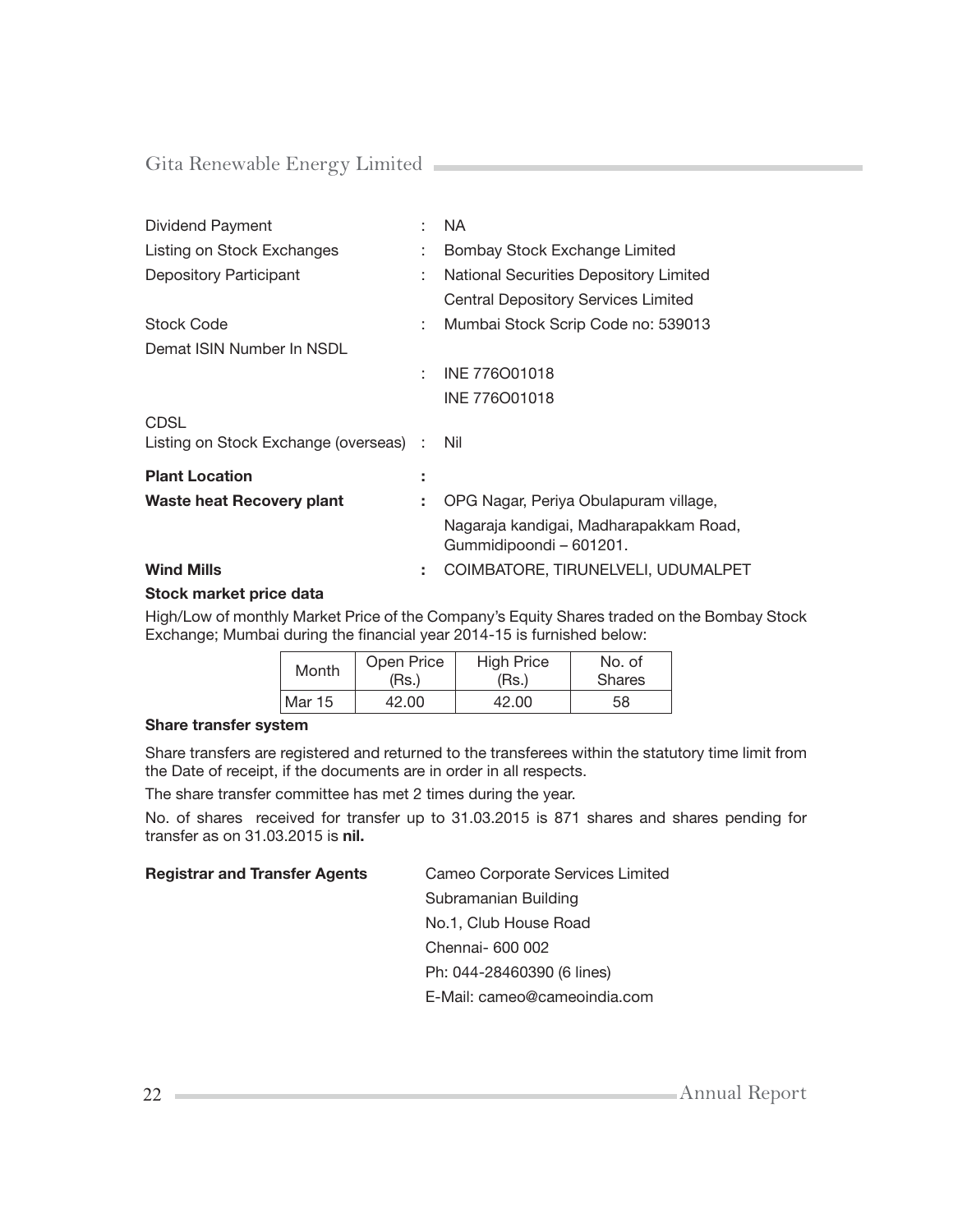

| Shareholding of Nominal<br>Value of | <b>Share Holders</b> |            | Share Amount  |            |
|-------------------------------------|----------------------|------------|---------------|------------|
| Rs.<br>Rs.                          | Number               | % to Total | <b>Shares</b> | % to total |
| (1)                                 | (2)                  | (3)        | (4)           | (5)        |
| 10-5000                             | 5032                 | 97.6897    | 1689970       | 4.1095     |
| 5001-10000                          | 43                   | 0.8347     | 303330        | 0.7376     |
| 10001-20000                         | 14                   | 0.2717     | 189660        | 0.4612     |
| 20001-30000                         | 6                    | 0.1164     | 147330        | 0.3582     |
| 30001-40000                         | 5                    | 0.0970     | 177490        | 0.4316     |
| 40001-50000                         | 4                    | 0.0776     | 188840        | 0.4592     |
| 50001-100000                        | 7                    | 0.1358     | 532730        | 1.2954     |
| 100001 & Above                      | 40                   | 0.7765     | 37893610      | 92.1470    |
| Total                               | 5151                 | 100.0000   | 41122960      | 100.0000   |

### Distribution of share holding

### Share holding pattern as on 31st March 2015

|                | Category                                                                            |           | No.<br><b>of</b><br><b>Shares</b><br><b>Held</b> | Percentage<br>οf<br><b>Share</b><br>holding |
|----------------|-------------------------------------------------------------------------------------|-----------|--------------------------------------------------|---------------------------------------------|
| A              | Shareholding of Promoter & Promoter Group                                           |           |                                                  |                                             |
| 1              | Indian                                                                              |           |                                                  |                                             |
|                | - Individuals / Hindu Undivided Family                                              |           | 1013382                                          | 24.64                                       |
|                | - Bodies Corporate                                                                  |           | 1615490                                          | 39.28                                       |
|                | <b>Sub Total</b>                                                                    | $[A]$ [1] | 2628872                                          | 63.92                                       |
|                |                                                                                     |           |                                                  |                                             |
| $\overline{2}$ | Foreign                                                                             |           |                                                  |                                             |
|                | - Bodies Corporate                                                                  |           | 285714                                           | 6.95                                        |
|                | - Any other Directors/Relative NRI                                                  |           |                                                  |                                             |
|                | <b>Sub Total</b><br>$[A] [2]$                                                       |           | 285714                                           | 6.95                                        |
|                | <b>Total Share Holding of Promoter &amp;</b><br>Promoter Group {A= [A] [1] +[A] [2] |           | 2914586                                          | 70.87                                       |
|                |                                                                                     |           |                                                  |                                             |
| B              | Public Shareholding.                                                                |           |                                                  |                                             |
|                |                                                                                     |           |                                                  |                                             |
| 1              | Institutions.                                                                       |           | $\mathbf 0$                                      | 0.00                                        |
|                | Foreign Institutional Investor                                                      |           | 0                                                | 0                                           |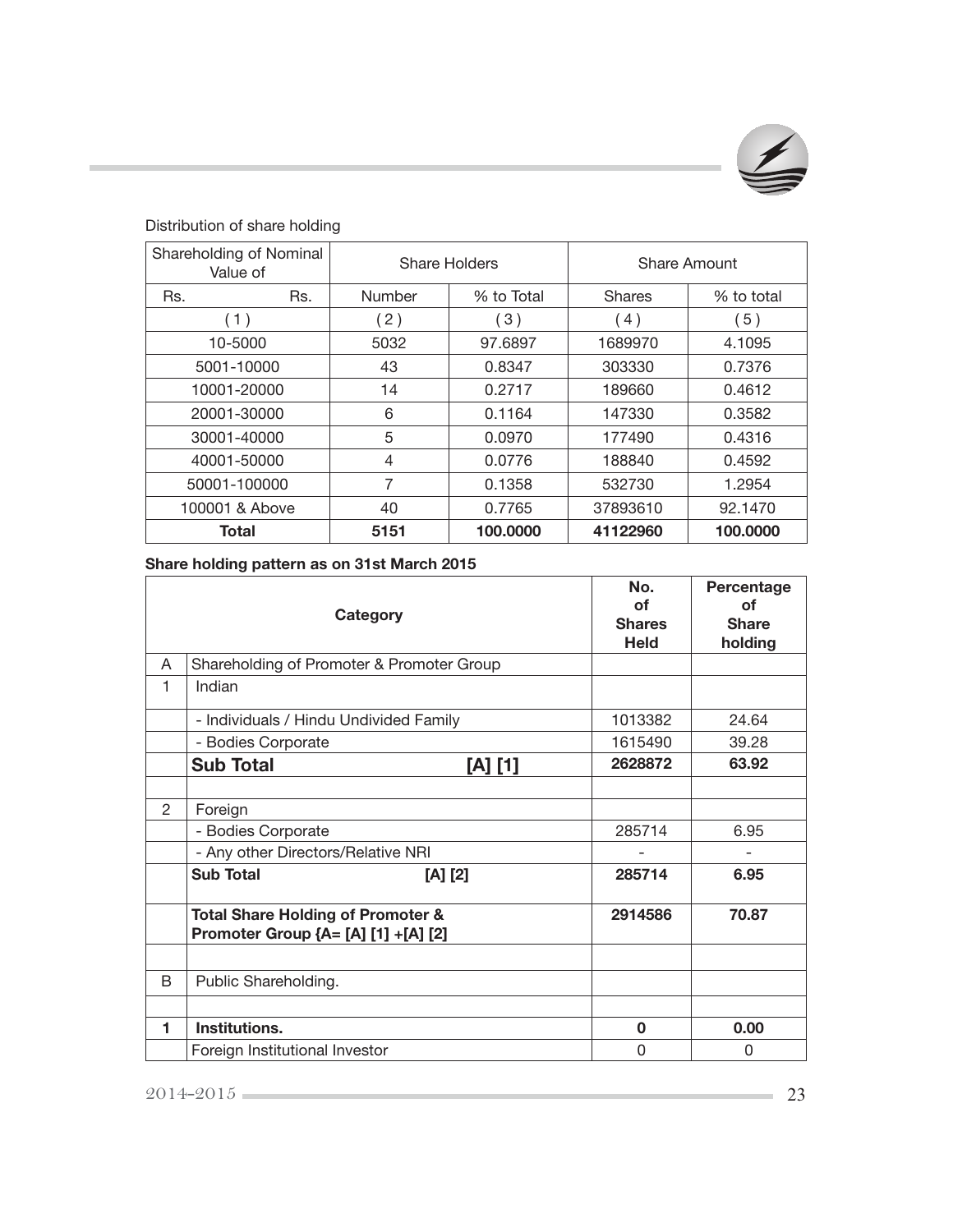|                | <b>Sub Total</b><br>[B] [1]                                                         | 0        | $\mathbf 0$ |
|----------------|-------------------------------------------------------------------------------------|----------|-------------|
|                |                                                                                     |          |             |
| $\overline{2}$ | Non-Institutions.                                                                   |          |             |
|                |                                                                                     |          |             |
| a.             | Bodies Corporate.                                                                   | 626304   | 15.23       |
|                |                                                                                     |          |             |
| b.             | Individuals                                                                         |          |             |
|                | I. Individual Shareholders Holding Nominal                                          |          |             |
|                | Share Capital upto Rs 1 Lakh                                                        | 218251   | 5.31        |
|                |                                                                                     |          |             |
|                | II Individual Shareholders Holding Nominal Share Capital<br>in excess of Rs 1 Lakh  | 133195   | 3.24        |
|                |                                                                                     |          |             |
|                |                                                                                     |          |             |
| C.             | Any Other.                                                                          |          |             |
|                | <b>Clearing Members</b>                                                             | 857      | 0.02        |
|                | Foreign Corporate Bodies                                                            | 142857   | 3.47        |
|                | <b>HUF</b>                                                                          | 56485    | 1.37        |
|                | Non Resident Indians                                                                | 17616    | 0.43        |
|                | <b>Others</b>                                                                       | 2145     | 0.05        |
|                |                                                                                     |          |             |
|                | <b>Sub Total</b><br>[B] [2]                                                         | 1197710  | 29.12       |
|                |                                                                                     |          |             |
|                | Total Public Shareholding [B] [1]+[B] [2]                                           | 1197710  | 29.12       |
|                | TOTAL(A+B)                                                                          | 4112296  | 100         |
| (C)            | Shares held by Custodians and against which<br>Depository Receipts have been issued |          |             |
|                | 1) Promoter and Promoter Group                                                      | 0        | 0.00        |
|                | 2) Public                                                                           | $\Omega$ | 0.00        |
|                | Total $(A) + (B) + (C)$                                                             | 4112296  | 100         |

|           | No of Holders   No of Shares |         | %     |
|-----------|------------------------------|---------|-------|
| NSDL:     | 1571                         | 2522313 | 61.34 |
| CDSL:     | 587                          | 196523  | 4.78  |
| Physical: | 2993                         | 1393460 | 33.88 |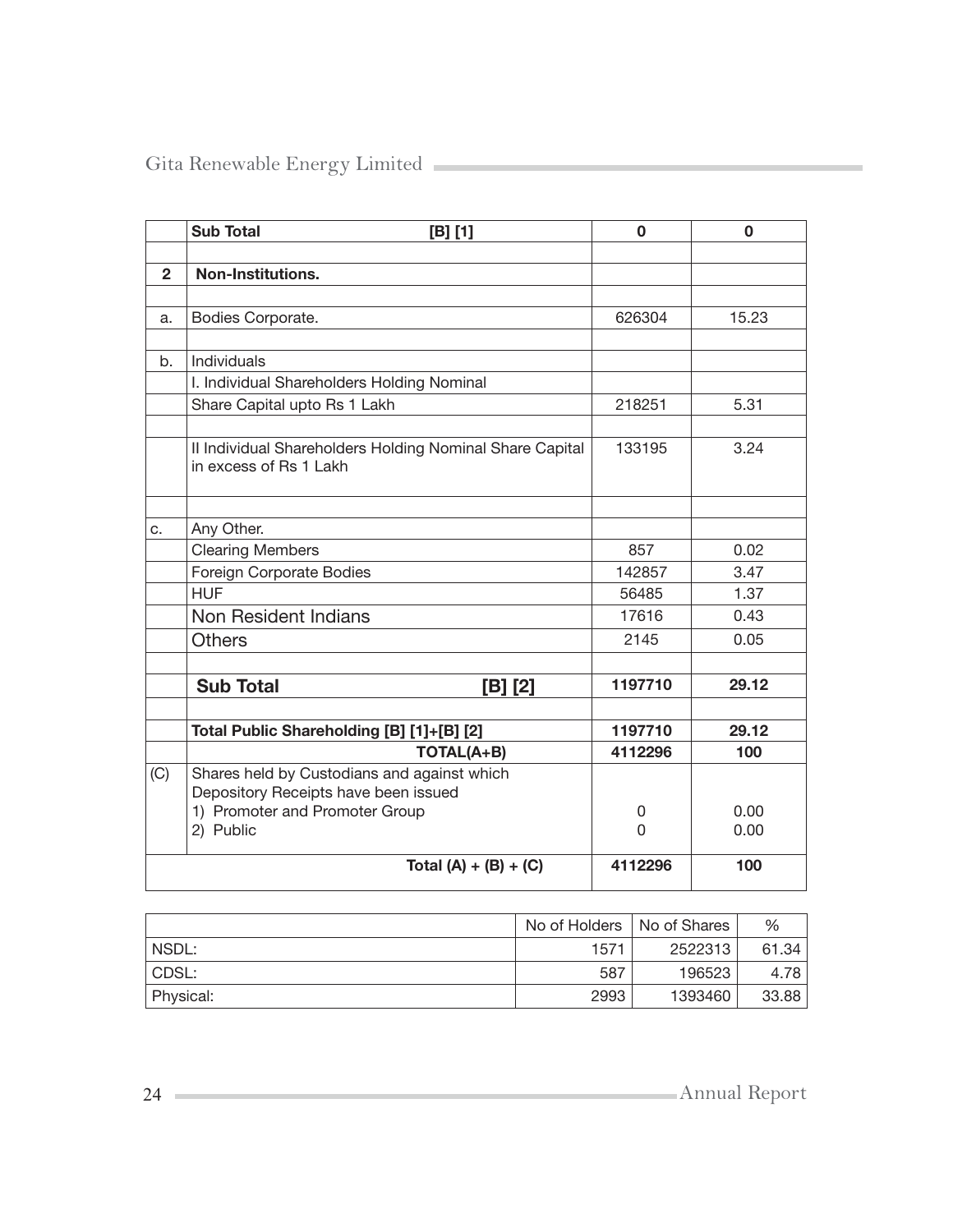

#### Demat of shares:

The physical and demat form of trading are available to the shareholders. Electronic Holding by Members comprises of 66.12 % (as on 31.03.2015) of the paid up share capital of the company held through National Securities Depository Limited and Central Depository Services Limited. The company appointed Cameo Corporate Services Limited as Registrar & Transfer Agent and entered into an agreement for availing depository services.

### Investor query/address for correspondence:

Company Secretary Gita Renewable Energy Limited, Survey No. 180 & 181, OPG Nagar Periya Obulapuram Village, Nagaraja Kandigai, Madharapakkam Road, Gummidipoondi – 601201 Ph: 044 42919700, Fax: 044 42919719 E-mail: investor@gitarenewable.com

### Share holders holding shares in electronic mode should address all their correspondence to:

M/s. Cameo Corporate Services Limited Subramanian Building No.1, Club House Road Chennai- 600 002 Ph: 044-28460390 (6 lines) E-Mail: cameo@cameoindia.com

> For and on behalf of Board of Directors of Gita Renewable Energy Limited,

Date: May 29, 2015 **R. NATARAJAN** 

Place: Chennai Chairman & Managing Director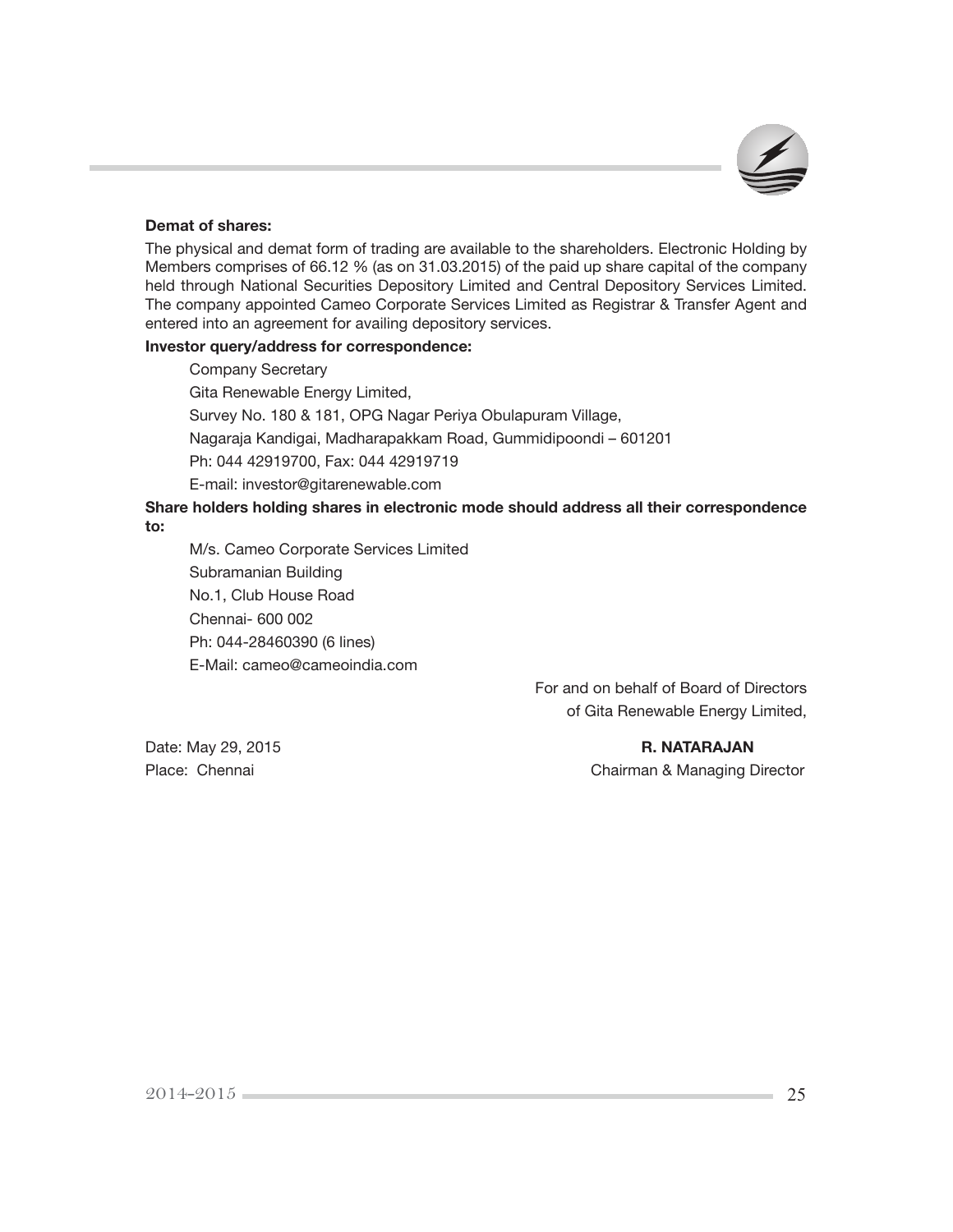### ANNEXURE IV

### Form No. AOC-2

### (Pursuant to clause (h) of sub-section (3) of section 134 of the Act and Rule 8(2) of the Companies (Accounts) Rules, 2014)

Form for disclosure of particulars of contracts/arrangements entered into by the company with related parties referred to in sub-section (1) of section 188 of the Companies Act, 2013 including certain arm's length transactions under third proviso thereto

1. Details of contracts or arrangements or transactions not at arm's length basis

| a<br>b | Name(s) of the related party and nature of relationship<br>Nature of contracts/arrangements/transactions             |                                                                     |
|--------|----------------------------------------------------------------------------------------------------------------------|---------------------------------------------------------------------|
| C      | Duration of the contracts / arrangements/transactions                                                                |                                                                     |
| d      | Salient terms of the contracts or arrangements or<br>transactions including the value, if any                        | Nil<br>(All contracts or                                            |
| e      | Justification for entering into such contracts or arrangements<br>or transactions                                    | arrangements or<br>transactions with related<br>partiesare at arm's |
| f      | date(s) of approval by the Board                                                                                     | length basis).                                                      |
| g      | Amount paid as advances, if any:                                                                                     |                                                                     |
| h      | Date on which the special resolution was passed in general<br>meeting as required under first proviso to section 188 |                                                                     |

#### 2. Details of material contracts or arrangement or transactions at arm's length basis

| a | Name(s) of the related party and nature of relationship                                        | Kanishk Steel Industries<br>Limited                                |
|---|------------------------------------------------------------------------------------------------|--------------------------------------------------------------------|
| b | Nature of contracts/arrangements/transactions                                                  | Sale of power                                                      |
| C | Duration of the contracts / arrangements/transactions                                          | FY 2014-15                                                         |
| d | Salient terms of the contracts or arrangements or<br>transactions including the value, if any: | Sale of power on group<br>captive scheme at arm's<br>length basis. |
| e | date(s) of approval by the Board                                                               | 01.04.2014                                                         |
|   | Amount paid as advances, if any:                                                               | <b>NIL</b>                                                         |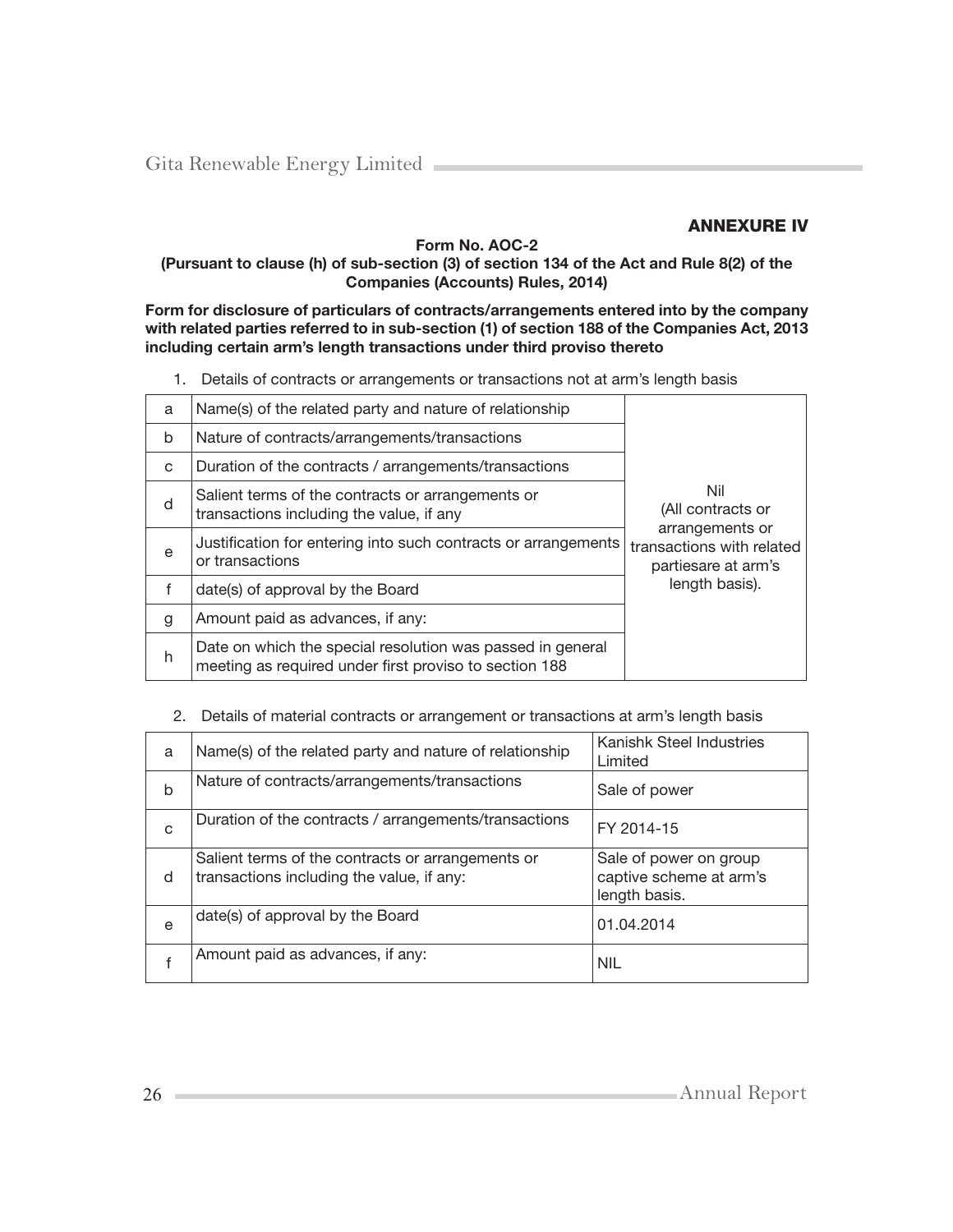

### ANNEXURE V

### INFORMATION UNDER SECTION 134 (3) (m) OF THE COMPANIES ACT,2013 READ WITH THE COMPANIES (ACCOUNTS) RULES,2014.

### A.CONSERVATION OF ENERGY

- i. The steps taken or impact on conservation of energy– NIL.
- ii. The steps taken by the company for utilizing alternate sources of energy-NIL
- iii. The capital investment on energy conservation equipments– NIL

### B. TECHNOLOGY ABSORPTION

- i. the efforts made towards technology absorption: NIL
- ii. the benefits derived like product improvement, cost reduction, product development or import substitution: NIL
- iii. in case of imported technology (imported during the last three years reckoned from the beginning of the financial year): NIL

| a. the details of technology imported                |  |
|------------------------------------------------------|--|
| b. the year of import                                |  |
| c. whether the technology been fully absorbed        |  |
| d. if not fully absorbed, areas where absorption has |  |
| not taken place, and the reasons thereof; and        |  |

iv the expenditure incurred on Research and Development.

### C. FOREIGN EXCHANGE EARNINGS AND OUTGO

The Foreign Exchange earned in terms of actual inflows during the year and the Foreign Exchange outgo during the year in terms of actual outflows: NIL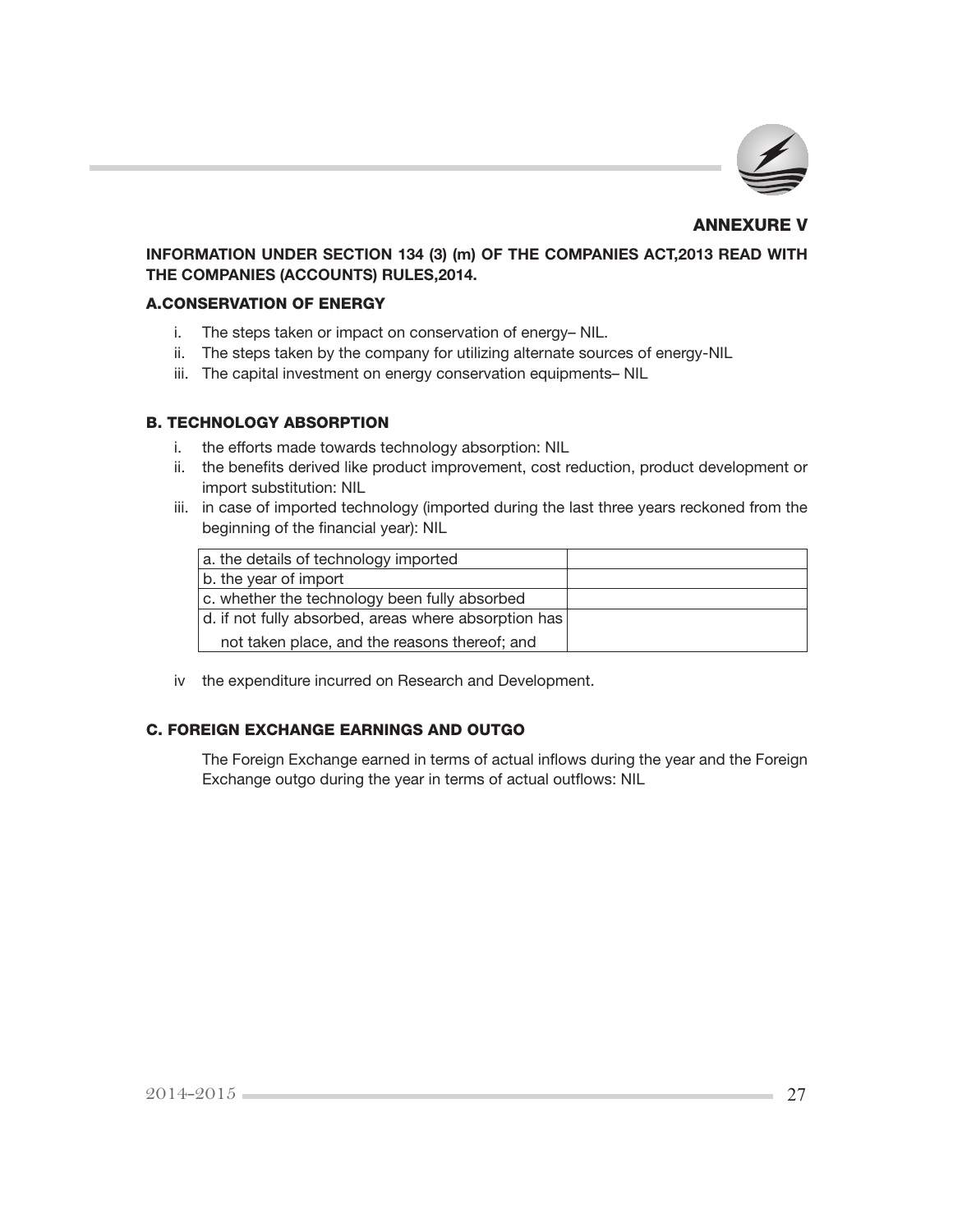### ANNEXURE - VI

### Form No. MGT - 9 EXTRACT OF ANNUAL RETURN

As on the financial year ended on 31st March, 2015 [Pursuant to section 92(3) of the Companies Act, 2013 and rule 12(1) of the Companies (Management and Administration) Rules, 2014]

### I. REGISTRATION AND OTHER DETAILS :

### i) CIN:U40108TN2010PLC074394

ii) Registration Date: 28th January, 2010

iii) Name of the Company : GITA RENEWABLE ENERGY LIMITED

iv) Category/Sub-Category of the Company : Public Limited Company

v) Address of the registered office and contact details:

### Survey No. 180 & 181, OPG Nagar Periya Obulapuram Village, Nagaraja Kandigai,

### Madharapakkam Road, Gummidipoondi – 601201

vi) Whether listed company : Yes

vii) Name, Address and Contact details of Registrar and Transfer Agent, ifany :

### Cameo Corporate Services Ltd

No.1, Club House Road, Chennai - 60002

### II. PRINCIPAL BUSINESS ACTIVITIES OF THE COMPANY

All the business activities contributing 10% or more of the total turnover of the company shall be stated :-

| SI. | Name and Description of main                  | NIC Codeof the    | % total turnover of |
|-----|-----------------------------------------------|-------------------|---------------------|
| No. | Products / Services                           | Product / service | the company         |
|     | Generation of power from renewable<br>sources | 40108             | 100%                |

### III. PARTICULARS OF HOLDING, SUBSIDIARY AND ASSOCIATE COMPANIES – NA

| SI.No | NAME AND AD-<br>DRESS OF THE<br><b>COMPANY</b> | CIN / GLN | HOLDING /<br>SUBSIDIARY/<br><b>ASSOCIATE</b> | % of shares<br>held | Applicable<br>Section    |
|-------|------------------------------------------------|-----------|----------------------------------------------|---------------------|--------------------------|
|       | nil                                            | -         |                                              |                     | $\overline{\phantom{a}}$ |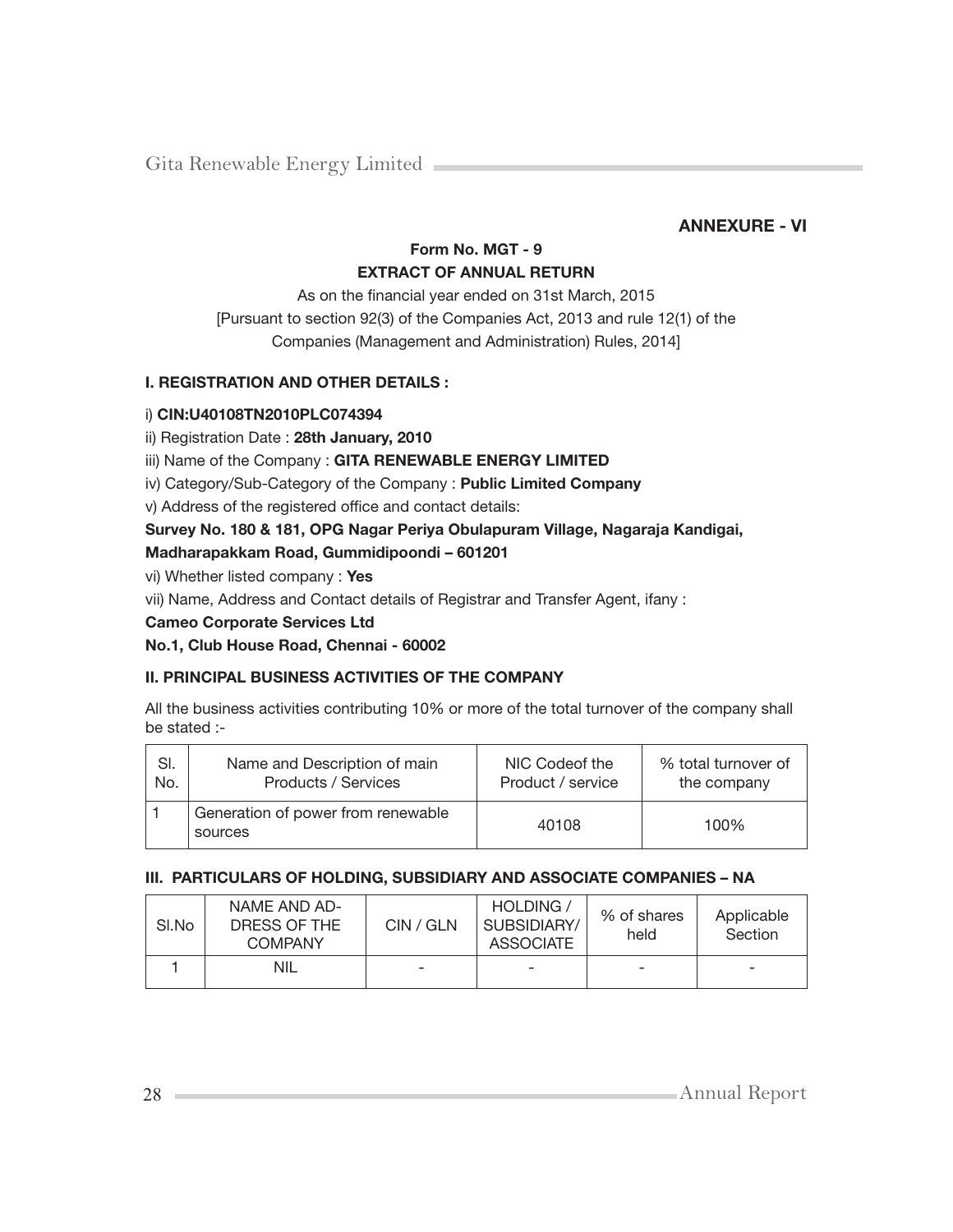

### IV. SHARE HOLDING PATTERN (Equity Share Capital Break up as percentage of Total Equity)

### i) Category-wise Share Holding

| <b>Category of Shareholder</b>                                                                    |                |                | No. of shares held at the beginning of<br>the year |                                         |                 | No. of shares held at the end of the | % Change<br>during<br>the year |                                  |           |
|---------------------------------------------------------------------------------------------------|----------------|----------------|----------------------------------------------------|-----------------------------------------|-----------------|--------------------------------------|--------------------------------|----------------------------------|-----------|
|                                                                                                   |                | Demat Physical | Total                                              | $%$ of<br><b>Total</b><br><b>Shares</b> | <b>Demat</b>    | Physical                             | Total                          | $%$ of<br>Total<br><b>Shares</b> |           |
| SHAREHOLDING OF<br>PROMOTER AND<br>PROMOTER GROUP                                                 |                |                |                                                    |                                         |                 |                                      |                                |                                  |           |
| <b>INDIAN</b>                                                                                     |                |                |                                                    |                                         |                 |                                      |                                |                                  |           |
| INDIVIDUALS/HINDU<br><b>UNDIVIDED</b><br><b>FAMILY</b>                                            | 1061589        | 103951         | 1165540                                            |                                         | 28.3428 1013382 | 0                                    | 1013382                        | 24.6427                          | $-3.7000$ |
| <b>CENTRAL</b><br>GOVERNMENT/<br>STATE GOVERNMENT(S)                                              | $\overline{0}$ | 0              | $\Omega$                                           | 0.0000                                  | $\overline{0}$  | $\Omega$                             | $\Omega$                       | 0.0000                           | 0.0000    |
| <b>BODIES CORPORATE</b>                                                                           | 546119         | 630785         | 1176904                                            | 28.6191                                 | 595040          | 1020450                              | 1615490                        | 39.2843                          | 10.6652   |
| <b>FINANCIAL</b><br>INSTITUTIONS/<br><b>BANKS</b>                                                 | 0              | 0              | $\Omega$                                           | 0.0000                                  | $\Omega$        | 0                                    | $\Omega$                       | 0.0000                           | 0.0000    |
| ANY OTHER                                                                                         |                |                |                                                    |                                         |                 |                                      |                                |                                  |           |
| SUB - TOTAL (A)(1)                                                                                | 1607708        | 734736         | 2342444                                            |                                         | 56.9619 1608422 | 1020450                              | 2628872                        | 63.9271                          | 6.9651    |
| <b>FOREIGN</b>                                                                                    |                |                |                                                    |                                         |                 |                                      |                                |                                  |           |
| <b>INDIVIDUALS (NON-</b><br><b>RESIDENT INDIVIDUALS/</b><br><b>FOREIGN INDIVIDUALS)</b>           | $\Omega$       | 0              | $\mathbf 0$                                        | 0.0000                                  | $\Omega$        | $\Omega$                             | $\Omega$                       | 0.0000                           | 0.0000    |
| <b>BODIES CORPORATE</b>                                                                           | 0              | 285714         | 285714                                             | 6.9477                                  | 0               | 285714                               | 285714                         | 6.9477                           | 0.0000    |
| <b>INSTITUTIONS</b>                                                                               | 0              | 0              | 0                                                  | 0.0000                                  | 0               | 0                                    | 0                              | 0.0000                           | 0.0000    |
| <b>QUALIFIED FOREIGN</b><br><b>INVESTOR</b>                                                       | $\Omega$       | $\Omega$       | $\Omega$                                           | 0.0000                                  | $\Omega$        | $\Omega$                             | $\Omega$                       | 0.0000                           | 0.0000    |
| ANY OTHER                                                                                         |                |                |                                                    |                                         |                 |                                      |                                |                                  |           |
| DIRECTORS/RELATIVE<br><b>NRI</b>                                                                  | 0              | 285714         | 285714                                             | 6.9477                                  | $\Omega$        | 0                                    | 0                              | 0.0000                           | $-6.9477$ |
|                                                                                                   | 0              | 285714         | 285714                                             | 6.9477                                  | $\Omega$        | $\Omega$                             | $\Omega$                       | 0.0000                           | $-6.9477$ |
| SUB - TOTAL (A)(2)                                                                                | $\Omega$       | 571428         | 571428                                             | 13.8955                                 | $\Omega$        | 285714                               | 285714                         | 6.9477                           | $-6.9477$ |
| <b>TOTAL SHARE HOLDING</b><br>OF<br>PROMOTER AND<br><b>PROMOTER</b><br>$GROUP(A) = (A)(1)+(A)(2)$ | 1607708        | 1306164        | 2913872                                            |                                         | 70.8575 1608422 | 1306164                              | 2914586                        | 70.8749                          | 0.0173    |

2014-2015 29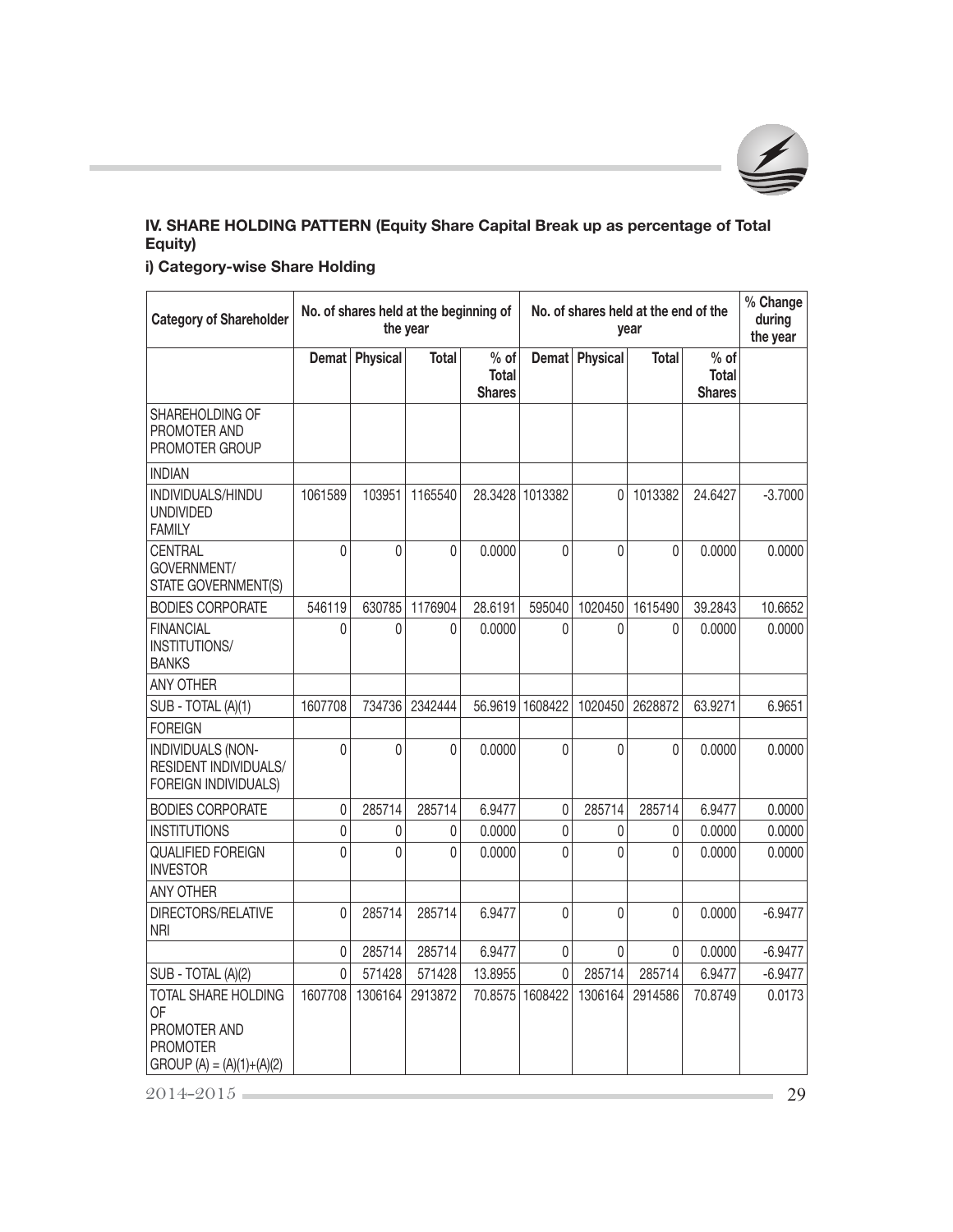| <b>Category of Shareholder</b>                                                                                              |              | No. of shares held at the beginning of<br>the year |              |                                         |              | No. of shares held at the end of the | % Change<br>during<br>the year |                                         |               |
|-----------------------------------------------------------------------------------------------------------------------------|--------------|----------------------------------------------------|--------------|-----------------------------------------|--------------|--------------------------------------|--------------------------------|-----------------------------------------|---------------|
|                                                                                                                             | <b>Demat</b> | <b>Physical</b>                                    | <b>Total</b> | $%$ of<br><b>Total</b><br><b>Shares</b> | <b>Demat</b> | <b>Physical</b>                      | <b>Total</b>                   | $%$ of<br><b>Total</b><br><b>Shares</b> |               |
| PUBLIC SHAREHOLDING                                                                                                         |              |                                                    |              |                                         |              |                                      |                                |                                         |               |
| <b>INSTITUTIONS</b>                                                                                                         |              |                                                    |              |                                         |              |                                      |                                |                                         |               |
| <b>MUTUAL FUNDS/UTI</b>                                                                                                     | 0            | 0                                                  | $\pmb{0}$    | 0.0000                                  | $\pmb{0}$    | 0                                    | 0                              | 0.0000                                  | 0.0000        |
| <b>FINANCIAL</b><br>INSTITUTIONS/<br><b>BANKS</b>                                                                           | 0            | 0                                                  | 0            | 0.0000                                  | 0            | 0                                    | 0                              | 0.0000                                  | 0.0000        |
| CENTRAL<br>GOVERNMENT/<br>STATE GOVERNMENT(S)                                                                               | 0            | 0                                                  | 0            | 0.0000                                  | 0            | 0                                    | 0                              | 0.0000                                  | 0.0000        |
| <b>VENTURE CAPITAL</b><br><b>FUNDS</b>                                                                                      | 0            | 0                                                  | 0            | 0.0000                                  | 0            | 0                                    | 0                              | 0.0000                                  | 0.0000        |
| <b>INSURANCE COMPANIES</b>                                                                                                  | 0            | 0                                                  | $\pmb{0}$    | 0.0000                                  | 0            | 0                                    | 0                              | 0.0000                                  | 0.0000        |
| FOREIGN INSTITUTIONAL<br><b>INVESTORS</b>                                                                                   | 0            | 0                                                  | $\mathbf 0$  | 0.0000                                  | $\Omega$     | $\Omega$                             | 0                              | 0.0000                                  | 0.0000        |
| <b>FOREIGN VENTURE</b><br><b>CAPITAL INVESTORS</b>                                                                          | 0            | $\Omega$                                           | 0            | 0.0000                                  | $\Omega$     | 0                                    | 0                              | 0.0000                                  | 0.0000        |
| <b>QUALIFIED FOREIGN</b><br><b>INVESTOR</b>                                                                                 | 0            | 0                                                  | 0            | 0.0000                                  | 0            | 0                                    | 0                              | 0.0000                                  | 0.0000        |
| ANY OTHER                                                                                                                   |              |                                                    |              |                                         |              |                                      |                                |                                         |               |
| SUB - TOTAL (B)(1)                                                                                                          | 0            | 0                                                  | 0            | 0.0000                                  | 0            | 0                                    | 0                              | 0.0000                                  | 0.0000        |
| NON-INSTITUTIONS                                                                                                            |              |                                                    |              |                                         |              |                                      |                                |                                         |               |
| <b>BODIES CORPORATE</b>                                                                                                     | 625285       | 989                                                | 626274       | 15.2293                                 | 625315       | 989                                  | 626304                         | 15.2300                                 | 0.0007        |
| <b>INDIVIDUALS -</b>                                                                                                        |              |                                                    |              |                                         |              |                                      |                                |                                         |               |
| <b>I INDIVIDUAL</b><br><b>SHAREHOLDERS</b><br><b>HOLDING NOMINAL</b><br><b>SHARE CAPITAL</b><br>UPTO RS. 1 LAKH             | 149810       | 73384                                              | 223194       | 5.4274                                  | 144867       | 73384                                | 218251                         | 5.3072                                  | $-0.1202$     |
| <b>II INDIVIDUAL</b><br><b>SHAREHOLDERS</b><br><b>HOLDING NOMINAL</b><br>SHARE CAPITAL<br>IN EXCESS OF RS. 1<br><b>LAKH</b> | 133195       | 0                                                  | 133195       | 3.2389                                  | 133195       | $\Omega$                             | 133195                         | 3.2389                                  | 0.0000        |
| <b>QUALIFIED FOREIGN</b><br><b>INVESTOR</b>                                                                                 | 0            | 0                                                  | 0            | 0.0000                                  | 0            | 0                                    | 0                              | 0.0000                                  | 0.0000        |
| ANY OTHER                                                                                                                   |              |                                                    |              |                                         |              |                                      |                                |                                         |               |
| <b>CLEARING MEMBERS</b>                                                                                                     | 857          | 0                                                  | 857          | 0.0208                                  | 857          | 0                                    | 857                            | 0.0208                                  | 0.0000        |
| 30                                                                                                                          |              |                                                    |              |                                         |              |                                      |                                |                                         | Annual Report |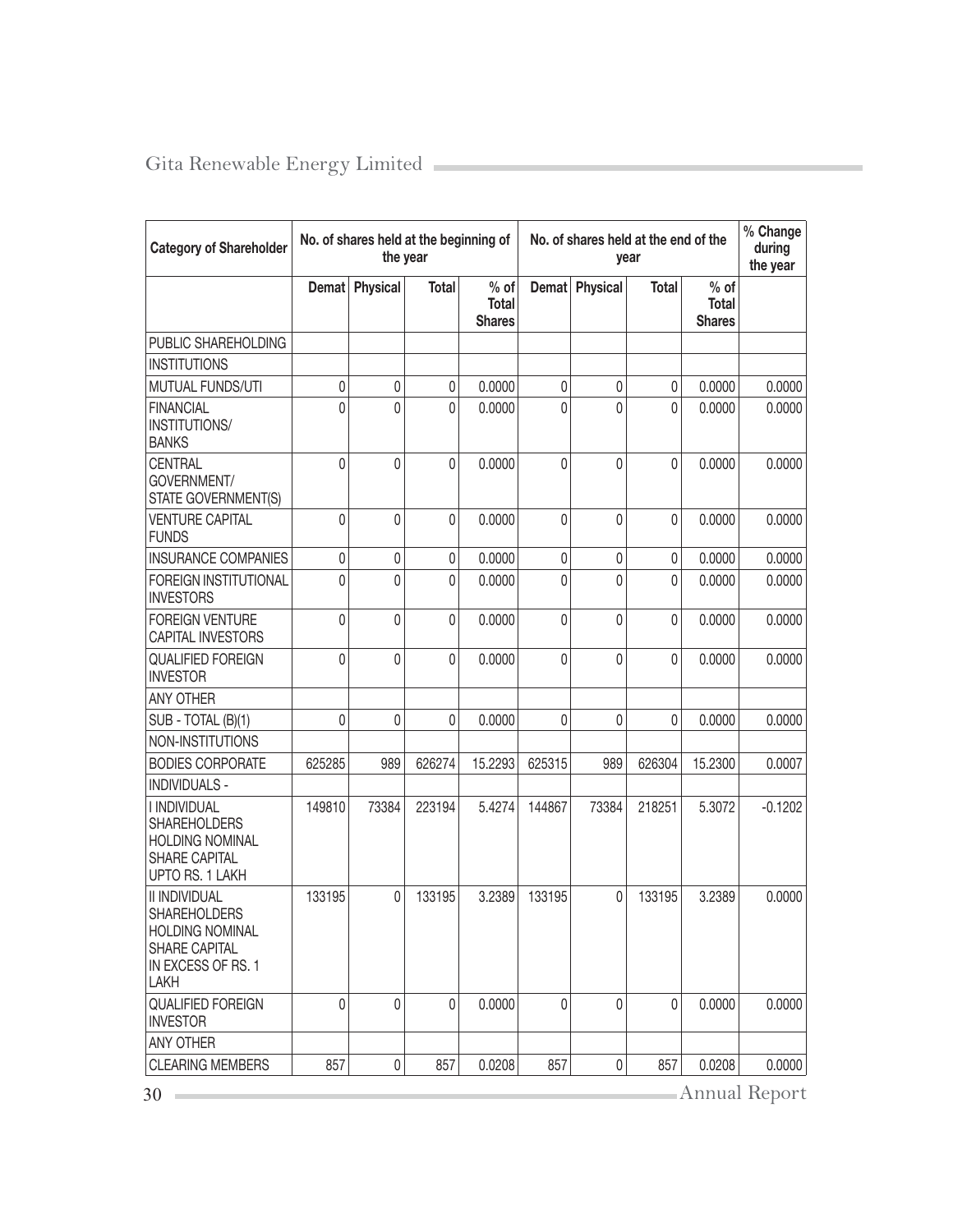

| <b>Category of Shareholder</b>                                                                                              |              |                 | No. of shares held at the beginning of<br>the year |                                         |                 | No. of shares held at the end of the | % Change<br>during<br>the year |                                         |           |
|-----------------------------------------------------------------------------------------------------------------------------|--------------|-----------------|----------------------------------------------------|-----------------------------------------|-----------------|--------------------------------------|--------------------------------|-----------------------------------------|-----------|
|                                                                                                                             | <b>Demat</b> | <b>Physical</b> | <b>Total</b>                                       | $%$ of<br><b>Total</b><br><b>Shares</b> | Demat           | <b>Physical</b>                      | Total                          | $%$ of<br><b>Total</b><br><b>Shares</b> |           |
| <b>FOREIGN CORPORATE</b><br><b>BODIES</b>                                                                                   | 142857       | 0               | 142857                                             | 3.4738                                  | 142857          | $\Omega$                             | 142857                         | 3.4738                                  | 0.0000    |
| <b>HINDU UNDIVIDED</b><br><b>FAMILIES</b>                                                                                   | 52201        | 14              | 52215                                              | 1.2697                                  | 56471           | 14                                   | 56485                          | 1.3735                                  | 0.1038    |
| <b>NON RESIDENT INDIANS</b>                                                                                                 | 6923         | 10764           | 17687                                              | 0.4301                                  | 6852            | 10764                                | 17616                          | 0.4283                                  | $-0.0017$ |
| <b>OTHERS</b>                                                                                                               | 0            | 2145            | 2145                                               | 0.0521                                  | 0               | 2145                                 | 2145                           | 0.0521                                  | 0.0000    |
|                                                                                                                             | 202838       | 12923           | 215761                                             | 5.2467                                  | 207037          | 12923                                | 219960                         | 5.3488                                  | 0.1021    |
| SUB - TOTAL (B)(2)                                                                                                          | 1111128      | 87296           | 1198424                                            |                                         | 29.1424 1110414 | 87296                                | 1197710                        | 29.1250                                 | $-0.0173$ |
| <b>TOTAL PUBLIC</b><br><b>SHAREHOLDING</b><br>$(B) = (B)(1)+(B)(2)$                                                         | 1111128      | 87296           | 1198424                                            |                                         | 29.1424 1110414 | 87296                                | 1197710                        | 29.1250                                 | $-0.0173$ |
| TOTAL $(A)+(B)$                                                                                                             | 2718836      | 1393460         | 4112296                                            | 100.0000 2718836                        |                 | 1393460                              | 4112296                        | 100.0000                                | 0.0000    |
| SHARES HELD BY<br><b>CUSTODIANS AND</b><br><b>AGAINST</b><br>WHICH DEPOSITORY<br><b>RECEIPTS</b><br><b>HAVE BEEN ISSUED</b> |              |                 |                                                    |                                         |                 |                                      |                                |                                         |           |
| Promoter and Promoter<br>Group                                                                                              | $\Omega$     | 0               | $\Omega$                                           | 0.0000                                  | $\Omega$        | $\Omega$                             | $\Omega$                       | 0.0000                                  | 0.0000    |
| Public                                                                                                                      | 0            | 0               | 0                                                  | 0.0000                                  | 0               | 0                                    | 0                              | 0.0000                                  | 0.0000    |
| TOTAL CUSTODIAN (C)                                                                                                         | 0            | 0               | 0                                                  | 0.0000                                  | $\Omega$        | $\Omega$                             | $\Omega$                       | 0.0000                                  | 0.0000    |
| GRAND TOTAL $(A)+(B)+(C)$                                                                                                   | 2718836      | 1393460         | 4112296                                            | 100.0000 2718836                        |                 | 1393460                              | 4112296                        | 100.0000                                | 0.0000    |

### (ii) Shareholding of Promoters

| <b>SI</b><br><b>No</b> | Shareholder's Name              | Shareholding at the beginning<br>of the year |                                                              |                                                               | Shareholding at the end of the |                                              |                                                                         |                                                    |
|------------------------|---------------------------------|----------------------------------------------|--------------------------------------------------------------|---------------------------------------------------------------|--------------------------------|----------------------------------------------|-------------------------------------------------------------------------|----------------------------------------------------|
|                        |                                 | No of<br>shares                              | $\frac{10}{6}$ of<br>total<br>shares<br>οf<br>the<br>company | '% of shares<br>pledged /<br>encumbered<br>to<br>total shares | No of<br>shares                | $\frac{10}{6}$ of<br>total<br>the<br>company | '% of shares<br>pledged /<br>shares of encumbered<br>to<br>total shares | '% change in<br>shareholding<br>during the<br>year |
|                        |                                 |                                              |                                                              |                                                               |                                |                                              |                                                                         |                                                    |
|                        | KANISHK STEEL INDUSTRIES LTD    | 287928                                       | 7.0016                                                       | 0.0000                                                        | 1020450                        | 24.8146                                      | 0.0000                                                                  | 17.8129                                            |
|                        |                                 |                                              |                                                              |                                                               |                                |                                              |                                                                         |                                                    |
|                        | 2 RADIANT SOLUTIONS PRIVATE LTD | 285714                                       | 6.9477                                                       | 0.0000                                                        | 285714                         | 6.9477                                       | 0.0000                                                                  | 0.0000                                             |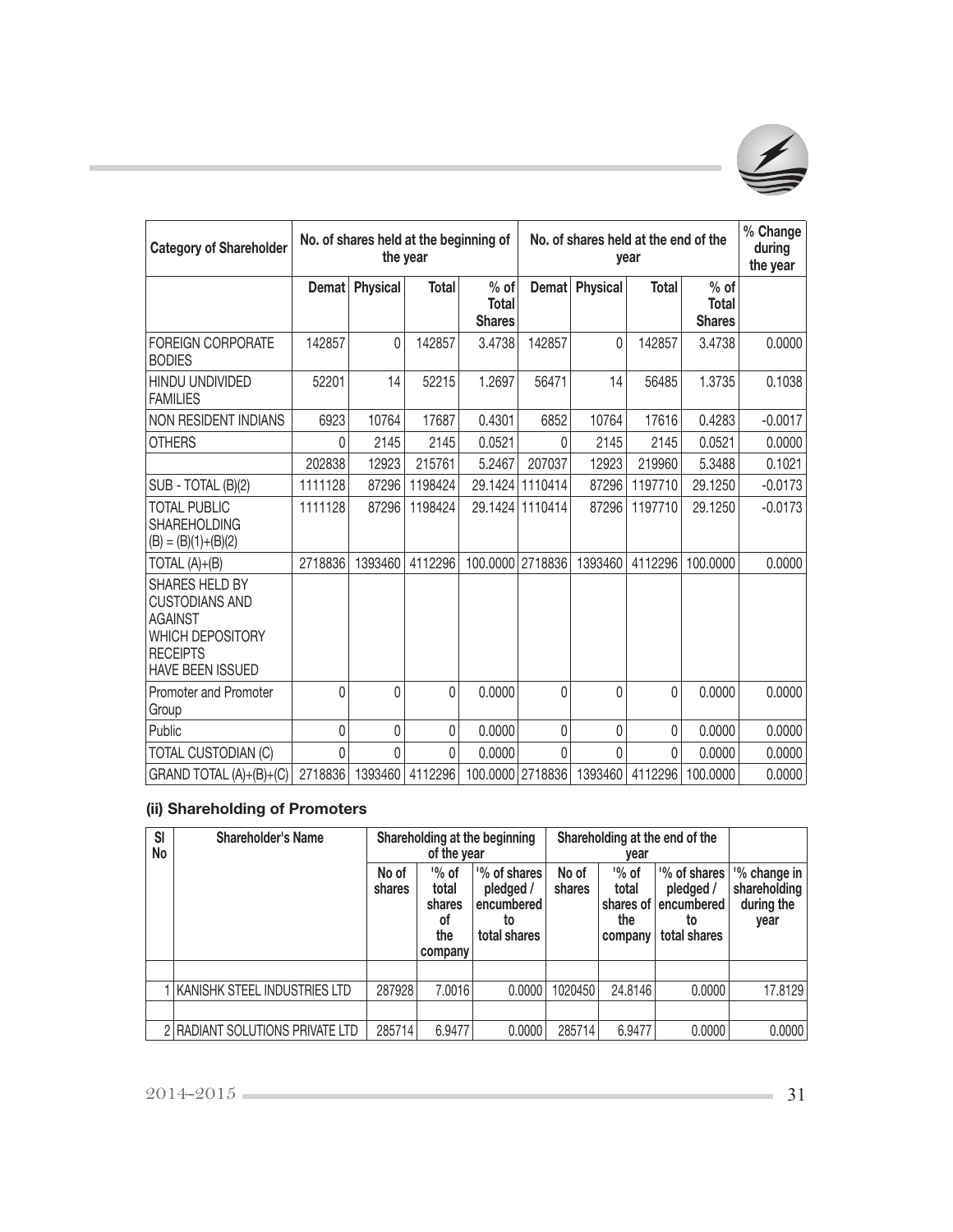| SI<br><b>No</b> | Shareholder's Name                                                       |                 | of the year                                                  | Shareholding at the beginning                                 | Shareholding at the end of the<br>year |                                                           |                                                               |                                                    |  |
|-----------------|--------------------------------------------------------------------------|-----------------|--------------------------------------------------------------|---------------------------------------------------------------|----------------------------------------|-----------------------------------------------------------|---------------------------------------------------------------|----------------------------------------------------|--|
|                 |                                                                          | No of<br>shares | $\frac{10}{6}$ of<br>total<br>shares<br>οf<br>the<br>company | '% of shares<br>pledged /<br>encumbered<br>to<br>total shares | No of<br>shares                        | $\frac{10}{6}$ of<br>total<br>shares of<br>the<br>company | '% of shares<br>pledged /<br>encumbered<br>to<br>total shares | '% change in<br>shareholding<br>during the<br>year |  |
|                 | 3 KANISHK STEEL INDUSTRIES LTD                                           | 285714          | 6.9477                                                       | 0.0000                                                        | 0                                      | 0.0000                                                    | 0.0000                                                        | $-6.9477$                                          |  |
| $\frac{4}{ }$   | KANISHK STEEL INDUSTRIES LTD                                             | 182857          | 4.4465                                                       | 0.0000                                                        | 0                                      | 0.0000                                                    | 0.0000                                                        | $-4.4465$                                          |  |
| 5               | DHANVARSHA ENTERPRISES AND<br><b>INVESTMENTS</b><br>PVT. LIMITED         | 179972          | 4.3764                                                       | 0.0000                                                        | 179972                                 | 4.3764                                                    | 0.0000                                                        | 0.0000                                             |  |
|                 | 6 KANISHK STEEL INDUSTRIES LTD                                           | 160000          | 3.8907                                                       | 0.0000                                                        | 0                                      | 0.0000                                                    | 0.0000                                                        | $-3.8907$                                          |  |
| 7               | RAJESH GUPTA MR                                                          | 158592          | 3.8565                                                       | 0.0000                                                        | 158592                                 | 3.8565                                                    | 0.0000                                                        | 0.0000                                             |  |
| 81              | <b>GOODFAITH VINIMAY PRIVATE</b><br><b>LIMITED</b>                       | 143034          | 3.4782                                                       | 0.0000                                                        | 143034                                 | 3.4782                                                    | 0.0000                                                        | 0.0000                                             |  |
|                 | 9 ARVIND GUPTA                                                           | 139859          | 3.4009                                                       | 0.0000                                                        | 139859                                 | 3.4009                                                    | 0.0000                                                        | 0.0000                                             |  |
|                 | 10 SUDHA GUPTA MRS                                                       | 132834          | 3.2301                                                       | 0.0000                                                        | 83913                                  | 2.0405                                                    | 0.0000                                                        | $-1.1896$                                          |  |
| 11              | RENU DEVI JALAN                                                          | 114285          | 2.7791                                                       | 0.0000                                                        | 114285                                 | 2.7791                                                    | 0.0000                                                        | 0.0000                                             |  |
|                 | 12 RAVI KUMAR GUPTA<br><b>HAVING SAME PAN</b>                            | 106914          | 2.5998                                                       | 0.0000                                                        | 106914                                 | 2.5998                                                    | 0.0000                                                        | 0.0000                                             |  |
|                 | 12 RAVI GUPTA MR                                                         | 72571           | 1.7647                                                       | 0.0000                                                        | 72571                                  | 1.7647                                                    | 0.0000                                                        | 0.0000                                             |  |
| 13              | SRI HARI VALLABHAA<br>ENTERPRISES AND<br><b>INVESTMENTS PVT. LIMITED</b> | 98179           | 2.3874                                                       | 0.0000                                                        | 98179                                  | 2.3874                                                    | 0.0000                                                        | 0.0000                                             |  |
|                 | 14 ABHISHEK SARAFF                                                       | 84242           | 2.0485                                                       | 0.0000                                                        | 84242                                  | 2.0485                                                    | 0.0000                                                        | 0.0000                                             |  |
|                 | 15 ASSAM MERCANTILE COMPANY<br><b>LIMITED</b>                            | 75020           | 1.8242                                                       | 0.0000                                                        | 75020                                  | 1.8242                                                    | 0.0000                                                        | 0.0000                                             |  |
|                 | 16 VANDANA GUPTA MRS.                                                    | 57536           | 1.3991                                                       | 0.0000                                                        | 57536                                  | 1.3991                                                    | 0.0000                                                        | 0.0000                                             |  |
| 17              | KANISHK GUPTA<br>HAVING SAME PAN                                         | 54736           | 1.3310                                                       | 0.0000                                                        | 54736                                  | 1.3310                                                    | 0.0000                                                        | 0.0000                                             |  |
| 32              |                                                                          |                 |                                                              |                                                               |                                        |                                                           |                                                               | Annual Report                                      |  |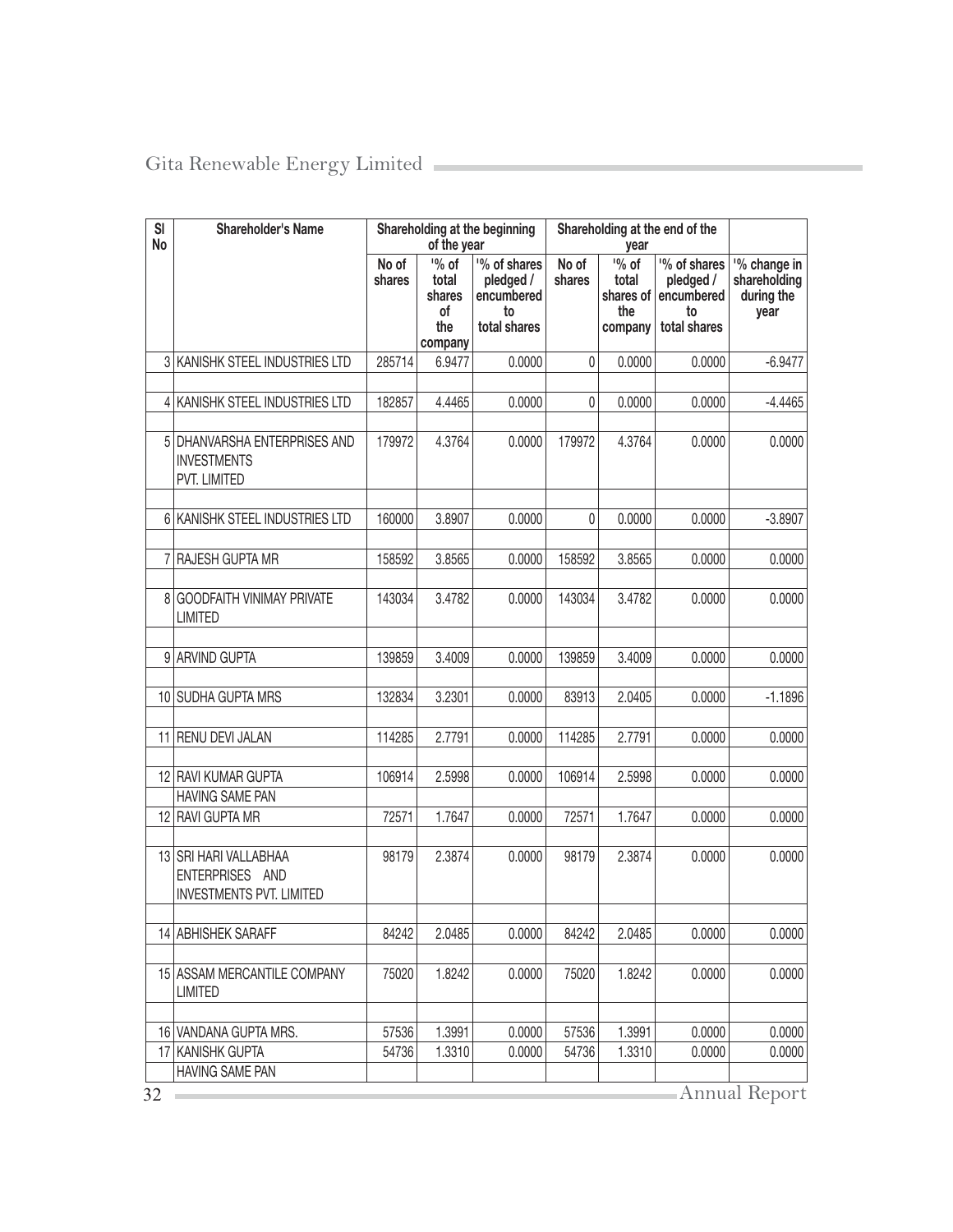

| SI<br>No | Shareholder's Name                                |                 | of the year                                       | Shareholding at the beginning                                 | Shareholding at the end of the<br>year |                                              |                                                                         |                                                    |
|----------|---------------------------------------------------|-----------------|---------------------------------------------------|---------------------------------------------------------------|----------------------------------------|----------------------------------------------|-------------------------------------------------------------------------|----------------------------------------------------|
|          |                                                   | No of<br>shares | $\frac{10}{6}$ of<br>total<br>shares<br>οf<br>the | '% of shares<br>pledged /<br>encumbered<br>to<br>total shares | No of<br>shares                        | $\frac{10}{6}$ of<br>total<br>the<br>company | '% of shares<br>pledged /<br>shares of encumbered<br>to<br>total shares | '% change in<br>shareholding<br>during the<br>year |
| 17       | KANISHK GUPTA MR                                  | 4922            | company<br>0.1196                                 | 0.0000                                                        | 4922                                   | 0.1196                                       | 0.0000                                                                  | 0.0000                                             |
|          | 18 KANISHK STEEL INDUSTRIES LTD                   | 53942           | 1.3117                                            | 0.0000                                                        | 0                                      | 0.0000                                       | 0.0000                                                                  | $-1.3117$                                          |
|          | 19 INDIAN CORPORATE BUSINESS<br><b>CENTRE LTD</b> | 49914           | 1.2137                                            | 0.0000                                                        | 49914                                  | 1.2137                                       | 0.0000                                                                  | 0.0000                                             |
| 20       | <b>GITADEVI MRS</b>                               | 32828           | 0.7982                                            | 0.0000                                                        | 32828                                  | 0.7982                                       | 0.0000                                                                  | 0.0000                                             |
| 21       | <b>SHAILJA GUPTA</b>                              | 27533           | 0.6695                                            | 0.0000                                                        | 27533                                  | 0.6695                                       | 0.0000                                                                  | 0.0000                                             |
| 22       | <b>ALOK GUPTA MR</b>                              | 17068           | 0.4150                                            | 0.0000                                                        | 17068                                  | 0.4150                                       | 0.0000                                                                  | 0.0000                                             |
|          | 23 ROOP CHAND BETALA<br>JT1: RATNA BETALA         | 14285           | 0.3473                                            | 0.0000                                                        | 14285                                  | 0.3473                                       | 0.0000                                                                  | 0.0000                                             |
| 24       | <b>RAVI GUPTA MR</b>                              | 11542           | 0.2806                                            | 0.0000                                                        | 11542                                  | 0.2806                                       | 0.0000                                                                  | 0.0000                                             |
|          | 25 SAMRIDHI GUPTA MS                              | 10674           | 0.2595                                            | 0.0000                                                        | 10674                                  | 0.2595                                       | 0.0000                                                                  | 0.0000                                             |
|          | 26 KANISHK STEEL INDUSTRIES LTD                   | 10000           | 0.2431                                            | 0.0000                                                        | 0                                      | 0.0000                                       | 0.0000                                                                  | $-0.2431$                                          |
| 27       | KANISHK STEEL INDUSTRIES LTD                      | 10000           | 0.2431                                            | 0.0000                                                        | 0                                      | 0.0000                                       | 0.0000                                                                  | $-0.2431$                                          |
|          | 28 KANISHK STEEL INDUSTRIES LTD                   | 10000           | 0.2431                                            | 0.0000                                                        | 0                                      | 0.0000                                       | 0.0000                                                                  | $-0.2431$                                          |
| 29       | ARVIND GUPTA.MR                                   | 8150            | 0.1981                                            | 0.0000                                                        | 8150                                   | 0.1981                                       | 0.0000                                                                  | 0.0000                                             |
|          | 30 RAJESH GUPTA                                   | 8150            | 0.1981                                            | 0.0000                                                        | 8150                                   | 0.1981                                       | 0.0000                                                                  | 0.0000                                             |
| 31       | KANISHK STEEL INDUSTRIES LTD                      | 5000            | 0.1215                                            | 0.0000                                                        | 0                                      | 0.0000                                       | 0.0000                                                                  | $-0.1215$                                          |
|          | 32 KANISHK STEEL INDUSTRIES LTD                   | 5000            | 0.1215                                            | 0.0000                                                        | 0                                      | 0.0000                                       | 0.0000                                                                  | $-0.1215$                                          |
|          | 33 KANISHK STEEL INDUSTRIES LTD                   | 5000            | 0.1215                                            | 0.0000                                                        | 0                                      | 0.0000                                       | 0.0000                                                                  | $-0.1215$                                          |
|          | 34 KANISHK STEEL INDUSTRIES LTD                   | 5000            | 0.1215                                            | 0.0000                                                        | 0                                      | 0.0000                                       | 0.0000                                                                  | $-0.1215$                                          |
|          | $2014 - 2015$                                     |                 |                                                   |                                                               |                                        |                                              |                                                                         | 33                                                 |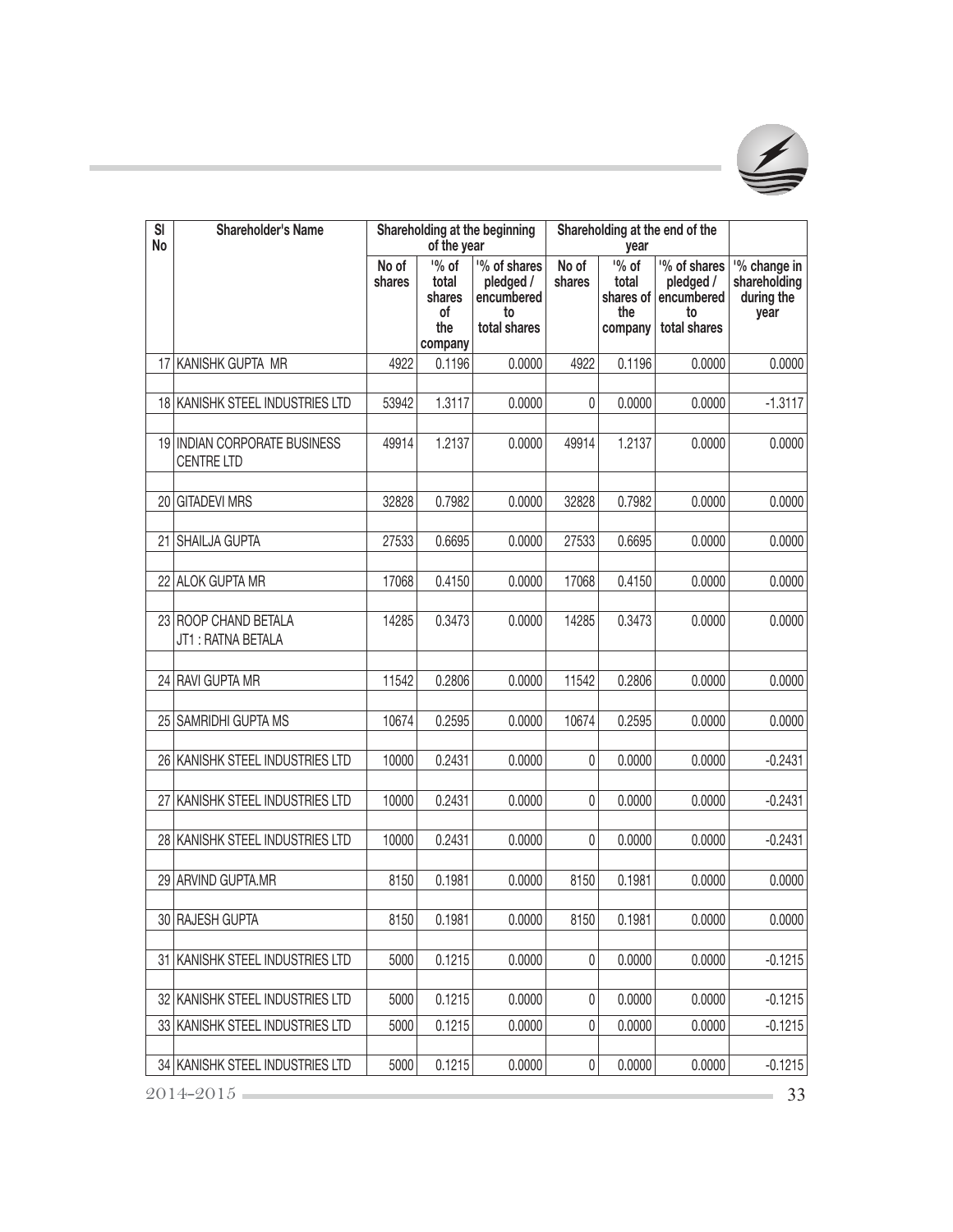| S <sub>l</sub><br>No | Shareholder's Name                         |                 | of the year                                                  | Shareholding at the beginning                                 | Shareholding at the end of the<br>year |                                                           |                                                               |                                                    |
|----------------------|--------------------------------------------|-----------------|--------------------------------------------------------------|---------------------------------------------------------------|----------------------------------------|-----------------------------------------------------------|---------------------------------------------------------------|----------------------------------------------------|
|                      |                                            | No of<br>shares | $\frac{10}{6}$ of<br>total<br>shares<br>οf<br>the<br>company | '% of shares<br>pledged /<br>encumbered<br>to<br>total shares | No of<br>shares                        | $\frac{10}{6}$ of<br>total<br>shares of<br>the<br>company | '% of shares<br>pledged /<br>encumbered<br>to<br>total shares | '% change in<br>shareholding<br>during the<br>year |
| 35                   | AVANTIKA GUPTA MS                          | 3086            | 0.0750                                                       | 0.0000                                                        | 3086                                   | 0.0750                                                    | 0.0000                                                        | 0.0000                                             |
| 36                   | NIVEDITA GUPTA                             | 1428            | 0.0347                                                       | 0.0000                                                        | 1428                                   | 0.0347                                                    | 0.0000                                                        | 0.0000                                             |
| 37                   | NIVEDITA GUPTA                             | 313             | 0.0076                                                       | 0.0000                                                        | 313                                    | 0.0076                                                    | 0.0000                                                        | 0.0000                                             |
| 38                   | SUBHASH CHANDRA SARAFF                     | 41              | 0.0009                                                       | 0.0000                                                        | 41                                     | 0.0009                                                    | 0.0000                                                        | 0.0000                                             |
| 39                   | KANISHK STEEL INDUSTRIES LTD               | 9               | 0.0002                                                       | 0.0000                                                        | 0                                      | 0.0000                                                    | 0.0000                                                        | $-0.0002$                                          |
|                      |                                            |                 |                                                              |                                                               |                                        |                                                           |                                                               |                                                    |
| 40                   | KANISHK STEEL INDUSTRIES<br><b>LIMITED</b> | 0               | 0.0000                                                       | 0.0000                                                        | 48921                                  | 1.1896                                                    | 0.0000                                                        | 1.1896                                             |
|                      |                                            |                 |                                                              |                                                               |                                        |                                                           |                                                               |                                                    |
| 41                   | ARVIND KUMAR GUPTA                         | 0               | 0.0000                                                       | 0.0000                                                        | 714                                    | 0.0173                                                    | 0.0000                                                        | 0.0173                                             |
|                      | <b>HAVING SAME PAN</b>                     |                 |                                                              |                                                               |                                        |                                                           |                                                               |                                                    |
| 41                   | <b>ARVIND GUPTA</b>                        | 714             | 0.0173                                                       | 0.0000                                                        | 0                                      | 0.0000                                                    | 0.0000                                                        | $-0.0173$                                          |

### (iii) Change in Promoters' Shareholding (please specify, if there is no change)

|          |                                          | Shareholding at the<br>beginning of the year |                                            | <b>Cumulative</b><br>Shareholding<br>during the year |                                            |  |
|----------|------------------------------------------|----------------------------------------------|--------------------------------------------|------------------------------------------------------|--------------------------------------------|--|
| SI<br>No | Name of the Share holder                 | No of<br>shares                              | '% of total<br>shares of<br>the<br>company | No of<br><b>shares</b>                               | '% of total<br>shares of<br>the<br>company |  |
|          | 1 KANISHK STEEL INDUSTRIES LTD           |                                              |                                            |                                                      |                                            |  |
|          | At the beginning of the year 01-Apr-2014 | 287928                                       | 7.0016                                     | 287928                                               | 7.0016                                     |  |
|          | Purchase 20-Jun-2014                     | 732522                                       | 17.8129                                    | 1020450                                              | 24.8146                                    |  |
|          | At the end of the Year 31-Mar-2015       | 1020450                                      | 24.8146                                    | 1020450                                              | 24.8146                                    |  |
|          |                                          |                                              |                                            |                                                      |                                            |  |
|          | 2 RADIANT SOLUTIONS PRIVATE LTD          |                                              |                                            |                                                      |                                            |  |
|          | At the beginning of the year 01-Apr-2014 | 285714                                       | 6.9477                                     | 285714                                               | 6.9477                                     |  |
|          | At the end of the Year 31-Mar-2015       | 285714                                       | 6.9477                                     | 285714                                               | 6.9477                                     |  |
|          |                                          |                                              |                                            |                                                      |                                            |  |
|          | <b>3 KANISHK STEEL INDUSTRIES LTD</b>    |                                              |                                            |                                                      |                                            |  |
|          | At the beginning of the year 01-Apr-2014 | 285714                                       | 6.9477                                     | 285714                                               | 6.9477                                     |  |
|          | Sale 20-Jun-2014                         | -285714                                      | 6.9477                                     | 0                                                    | 0.0000                                     |  |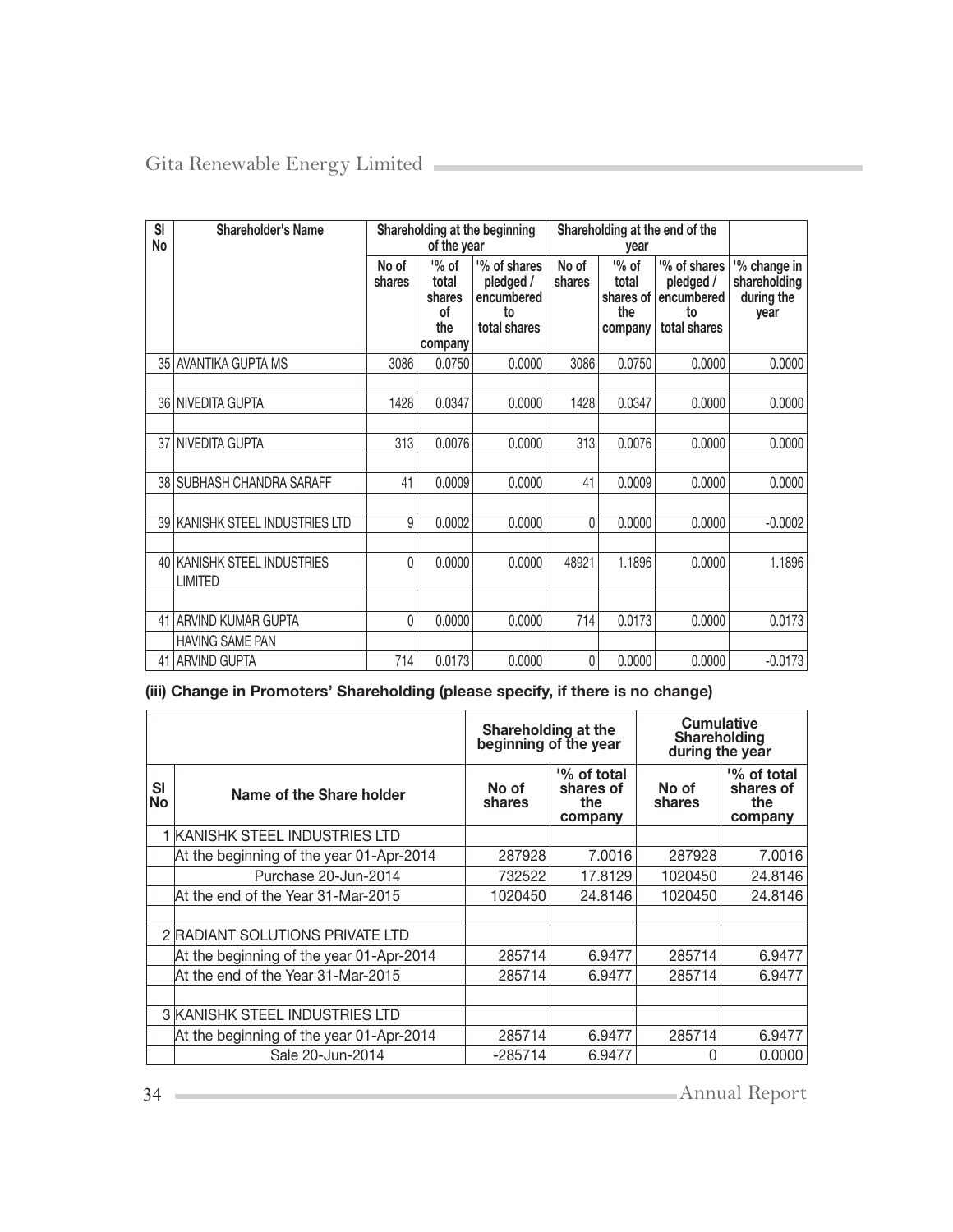

|                 |                                                                    | Shareholding at the<br>beginning of the year |                                            | <b>Cumulative</b><br>Shareholding<br>during the year |                                            |
|-----------------|--------------------------------------------------------------------|----------------------------------------------|--------------------------------------------|------------------------------------------------------|--------------------------------------------|
| SI<br><b>No</b> | Name of the Share holder                                           | No of<br>shares                              | '% of total<br>shares of<br>the<br>company | No of<br>shares                                      | '% of total<br>shares of<br>the<br>company |
|                 | At the end of the Year 31-Mar-2015                                 | 0                                            | 0.0000                                     | 0                                                    | 0.0000                                     |
|                 |                                                                    |                                              |                                            |                                                      |                                            |
|                 | 4 KANISHK STEEL INDUSTRIES LTD                                     |                                              |                                            |                                                      |                                            |
|                 | At the beginning of the year 01-Apr-2014                           | 182857                                       | 4.4465                                     | 182857                                               | 4.4465                                     |
|                 | Sale 20-Jun-2014                                                   | $-182857$                                    | 4.4465                                     | 0                                                    | 0.0000                                     |
|                 | At the end of the Year 31-Mar-2015                                 | 0                                            | 0.0000                                     | 0                                                    | 0.0000                                     |
|                 | 5 DHANVARSHA ENTERPRISES AND<br><b>INVESTMENTS</b><br>PVT. LIMITED |                                              |                                            |                                                      |                                            |
|                 | At the beginning of the year 01-Apr-2014                           | 179972                                       | 4.3764                                     | 179972                                               | 4.3764                                     |
|                 | At the end of the Year 31-Mar-2015                                 | 179972                                       | 4.3764                                     | 179972                                               | 4.3764                                     |
|                 |                                                                    |                                              |                                            |                                                      |                                            |
|                 | 6 KANISHK STEEL INDUSTRIES LTD                                     |                                              |                                            |                                                      |                                            |
|                 | At the beginning of the year 01-Apr-2014                           | 160000                                       | 3.8907                                     | 160000                                               | 3.8907                                     |
|                 | Sale 20-Jun-2014                                                   | $-160000$                                    | 3.8907                                     | 0                                                    | 0.0000                                     |
|                 | At the end of the Year 31-Mar-2015                                 | 0                                            | 0.0000                                     | $\overline{0}$                                       | 0.0000                                     |
|                 | 7 RAJESH GUPTA MR                                                  |                                              |                                            |                                                      |                                            |
|                 | At the beginning of the year 01-Apr-2014                           | 158592                                       | 3.8565                                     | 158592                                               | 3.8565                                     |
|                 | At the end of the Year 31-Mar-2015                                 | 158592                                       | 3.8565                                     | 158592                                               | 3.8565                                     |
|                 |                                                                    |                                              |                                            |                                                      |                                            |
|                 | 8 GOODFAITH VINIMAY PRIVATE LIMITED                                |                                              |                                            |                                                      |                                            |
|                 | At the beginning of the year 01-Apr-2014                           | 143034                                       | 3.4782                                     | 143034                                               | 3.4782                                     |
|                 | At the end of the Year 31-Mar-2015                                 | 143034                                       | 3.4782                                     | 143034                                               | 3.4782                                     |
|                 |                                                                    |                                              |                                            |                                                      |                                            |
|                 | 9 ARVIND GUPTA                                                     |                                              |                                            |                                                      |                                            |
|                 | At the beginning of the year 01-Apr-2014                           | 139859                                       | 3.4009                                     | 139859                                               | 3.4009                                     |
|                 | At the end of the Year 31-Mar-2015                                 | 139859                                       | 3.4009                                     | 139859                                               | 3.4009                                     |
|                 |                                                                    |                                              |                                            |                                                      |                                            |
|                 | 10 SUDHA GUPTA MRS                                                 |                                              |                                            |                                                      |                                            |
|                 | At the beginning of the year 01-Apr-2014                           | 132834                                       | 3.2301                                     | 132834                                               | 3.2301                                     |
|                 | Sale 20-Mar-2015                                                   | $-48921$                                     | 1.1896                                     | 83913                                                | 2.0405                                     |
|                 | At the end of the Year 31-Mar-2015                                 | 83913                                        | 2.0405                                     | 83913                                                | 2.0405                                     |
|                 |                                                                    |                                              |                                            |                                                      |                                            |
|                 | 11 RENU DEVI JALAN                                                 |                                              |                                            |                                                      |                                            |
|                 | At the beginning of the year 01-Apr-2014                           | 114285                                       | 2.7791                                     | 114285                                               | 2.7791                                     |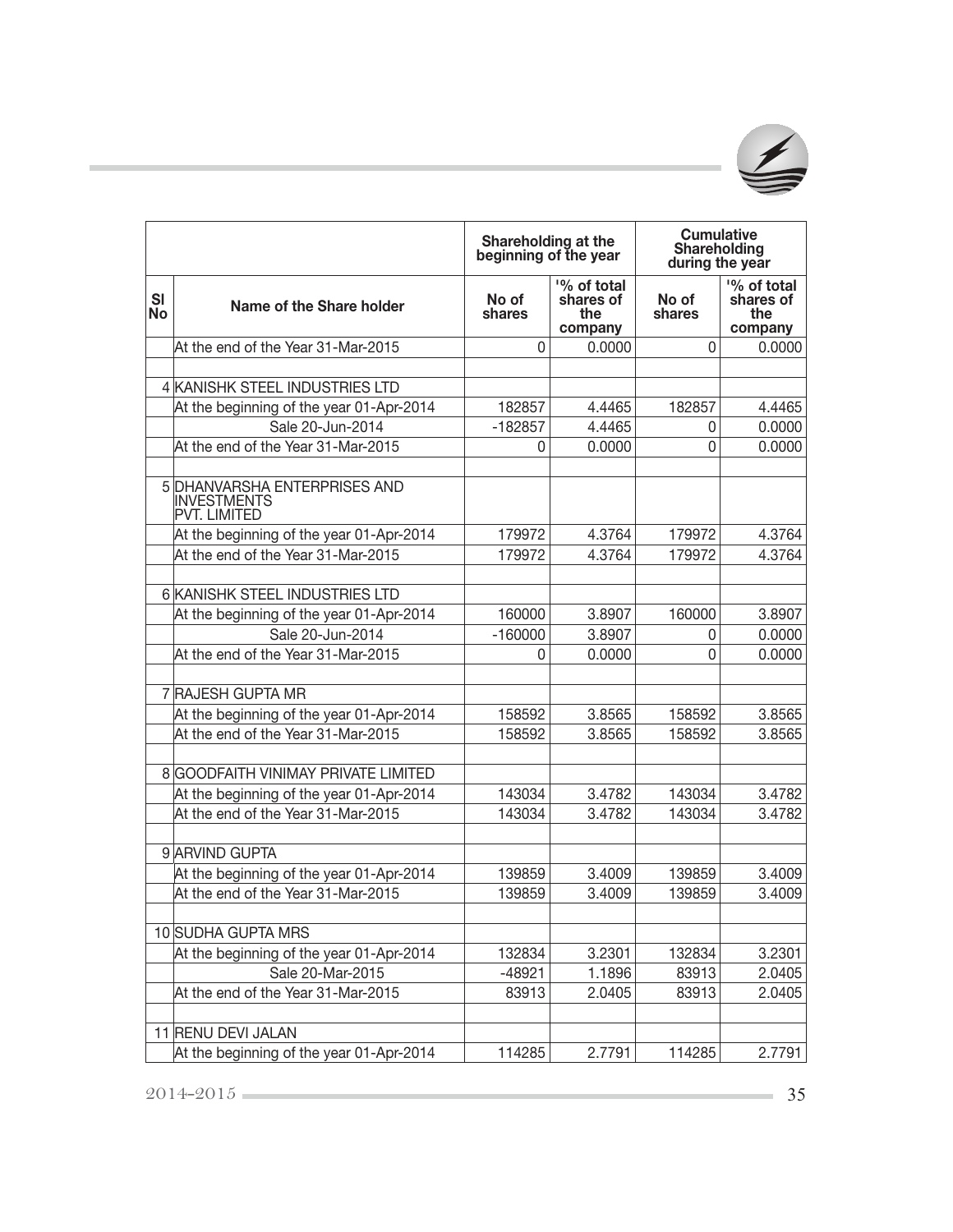|                  |                                                                             | Shareholding at the<br>beginning of the year |                                            | <b>Cumulative</b><br><b>Shareholding</b><br>during the year |                                            |
|------------------|-----------------------------------------------------------------------------|----------------------------------------------|--------------------------------------------|-------------------------------------------------------------|--------------------------------------------|
| <b>SI</b><br>No. | Name of the Share holder                                                    | No of<br>shares                              | '% of total<br>shares of<br>the<br>company | No of<br>shares                                             | '% of total<br>shares of<br>the<br>company |
|                  | At the end of the Year 31-Mar-2015                                          | 114285                                       | 2.7791                                     | 114285                                                      | 2.7791                                     |
|                  |                                                                             |                                              |                                            |                                                             |                                            |
|                  | 12 RAVI KUMAR GUPTA                                                         |                                              |                                            |                                                             |                                            |
|                  | At the beginning of the year 01-Apr-2014                                    | 106914                                       | 2.5998                                     | 106914                                                      | 2.5998                                     |
|                  | At the end of the Year 31-Mar-2015                                          | 106914                                       | 2.5998                                     | 106914                                                      | 2.5998                                     |
|                  | <b>HAVING SAME PAN</b>                                                      |                                              |                                            |                                                             |                                            |
|                  | 12 RAVI GUPTA MR                                                            |                                              |                                            |                                                             |                                            |
|                  | At the beginning of the year 01-Apr-2014                                    | 72571                                        | 1.7647                                     | 72571                                                       | 1.7647                                     |
|                  | At the end of the Year 31-Mar-2015                                          | 72571                                        | 1.7647                                     | 72571                                                       | 1.7647                                     |
|                  | 13 SRI HARI VALLABHAA ENTERPRISES<br>AND<br><b>INVESTMENTS PVT. LIMITED</b> |                                              |                                            |                                                             |                                            |
|                  | At the beginning of the year 01-Apr-2014                                    | 98179                                        | 2.3874                                     | 98179                                                       | 2.3874                                     |
|                  | At the end of the Year 31-Mar-2015                                          | 98179                                        | 2.3874                                     | 98179                                                       | 2.3874                                     |
|                  | <b>14 ABHISHEK SARAFF</b>                                                   |                                              |                                            |                                                             |                                            |
|                  | At the beginning of the year 01-Apr-2014                                    | 84242                                        | 2.0485                                     | 84242                                                       | 2.0485                                     |
|                  | At the end of the Year 31-Mar-2015                                          | 84242                                        | 2.0485                                     | 84242                                                       | 2.0485                                     |
|                  |                                                                             |                                              |                                            |                                                             |                                            |
|                  | 15 ASSAM MERCANTILE COMPANY LIMITED                                         |                                              |                                            |                                                             |                                            |
|                  | At the beginning of the year 01-Apr-2014                                    | 75020                                        | 1.8242                                     | 75020                                                       | 1.8242                                     |
|                  | At the end of the Year 31-Mar-2015                                          | 75020                                        | 1.8242                                     | 75020                                                       | 1.8242                                     |
|                  | 16 VANDANA GUPTA MRS.                                                       |                                              |                                            |                                                             |                                            |
|                  | At the beginning of the year 01-Apr-2014                                    | 57536                                        | 1.3991                                     | 57536                                                       | 1.3991                                     |
|                  | At the end of the Year 31-Mar-2015                                          | 57536                                        | 1.3991                                     | 57536                                                       | 1.3991                                     |
|                  |                                                                             |                                              |                                            |                                                             |                                            |
|                  | 17 KANISHK GUPTA                                                            |                                              |                                            |                                                             |                                            |
|                  | At the beginning of the year 01-Apr-2014                                    | 54736                                        | 1.3310                                     | 54736                                                       | 1.3310                                     |
|                  | At the end of the Year 31-Mar-2015                                          | 54736                                        | 1.3310                                     | 54736                                                       | 1.3310                                     |
|                  | HAVING SAME PAN                                                             |                                              |                                            |                                                             |                                            |
|                  | 17 KANISHK GUPTA MR                                                         |                                              |                                            |                                                             |                                            |
|                  | At the beginning of the year 01-Apr-2014                                    | 4922                                         | 0.1196                                     | 4922                                                        | 0.1196                                     |
|                  | At the end of the Year 31-Mar-2015                                          | 4922                                         | 0.1196                                     | 4922                                                        | 0.1196                                     |
|                  | 18 KANISHK STEEL INDUSTRIES LTD                                             |                                              |                                            |                                                             |                                            |
|                  | At the beginning of the year 01-Apr-2014                                    | 53942                                        | 1.3117                                     | 53942                                                       | 1.3117                                     |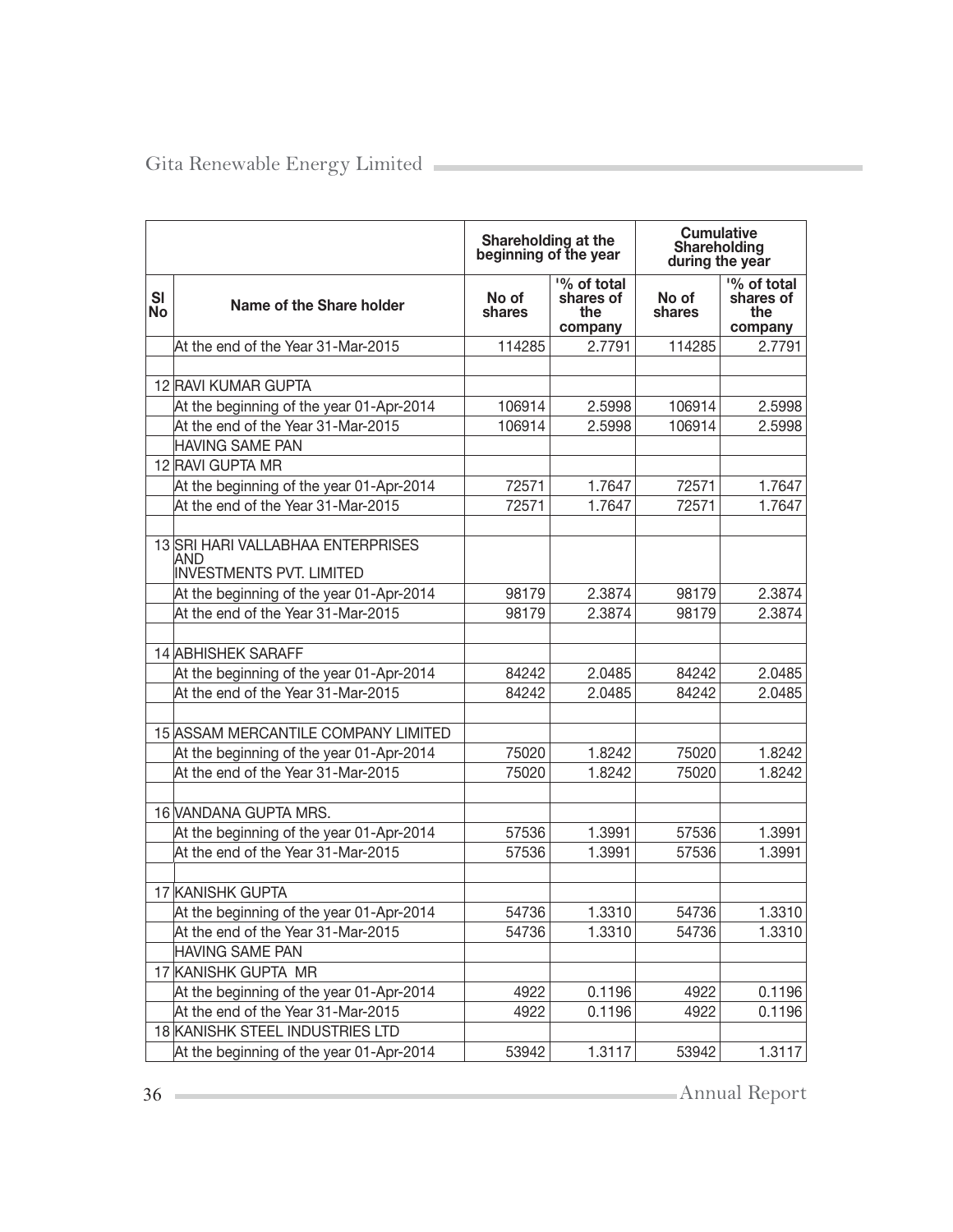

|                 |                                            | Shareholding at the<br>beginning of the year |                                            | <b>Cumulative</b><br>Shareholding<br>during the year |                                            |
|-----------------|--------------------------------------------|----------------------------------------------|--------------------------------------------|------------------------------------------------------|--------------------------------------------|
| SI<br><b>No</b> | Name of the Share holder                   | No of<br>shares                              | '% of total<br>shares of<br>the<br>company | No of<br>shares                                      | '% of total<br>shares of<br>the<br>company |
|                 | Sale 20-Jun-2014                           | $-53942$                                     | 1.3117                                     | 0                                                    | 0.0000                                     |
|                 | At the end of the Year 31-Mar-2015         | 0                                            | 0.0000                                     | 0                                                    | 0.0000                                     |
|                 | 19 INDIAN CORPORATE BUSINESS CENTRE<br>LTD |                                              |                                            |                                                      |                                            |
|                 | At the beginning of the year 01-Apr-2014   | 49914                                        | 1.2137                                     | 49914                                                | 1.2137                                     |
|                 | At the end of the Year 31-Mar-2015         | 49914                                        | 1.2137                                     | 49914                                                | 1.2137                                     |
|                 | 20 GITADEVI MRS                            |                                              |                                            |                                                      |                                            |
|                 | At the beginning of the year 01-Apr-2014   | 32828                                        | 0.7982                                     | 32828                                                | 0.7982                                     |
|                 | At the end of the Year 31-Mar-2015         | 32828                                        | 0.7982                                     | 32828                                                | 0.7982                                     |
|                 | 21 SHAILJA GUPTA                           |                                              |                                            |                                                      |                                            |
|                 | At the beginning of the year 01-Apr-2014   | 27533                                        | 0.6695                                     | 27533                                                | 0.6695                                     |
|                 | At the end of the Year 31-Mar-2015         | 27533                                        | 0.6695                                     | 27533                                                | 0.6695                                     |
|                 | 22 ALOK GUPTA MR                           |                                              |                                            |                                                      |                                            |
|                 | At the beginning of the year 01-Apr-2014   | 17068                                        | 0.4150                                     | 17068                                                | 0.4150                                     |
|                 | At the end of the Year 31-Mar-2015         | 17068                                        | 0.4150                                     | 17068                                                | 0.4150                                     |
|                 | 23 ROOP CHAND BETALA<br>JT1: RATNA BETALA  |                                              |                                            |                                                      |                                            |
|                 | At the beginning of the year 01-Apr-2014   | 14285                                        | 0.3473                                     | 14285                                                | 0.3473                                     |
|                 | At the end of the Year 31-Mar-2015         | 14285                                        | 0.3473                                     | 14285                                                | 0.3473                                     |
|                 | 24 RAVI GUPTA MR                           |                                              |                                            |                                                      |                                            |
|                 | At the beginning of the year 01-Apr-2014   | 11542                                        | 0.2806                                     | 11542                                                | 0.2806                                     |
|                 | At the end of the Year 31-Mar-2015         | 11542                                        | 0.2806                                     | 11542                                                | 0.2806                                     |
|                 | 25 SAMRIDHI GUPTA MS                       |                                              |                                            |                                                      |                                            |
|                 | At the beginning of the year 01-Apr-2014   | 10674                                        | 0.2595                                     | 10674                                                | 0.2595                                     |
|                 | At the end of the Year 31-Mar-2015         | 10674                                        | 0.2595                                     | 10674                                                | 0.2595                                     |
|                 | 26 KANISHK STEEL INDUSTRIES LTD            |                                              |                                            |                                                      |                                            |
|                 | At the beginning of the year 01-Apr-2014   | 10000                                        | 0.2431                                     | 10000                                                | 0.2431                                     |
|                 | Sale 20-Jun-2014                           | $-10000$                                     | 0.2431                                     | 0                                                    | 0.0000                                     |
|                 | At the end of the Year 31-Mar-2015         | 0                                            | 0.0000                                     | 0                                                    | 0.0000                                     |

i.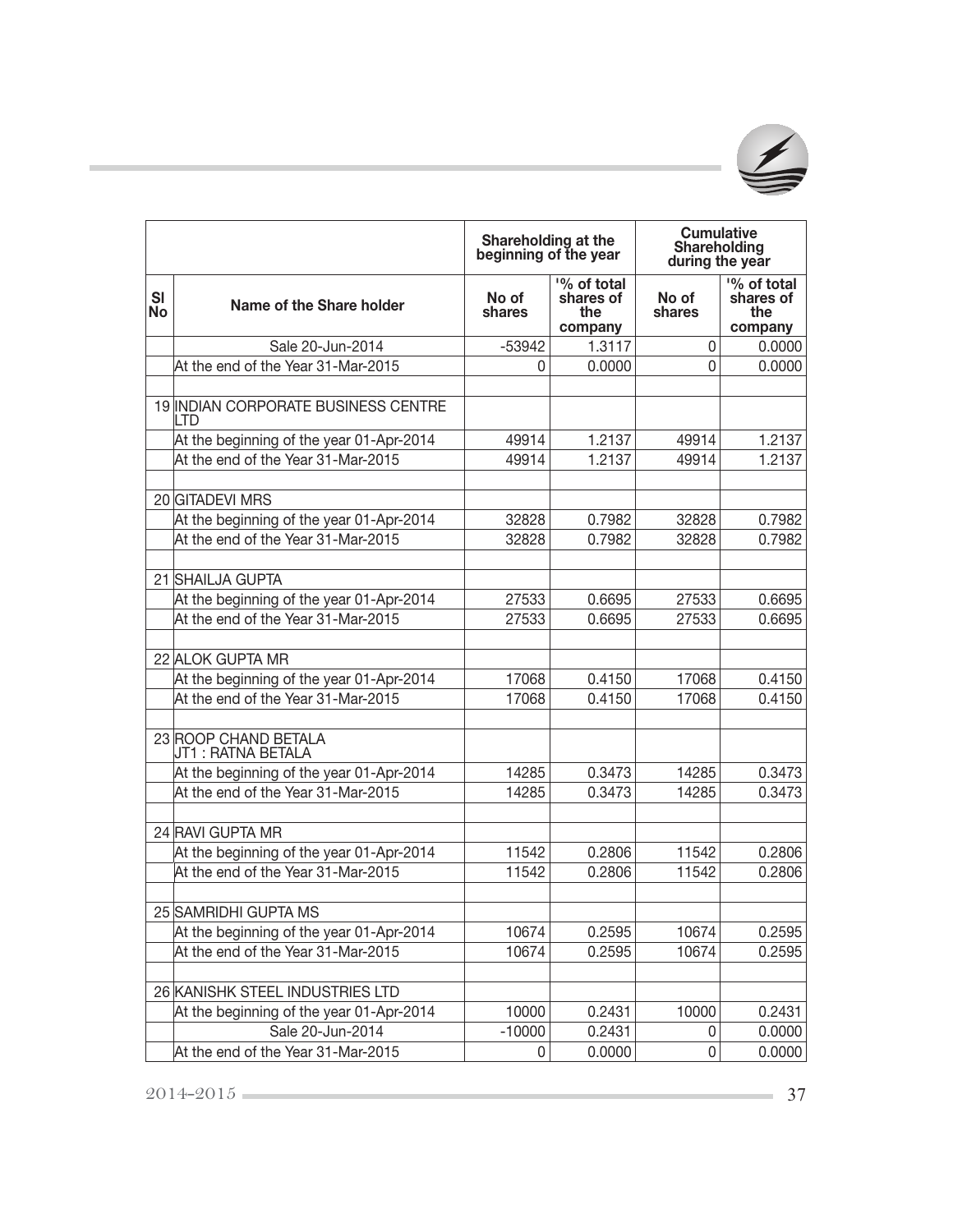|                 |                                          |                 | Shareholding at the<br>beginning of the year |                 | <b>Cumulative</b><br><b>Shareholding</b><br>during the year |
|-----------------|------------------------------------------|-----------------|----------------------------------------------|-----------------|-------------------------------------------------------------|
| SI<br><b>No</b> | Name of the Share holder                 | No of<br>shares | '% of total<br>shares of<br>the<br>company   | No of<br>shares | '% of total<br>shares of<br>the<br>company                  |
|                 | 27 KANISHK STEEL INDUSTRIES LTD          |                 |                                              |                 |                                                             |
|                 | At the beginning of the year 01-Apr-2014 | 10000           | 0.2431                                       | 10000           | 0.2431                                                      |
|                 | Sale 20-Jun-2014                         | $-10000$        | 0.2431                                       | $\mathbf{0}$    | 0.0000                                                      |
|                 | At the end of the Year 31-Mar-2015       | 0               | 0.0000                                       | $\Omega$        | 0.0000                                                      |
|                 |                                          |                 |                                              |                 |                                                             |
|                 | 28 KANISHK STEEL INDUSTRIES LTD          |                 |                                              |                 |                                                             |
|                 | At the beginning of the year 01-Apr-2014 | 10000           | 0.2431                                       | 10000           | 0.2431                                                      |
|                 | Sale 20-Jun-2014                         | $-10000$        | 0.2431                                       | 0               | 0.0000                                                      |
|                 | At the end of the Year 31-Mar-2015       | 0               | 0.0000                                       | $\mathbf{0}$    | 0.0000                                                      |
|                 | 29 ARVIND GUPTA.MR                       |                 |                                              |                 |                                                             |
|                 | At the beginning of the year 01-Apr-2014 | 8150            | 0.1981                                       | 8150            | 0.1981                                                      |
|                 | At the end of the Year 31-Mar-2015       | 8150            | 0.1981                                       | 8150            | 0.1981                                                      |
|                 |                                          |                 |                                              |                 |                                                             |
|                 | <b>30 RAJESH GUPTA</b>                   |                 |                                              |                 |                                                             |
|                 | At the beginning of the year 01-Apr-2014 | 8150            | 0.1981                                       | 8150            | 0.1981                                                      |
|                 | At the end of the Year 31-Mar-2015       | 8150            | 0.1981                                       | 8150            | 0.1981                                                      |
|                 | 31 KANISHK STEEL INDUSTRIES LTD          |                 |                                              |                 |                                                             |
|                 | At the beginning of the year 01-Apr-2014 | 5000            | 0.1215                                       | 5000            | 0.1215                                                      |
|                 | Sale 20-Jun-2014                         | $-5000$         | 0.1215                                       | 0               | 0.0000                                                      |
|                 | At the end of the Year 31-Mar-2015       | 0               | 0.0000                                       | $\mathbf{0}$    | 0.0000                                                      |
|                 |                                          |                 |                                              |                 |                                                             |
|                 | 32 KANISHK STEEL INDUSTRIES LTD          |                 |                                              |                 |                                                             |
|                 | At the beginning of the year 01-Apr-2014 | 5000            | 0.1215                                       | 5000            | 0.1215                                                      |
|                 | Sale 20-Jun-2014                         | $-5000$         | 0.1215                                       | 0               | 0.0000                                                      |
|                 | At the end of the Year 31-Mar-2015       | 0               | 0.0000                                       | $\Omega$        | 0.0000                                                      |
|                 | 33 KANISHK STEEL INDUSTRIES LTD          |                 |                                              |                 |                                                             |
|                 | At the beginning of the year 01-Apr-2014 | 5000            | 0.1215                                       | 5000            | 0.1215                                                      |
|                 | Sale 20-Jun-2014                         | $-5000$         | 0.1215                                       | 0               | 0.0000                                                      |
|                 | At the end of the Year 31-Mar-2015       | 0               | 0.0000                                       | 0               | 0.0000                                                      |
|                 | <b>34 KANISHK STEEL INDUSTRIES LTD</b>   |                 |                                              |                 |                                                             |
|                 | At the beginning of the year 01-Apr-2014 | 5000            | 0.1215                                       | 5000            | 0.1215                                                      |
|                 | Sale 20-Jun-2014                         | $-5000$         | 0.1215                                       | 0               | 0.0000                                                      |
|                 | At the end of the Year 31-Mar-2015       | 0               | 0.0000                                       | $\overline{0}$  | 0.0000                                                      |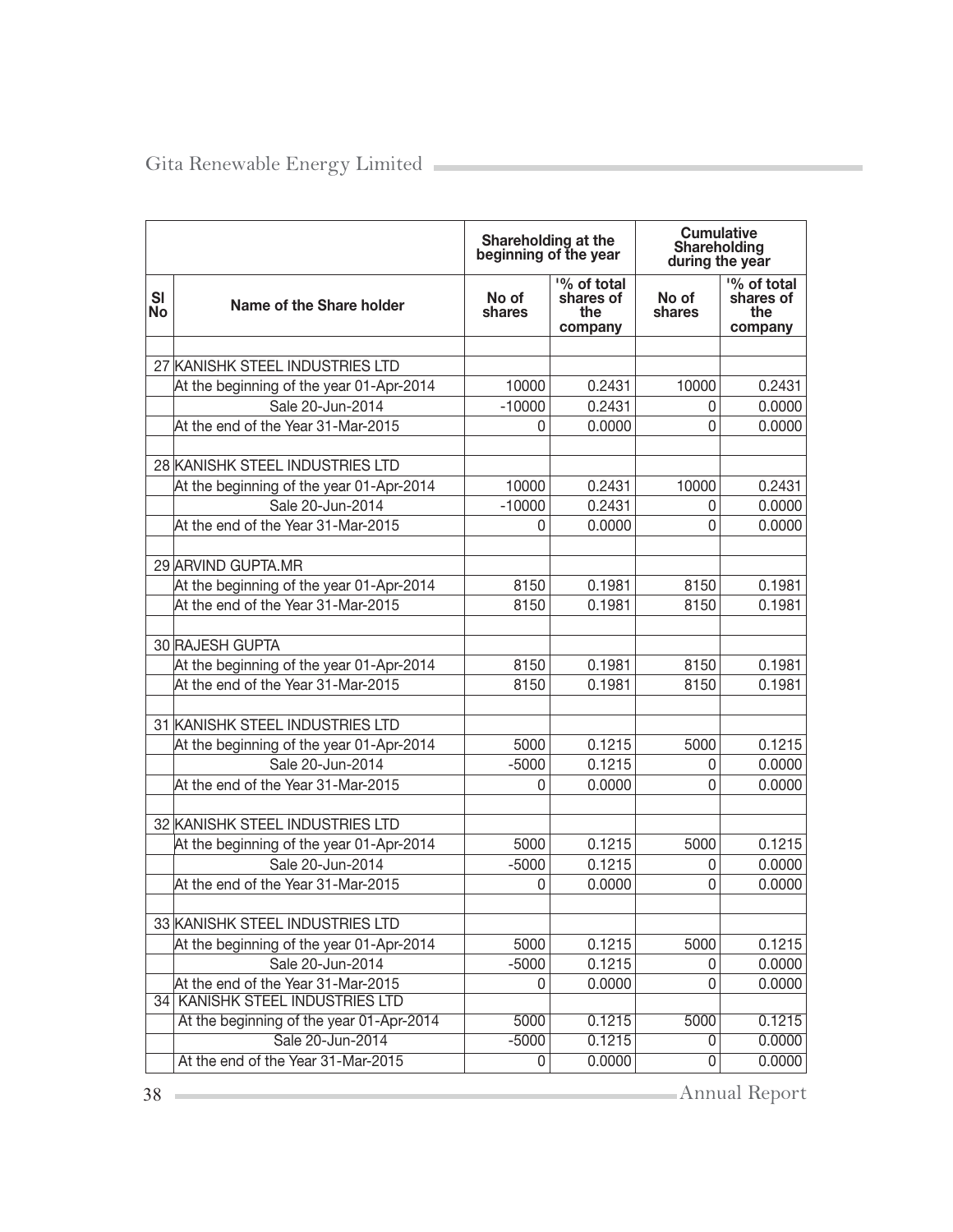

|                 |                                          | Shareholding at the<br>beginning of the year |                                            | <b>Cumulative</b><br><b>Shareholding</b><br>during the year |                                            |
|-----------------|------------------------------------------|----------------------------------------------|--------------------------------------------|-------------------------------------------------------------|--------------------------------------------|
| SI<br>No        | Name of the Share holder                 | No of<br>shares                              | '% of total<br>shares of<br>the<br>company | No of<br>shares                                             | '% of total<br>shares of<br>the<br>company |
| $\overline{35}$ | <b>AVANTIKA GUPTA MS</b>                 |                                              |                                            |                                                             |                                            |
|                 | At the beginning of the year 01-Apr-2014 | 3086                                         | 0.0750                                     | 3086                                                        | 0.0750                                     |
|                 | At the end of the Year 31-Mar-2015       | 3086                                         | 0.0750                                     | 3086                                                        | 0.0750                                     |
|                 | <b>36 NIVEDITA GUPTA</b>                 |                                              |                                            |                                                             |                                            |
|                 | At the beginning of the year 01-Apr-2014 | 1428                                         | 0.0347                                     | 1428                                                        | 0.0347                                     |
|                 | At the end of the Year 31-Mar-2015       | 1428                                         | 0.0347                                     | 1428                                                        | 0.0347                                     |
|                 | <b>37 NIVEDITA GUPTA</b>                 |                                              |                                            |                                                             |                                            |
|                 | At the beginning of the year 01-Apr-2014 | 313                                          | 0.0076                                     | 313                                                         | 0.0076                                     |
|                 | At the end of the Year 31-Mar-2015       | $\overline{313}$                             | 0.0076                                     | $\overline{313}$                                            | 0.0076                                     |
|                 | <b>38 SUBHASH CHANDRA SARAFF</b>         |                                              |                                            |                                                             |                                            |
|                 | At the beginning of the year 01-Apr-2014 | 41                                           | 0.0009                                     | 41                                                          | 0.0009                                     |
|                 | At the end of the Year 31-Mar-2015       | 41                                           | 0.0009                                     | 41                                                          | 0.0009                                     |
|                 | <b>39 KANISHK STEEL INDUSTRIES LTD</b>   |                                              |                                            |                                                             |                                            |
|                 | At the beginning of the year 01-Apr-2014 | $\overline{9}$                               | 0.0002                                     | $\overline{9}$                                              | 0.0002                                     |
|                 | Sale 20-Jun-2014                         | $-9$                                         | 0.0002                                     | $\overline{0}$                                              | 0.0000                                     |
|                 | At the end of the Year 31-Mar-2015       | 0                                            | 0.0000                                     | 0                                                           | 0.0000                                     |
| 40              | <b>KANISHK STEEL INDUSTRIES LIMITED</b>  |                                              |                                            |                                                             |                                            |
|                 | At the beginning of the year 01-Apr-2014 | 0                                            | 0.0000                                     | 0                                                           | 0.0000                                     |
|                 | Purchase 20-Mar-2015                     | 48921                                        | 1.1896                                     | 48921                                                       | 1.1896                                     |
|                 | At the end of the Year 31-Mar-2015       | 48921                                        | 1.1896                                     | 48921                                                       | 1.1896                                     |
|                 | <b>41 ARVIND KUMAR GUPTA</b>             |                                              |                                            |                                                             |                                            |
|                 | At the beginning of the year 01-Apr-2014 | 0                                            | 0.0000                                     | 0                                                           | 0.0000                                     |
|                 | Purchase 30-May-2014                     | 714                                          | 0.0173                                     | 714                                                         | 0.0173                                     |
|                 | At the end of the Year 31-Mar-2015       | 714                                          | 0.0173                                     | 714                                                         | 0.0173                                     |
|                 | <b>HAVING SAME PAN</b>                   |                                              |                                            |                                                             |                                            |
| 41              | <b>ARVIND GUPTA</b>                      |                                              |                                            |                                                             |                                            |
|                 | At the beginning of the year 01-Apr-2014 | 714                                          | 0.0173                                     | 714                                                         | 0.0173                                     |
|                 | Sale 30-May-2014                         | $-714$                                       | 0.0173                                     | 0                                                           | 0.0000                                     |
|                 | At the end of the Year 31-Mar-2015       | $\overline{0}$                               | 0.0000                                     | $\overline{0}$                                              | 0.0000                                     |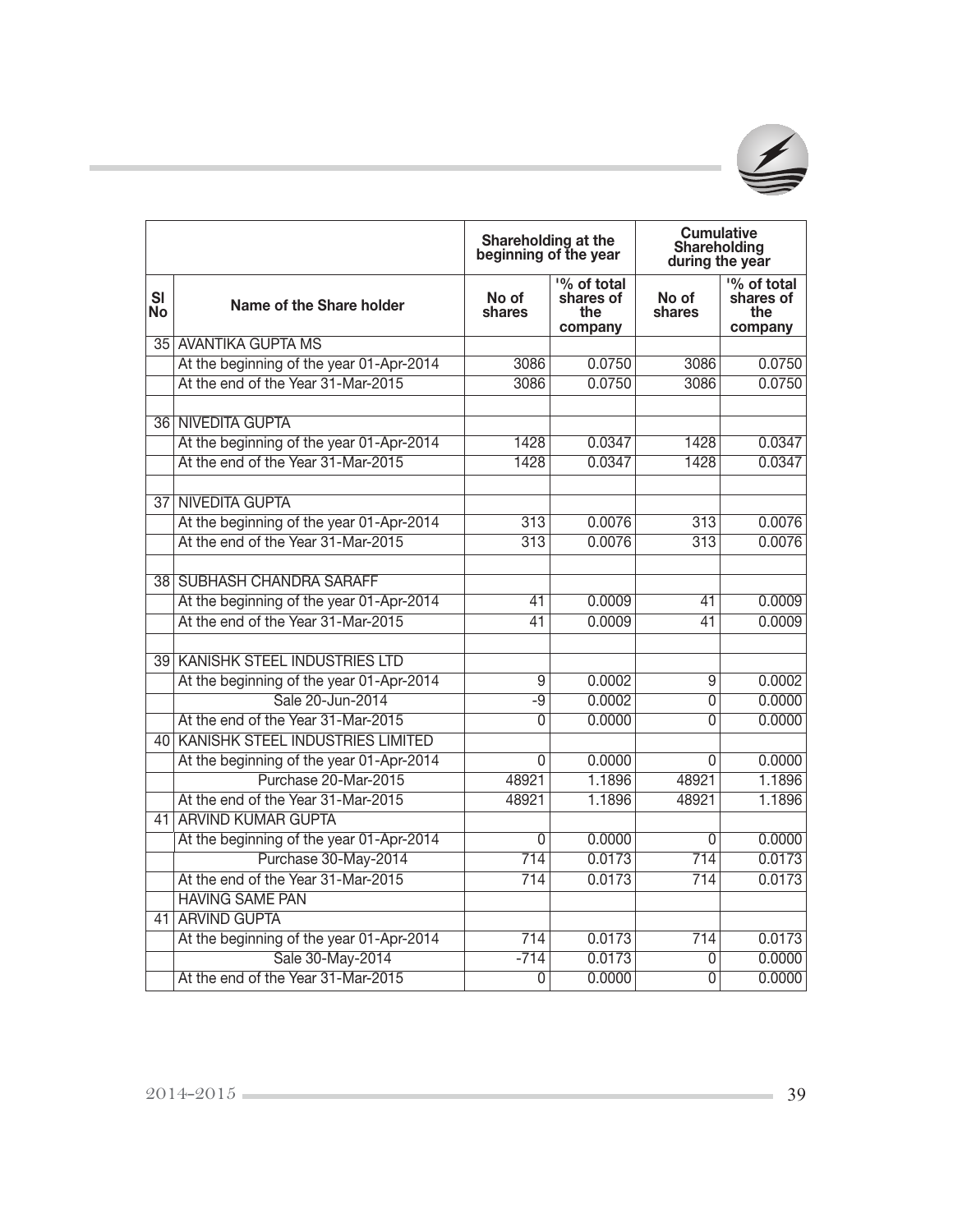### (iv) Shareholding Pattern of top ten Share holders (other than Directors, promoters and Holders of GDRs and ADRs):

|                        |                                                                      |                  | Shareholding at the<br>beginning of the year |                 | <b>Cumulative</b><br>Shareholding<br>during the year |
|------------------------|----------------------------------------------------------------------|------------------|----------------------------------------------|-----------------|------------------------------------------------------|
| <b>SI</b><br><b>No</b> | Name of the Share holder                                             | No of<br>shares  | '% of total<br>shares of<br>the<br>company   | No of<br>shares | '% of total<br>shares of<br>the<br>company           |
| 1                      | CHENNAI MATERIAL RECYCLING AND TRADING<br><b>COMPANY PRIVATE LTD</b> |                  |                                              |                 |                                                      |
|                        | At the beginning of the year 01-Apr-2014                             | 212797           | 5.1746                                       | 212797          | 5.1746                                               |
|                        | At the end of the Year 31-Mar-2015                                   | 212797           | 5.1746                                       | 212797          | 5.1746                                               |
| 2                      | KUMPULAN PITCHAI SDN BHD                                             |                  |                                              |                 |                                                      |
|                        | At the beginning of the year 01-Apr-2014                             | 142857           | 3.4738                                       | 142857          | 3.4738                                               |
|                        | At the end of the Year 31-Mar-2015                                   | 142857<br>3.4738 |                                              | 142857          | 3.4738                                               |
| 3                      | ROTOFLEX PACKAGING (P) LTD                                           |                  |                                              |                 |                                                      |
|                        | At the beginning of the year 01-Apr-2014                             | 100106           | 2.4343                                       | 100106          | 2.4343                                               |
|                        | At the end of the Year 31-Mar-2015                                   | 100106           | 2.4343                                       | 100106          | 2.4343                                               |
| 4                      | PRJ FINANCE PVT.LTD.                                                 |                  |                                              |                 |                                                      |
|                        | At the beginning of the year 01-Apr-2014                             | 69285            | 1.6848                                       | 69285           | 1.6848                                               |
|                        | At the end of the Year 31-Mar-2015                                   | 69285            | 1.6848                                       | 69285           | 1.6848                                               |
| 5                      | GOENKA BUSINESS AND FINANCE LIMITED                                  |                  |                                              |                 |                                                      |
|                        | At the beginning of the year 01-Apr-2014                             | 50493            | 1.2278                                       | 50493           | 1.2278                                               |
|                        | At the end of the Year 31-Mar-2015                                   | 50493            | 1.2278                                       | 50493           | 1.2278                                               |
| 6                      | <b>VINOD KUMAR GARG</b>                                              |                  |                                              |                 |                                                      |
|                        | At the beginning of the year 01-Apr-2014                             | 40601            | 0.9873                                       | 40601           | 0.9873                                               |
|                        | At the end of the Year 31-Mar-2015                                   | 40601            | 0.9873                                       | 40601           | 0.9873                                               |
| 7                      | <b>SANGITA GARG</b>                                                  |                  |                                              |                 |                                                      |
|                        | At the beginning of the year 01-Apr-2014                             | 38809            | 0.9437                                       | 38809           | 0.9437                                               |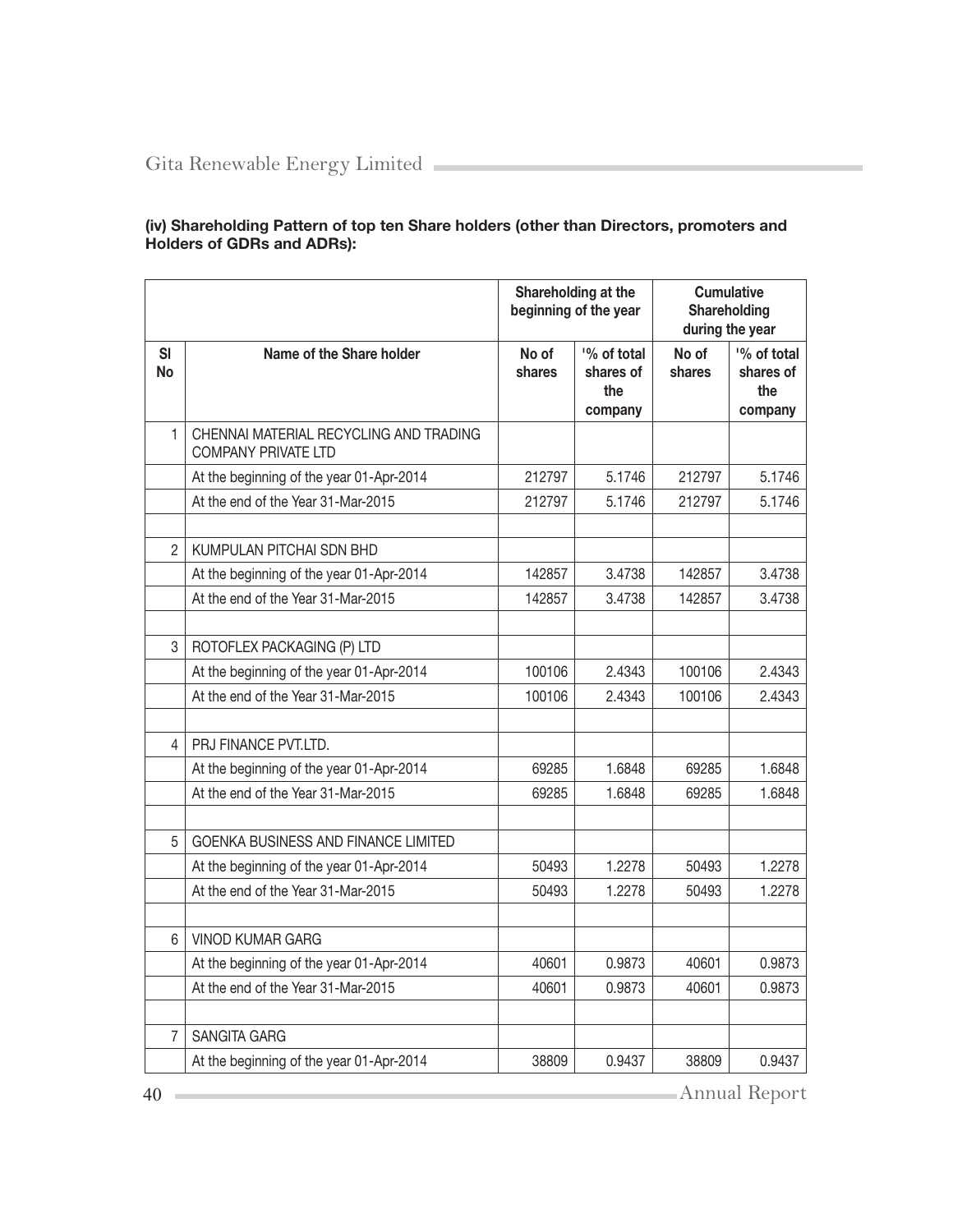

|                 |                                          | Shareholding at the<br>beginning of the year |                                                         |                 | <b>Cumulative</b><br><b>Shareholding</b><br>during the year |
|-----------------|------------------------------------------|----------------------------------------------|---------------------------------------------------------|-----------------|-------------------------------------------------------------|
| <b>SI</b><br>No | Name of the Share holder                 | No of<br>shares                              | <sup>10</sup> % of total<br>shares of<br>the<br>company | No of<br>shares | '% of total<br>shares of<br>the<br>company                  |
|                 | At the end of the Year 31-Mar-2015       | 38809                                        | 0.9437                                                  | 38809           | 0.9437                                                      |
| 8               | YASH MOVERS PVT. LTD.                    |                                              |                                                         |                 |                                                             |
|                 | At the beginning of the year 01-Apr-2014 | 35714                                        | 0.8684                                                  | 35714           | 0.8684                                                      |
|                 | At the end of the Year 31-Mar-2015       | 35714                                        | 0.8684                                                  | 35714           | 0.8684                                                      |
| 9               | KARIKISH VYAPAAR PRIVATE LIMITED         |                                              |                                                         |                 |                                                             |
|                 | At the beginning of the year 01-Apr-2014 | 35585                                        | 0.8653                                                  | 35585           | 0.8653                                                      |
|                 | At the end of the Year 31-Mar-2015       | 35585                                        | 0.8653                                                  | 35585           | 0.8653                                                      |
|                 |                                          |                                              |                                                         |                 |                                                             |
| 10 <sup>1</sup> | <b>VINOD KUMAR GARG</b>                  |                                              |                                                         |                 |                                                             |
|                 | At the beginning of the year 01-Apr-2014 | 34804                                        | 0.8463                                                  | 34804           | 0.8463                                                      |
|                 | At the end of the Year 31-Mar-2015       | 34804                                        | 0.8463                                                  | 34804           | 0.8463                                                      |

### (v) Shareholding of Directors and Key Managerial Personnel:

| SI.<br>No. |                                             | Shareholding at the<br>beginning of the year |                                     |                  | Cumulative Shareholding<br>during the year |  |  |  |
|------------|---------------------------------------------|----------------------------------------------|-------------------------------------|------------------|--------------------------------------------|--|--|--|
|            | For Each of the Directors<br>and KMP        | No. of<br>shares                             | % of total shares<br>of the company | No. of<br>shares | % of total shares of<br>the company        |  |  |  |
|            | Ravi Kumar Gupta                            |                                              |                                     |                  |                                            |  |  |  |
|            | At the beginning of the<br>year 01-Apr-2014 | 179485                                       | 4.3645                              | 179485           | 4.3645                                     |  |  |  |
|            | At the End of the year<br>31-Mar-2015       | 179485                                       | 4.3645                              | 179485           | 4.3645                                     |  |  |  |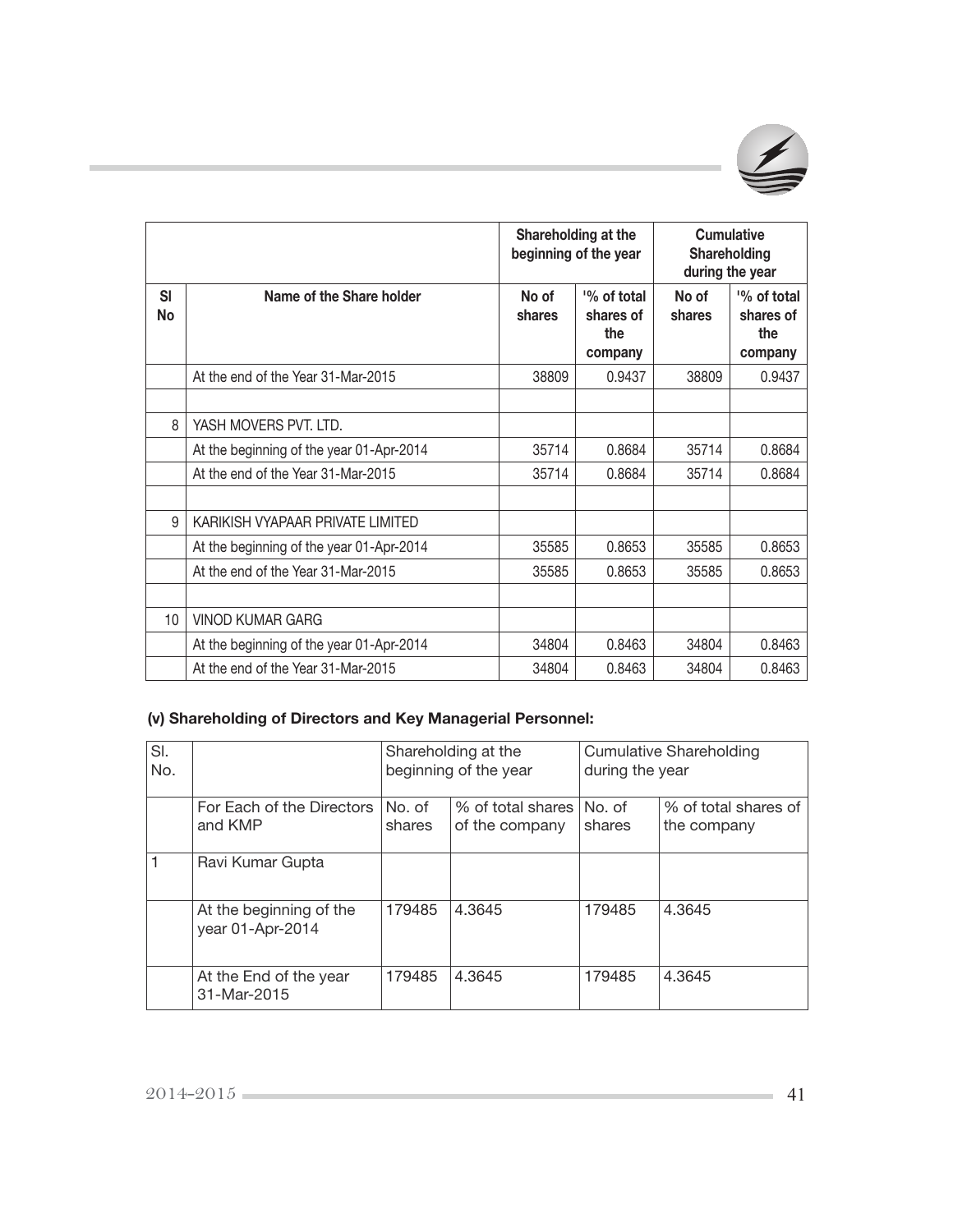### V. INDEBTEDNESS

Indebtedness of the Company including interest out standing / accrued but not due for payment

|                                      | Secured   | Unsecured | Deposits | Total               |
|--------------------------------------|-----------|-----------|----------|---------------------|
|                                      | Loans     | Loans     |          | <b>Indebtedness</b> |
|                                      | excluding |           |          |                     |
|                                      | deposits  |           |          |                     |
| Indebtedness at the beginning of the |           |           |          |                     |
| financial year                       |           |           |          |                     |
| i) Principal Amount                  |           |           |          |                     |
| ii) Interest due but not paid        |           |           |          |                     |
| iii) Interest accrued but notdue     |           |           |          |                     |
| Total (i+ii+iii)                     |           |           |          |                     |
| Change in Indebtedness during the    |           |           |          |                     |
| financial year                       |           |           |          |                     |
| Addition                             |           |           |          |                     |
| Reduction                            |           |           |          |                     |
| Net Change                           |           |           |          |                     |
| Indebtedness at the                  |           |           |          |                     |
| end of the financial year            |           |           |          |                     |
| i) Principal Amount                  |           |           |          |                     |
| ii) Interest due but not paid        |           |           |          |                     |
| iii) Interest accrued but not due    |           |           |          |                     |
| Total (i+ii+iii)                     |           |           |          |                     |

### VI. REMUNERATION OF DIRECTORS AND KEY MANAGERIAL PERSONNEL

### A. Remuneration to Managing Director, Whole-time Directors and/or Manager:

| SI.<br>no. | <b>Particulars of Remuneration</b>                                                                                                                                |   | Name of MD/<br>WTD/<br><b>Manager</b> |  | <b>Total</b><br><b>Amount</b> |                          |
|------------|-------------------------------------------------------------------------------------------------------------------------------------------------------------------|---|---------------------------------------|--|-------------------------------|--------------------------|
| 1.         | Gross salary<br>(a) Salary as per provisions contained in section 17(1) of<br>the Income-tax Act, 1961<br>(b) Value of perquisites u/s 17(2) Income-tax Act, 1961 |   |                                       |  |                               |                          |
|            | (c) Profits in lieu of salary under section 17(3) Income-<br>tax Act, 1961                                                                                        |   |                                       |  |                               |                          |
| 2.         | <b>Stock Option</b>                                                                                                                                               |   |                                       |  |                               |                          |
| 3.         | <b>Sweat Equity</b>                                                                                                                                               |   |                                       |  |                               |                          |
| 4.         | Commission<br>- as % of profit<br>- others, specify                                                                                                               |   |                                       |  |                               |                          |
| 5.         | Others, please specify                                                                                                                                            |   |                                       |  |                               | $\overline{\phantom{0}}$ |
|            | Total (A)                                                                                                                                                         | ۰ |                                       |  |                               |                          |
|            | Ceiling as per the Act                                                                                                                                            |   |                                       |  |                               |                          |
| 42         |                                                                                                                                                                   |   |                                       |  |                               | Annual Report            |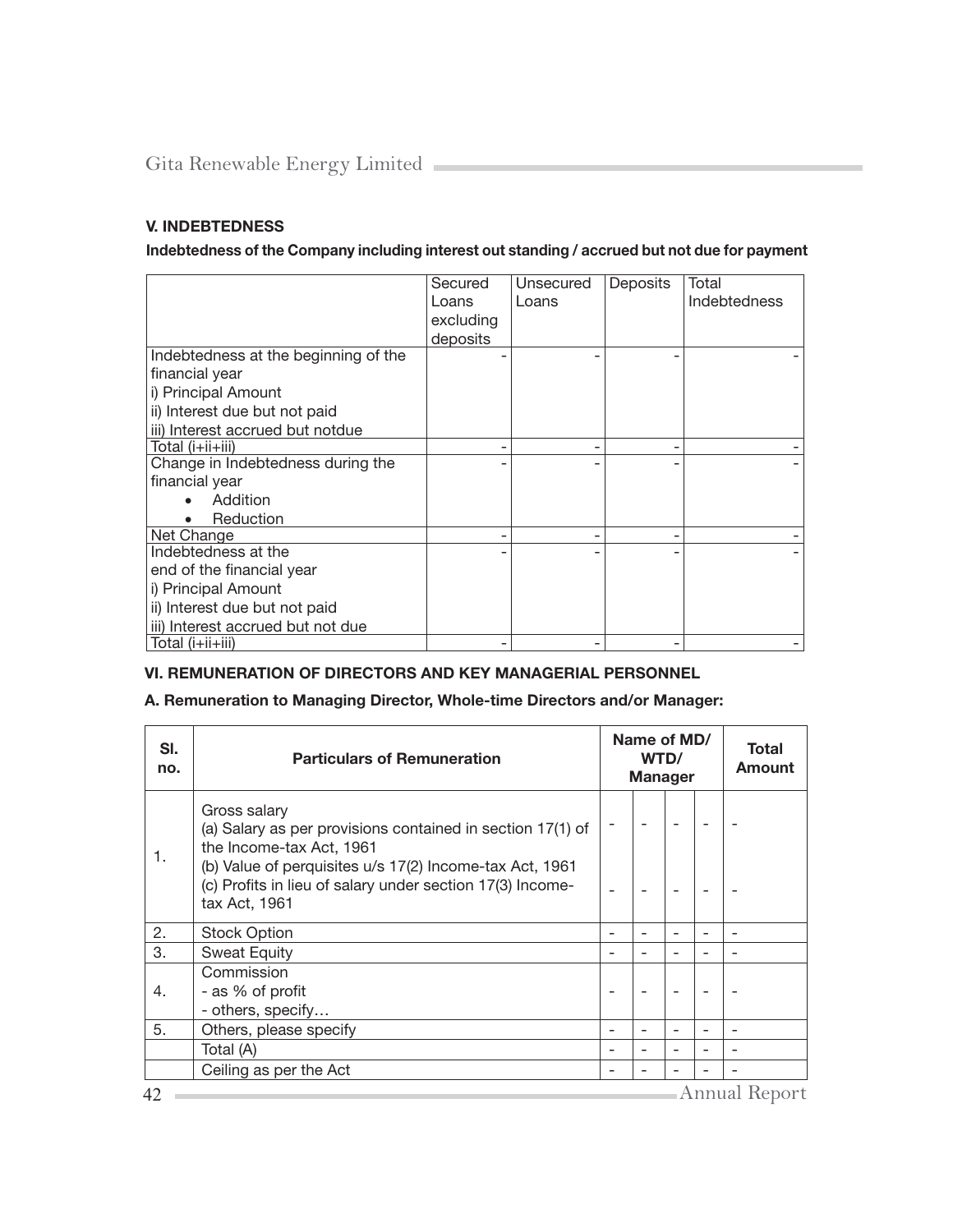

### B. Remuneration to other directors:

| SI.<br>no. | <b>Particulars of Remuneration</b>           |                          | Name of<br><b>Directors</b> |   | Total<br>Amount          |
|------------|----------------------------------------------|--------------------------|-----------------------------|---|--------------------------|
|            | <b>Independent Directors</b>                 |                          |                             |   |                          |
|            | Fee for attending board / committee meetings |                          |                             |   |                          |
|            | Commission                                   |                          |                             |   |                          |
|            | Others, please specify                       |                          |                             |   |                          |
|            | Total (1)                                    |                          | ۰                           |   | -                        |
|            | <b>Other Non-Executive Directors</b>         |                          |                             |   |                          |
|            | Fee for attending board / committee meetings |                          |                             |   |                          |
|            | Commission                                   | $\overline{\phantom{0}}$ | ۰                           | ۰ |                          |
|            | Others, please specify                       |                          |                             |   |                          |
|            | Total (2)                                    |                          | $\overline{\phantom{0}}$    |   | -                        |
|            | Total $(B)=(1+2)$                            |                          | $\overline{\phantom{0}}$    |   | $\overline{\phantom{0}}$ |
|            | <b>Total Managerial Remuneration</b>         |                          |                             |   | -                        |
|            | Overall Ceiling as per the Act               |                          |                             |   |                          |

### C. REMUNERATION TO KEY MANAGERIAL PERSONNEL OTHER THAN MD/MANAGER/WTD

| SI.<br>no. | <b>Particulars of Remuneration</b>                                                                                                                                                                                                                   | <b>Key Managerial Personnel</b> |                             |            |              |  |
|------------|------------------------------------------------------------------------------------------------------------------------------------------------------------------------------------------------------------------------------------------------------|---------------------------------|-----------------------------|------------|--------------|--|
|            |                                                                                                                                                                                                                                                      | <b>CEO</b>                      | Company<br><b>Secretary</b> | <b>CFO</b> | <b>Total</b> |  |
| 1.         | Gross salary<br>(a) Salary as per provisions contained in section<br>17(1) of the Income-tax Act, 1961<br>(b) Value of perquisites u/s 17(2) Income-tax Act,<br>1961<br>(c) Profits in lieu of salary under section 17(3)<br>Income-tax<br>Act, 1961 |                                 | 25,000                      | 18,000     |              |  |
| 2.         | <b>Stock Option</b>                                                                                                                                                                                                                                  |                                 |                             |            |              |  |
| 3.         | <b>Sweat Equity</b>                                                                                                                                                                                                                                  |                                 |                             |            |              |  |
| 4.         | Commission<br>- as % of profit<br>- others, specify                                                                                                                                                                                                  |                                 |                             |            |              |  |
| 5.         | Others, please specify                                                                                                                                                                                                                               |                                 |                             |            |              |  |
|            | Total                                                                                                                                                                                                                                                |                                 | 25,000                      | 18,000     |              |  |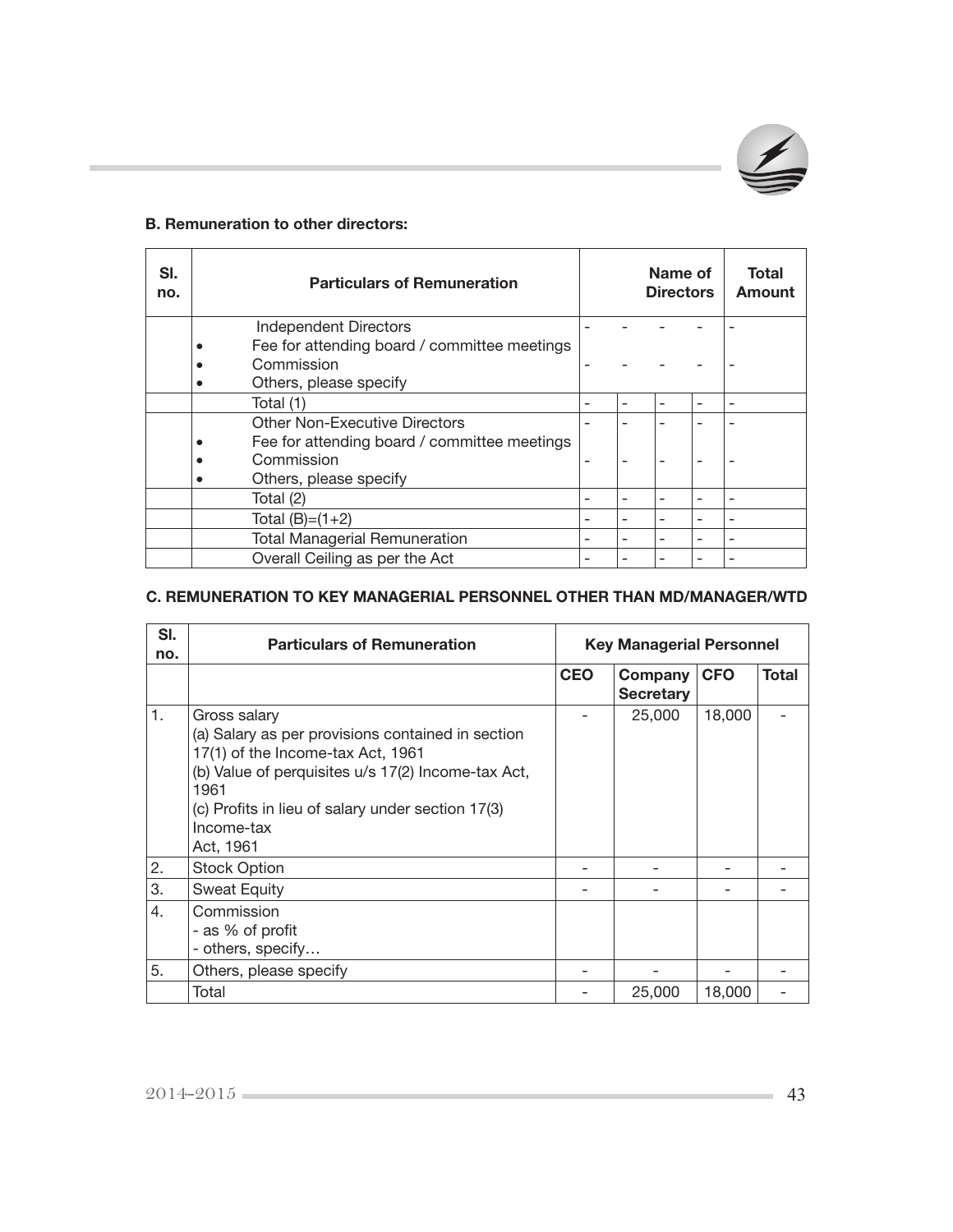| <b>Type</b>         | <b>Section of</b><br>the<br><b>Companies</b><br>Act | <b>Brief</b><br><b>Description</b> | Details of<br><b>Penalty /</b><br>Punishment/<br>Compounding<br>fees imposed | <b>Authority</b><br><b>[RD / NCLT</b><br>/ COURT] | <b>Appeal</b><br>made,<br>if any<br>(give<br>Details) |  |  |
|---------------------|-----------------------------------------------------|------------------------------------|------------------------------------------------------------------------------|---------------------------------------------------|-------------------------------------------------------|--|--|
| A. COMPANY          |                                                     |                                    |                                                                              |                                                   |                                                       |  |  |
| Penalty             |                                                     |                                    |                                                                              |                                                   |                                                       |  |  |
| Punishment          |                                                     |                                    |                                                                              |                                                   |                                                       |  |  |
| Compounding         |                                                     |                                    |                                                                              |                                                   |                                                       |  |  |
| <b>B. DIRECTORS</b> |                                                     |                                    |                                                                              |                                                   |                                                       |  |  |
| Penalty             |                                                     |                                    |                                                                              |                                                   |                                                       |  |  |
| Punishment          |                                                     |                                    |                                                                              |                                                   |                                                       |  |  |
| Compounding         |                                                     |                                    |                                                                              |                                                   |                                                       |  |  |
|                     | C. OTHER OFFICERS IN DEFAULT                        |                                    |                                                                              |                                                   |                                                       |  |  |
| Penalty             |                                                     |                                    |                                                                              |                                                   |                                                       |  |  |
| Punishment          |                                                     |                                    |                                                                              |                                                   |                                                       |  |  |
| Compounding         |                                                     |                                    |                                                                              |                                                   |                                                       |  |  |

### VII. PENALTIES / PUNISHMENT/ COMPOUNDING OF OFFENCES: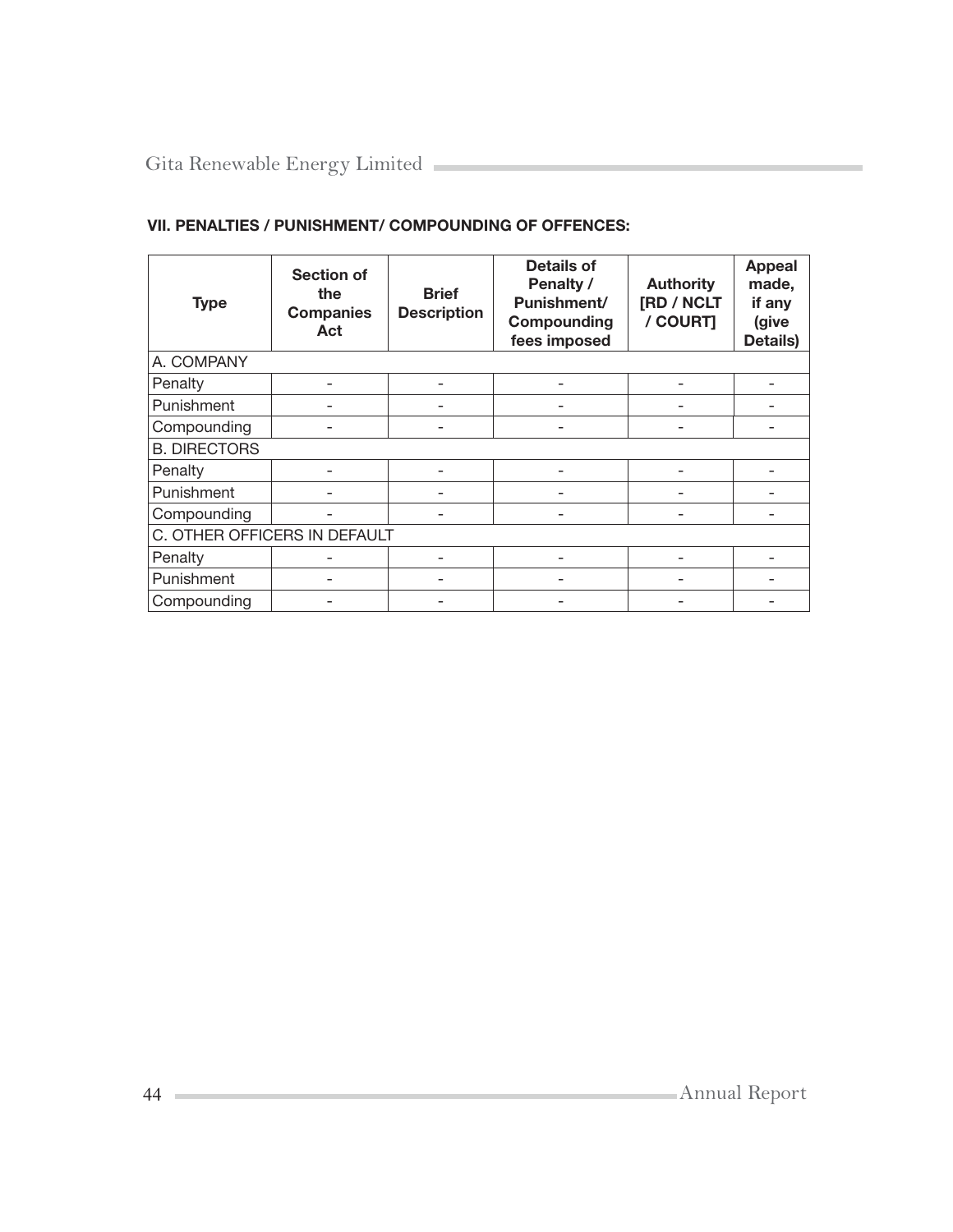

ANNEXURE-VII

### FORM NO. MR-3 SECRETARIAL AUDIT REPORT FOR THE FINANCIAL YEAR ENDED 31.03.2015

[Pursuant to Section 204(1) of the Companies Act, 2013 and Rule No.9 of the Companies (Appointment and Remuneration of Managerial Personnel) Rules, 2014]

To,

The Members,

### M/s. GITA RENEWABLE ENERGY LIMITED,

- 1 We have conducted the secretarial audit of the compliance of applicable statutory provisions and the adherence to good corporate practices by M/s. GITA RENEWABLE ENERGY LIMITED (hereinafter called the company). Secretarial Audit was conducted based on records made available to us, in a manner that provided us a reasonable basis for evaluating the corporate conducts/statutory compliances and expressing our opinion/understanding thereon.
- 2 Based on our verification of the Company's books, papers, minute books, forms and returns filed and other records maintained by the company and made available to us and also the information provided by the Company, its officers, agents and authorized representatives during the conduct of secretarial audit, we, on strength of those records, and information so provided, hereby report that in our opinion and understandings, the company, during the audit period covering the financial year ended on March 31, 2015, appears to have complied with the statutory provisions listed hereunder and also in our limited review, the Company has proper and required Board processes and compliance mechanism in place to the extent, in the manner and subject to the reporting made hereinafter.

We have examined the books, papers, minutes' book, forms and returns filed and other records maintained by the Company and made available to us, for the financial year ended on March 31, 2015 according to the applicable provisions of:

- i) The Companies Act, 2013 (the Act) and the rules made thereunder and the Companies Act, 1956 and the rules made thereunder as applicable;
- ii) The Securities Contracts (Regulation) Act, 1956 ('SCRA') and the rules made thereunder;
- iii) The Depositories Act, 1996 and the Regulations and Bye-laws framed thereunder;
- iv) Foreign Exchange Management Act, 1999 and the rules and regulations made thereunder to the extent of Foreign Direct Investment, Overseas Direct Investment and External Commercial Borrowings;
- v) The following Regulations and Guidelines prescribed under the Securities and Exchange Board of India Act, 1992('SEBI ACT'):
	- a) The Securities and Exchange Board of India (Substantial Acquisition of Shares and Takeovers) Regulations, 2011;
	- b) The Securities and Exchange Board of India (Prohibition of Insider Trading) Regulations, 1992;
	- c) The Securities and Exchange Board of India (Issue of Capital and Disclosure Requirements) Regulations, 2009;
	- d) The Securities and Exchange Board of India (Employee Stock Option Scheme and Employee Stock Purchase Scheme) Guidelines, 1999;
	- e) The Securities and Exchange Board of India (Issue and Listing of Debt Securities) Regulations, 2008;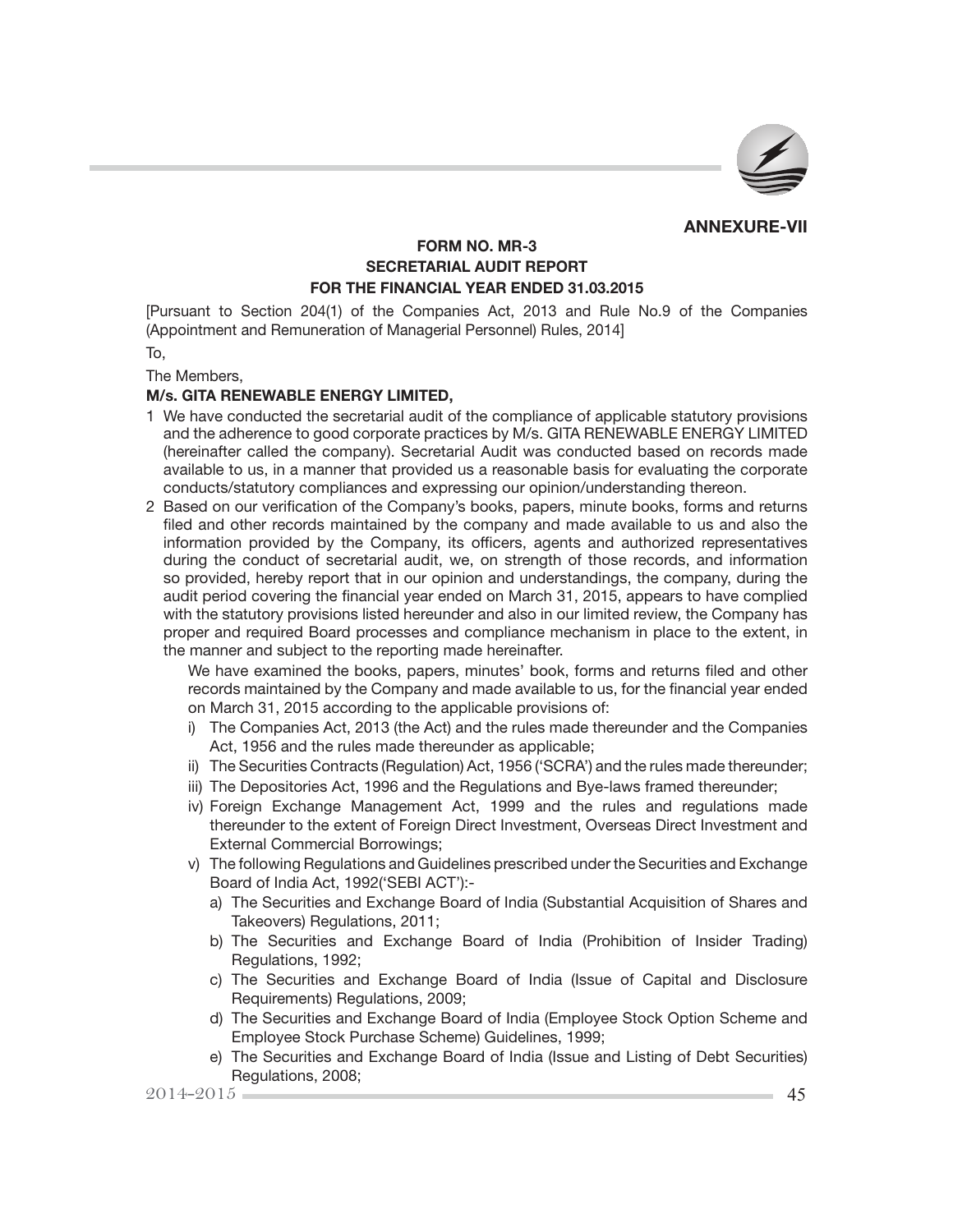- f) The Securities and Exchange Board of India (Registrars to an Issue and Share Transfer Agents) Regulations, 1993 regarding the Companies Act and dealing with client;
- g) The Securities and Exchange Board of India (Delisting of Equity Shares) Regulations, 2009; and
- h) The Securities and Exchange Board of India (Buyback of Securities) Regulations, 1998;

We have also examined compliance with the applicable clauses of the following:

- i) Secretarial Standards issued by The Institute of Company Secretaries of India- Not Applicable
- ii) The Listing Agreement entered into by the Company with BSE Ltd.

During the period under review, the Company has generally complied with the applicable provisions of the Act, Rules, Regulations, Guidelines, Standards, etc. mentioned above except few lapses under FEMA and under Companies Act, 2013 relating to filing of e-forms, appointment of Independent Directors and conduct of their meeting, constitution of Audit Committee and Nomination and Remuneration Committee, appointment of Internal Auditor, website disclosures, performance appraisal of directors, Board and Committees, related party transactions and passing of resolution under section 180(1)(a) of Companies Act, 2013 otherwise than postal ballot.

We further report that, subject to the above lapses, the related documents that we have come across depict that:

The Board of Directors of the Company is constituted as applicable with proper balance of Executive Directors, Non-Executive Directors and the changes in the composition of the Board of Directors that took place during the period under review were carried out in compliance with the provisions of the Act.

Adequate notice is given to all directors to schedule the Board Meetings, agenda and detailed notes on agenda were sent at least seven days in advance and a system exists for seeking and obtaining further information and clarifications on the agenda items before the meeting and for meaningful participation at the meeting.

Majority decision is carried through while the dissenting members' views are captured and recorded as part of the minutes.

We further report that based on our limited review there appear adequate systems and processes in the company commensurate with the size and operations of the company to monitor and ensure compliance with applicable laws, rules, regulations and guidelines.

We further report that during the audit period the company has sought the approval of its members for following major items:

- Borrowing money, where the money to be borrowed together with the money already borrowed may exceed the paid up capital and free reserves of the company but shall not exceed Rs. 100 Crores under Section 180(1)(c) of the Companies Act, 2013
- Creating / modifying any mortgage, hypothecation or other charge or encumbrance over the whole or substantially the whole of the Company's undertaking and properties and assets of the Company which borrowings and facilities together with the existing ones shall not exceed an aggregate limit of Rs. 100 Crores under Section 180(1)(a) of the Companies Act, 2013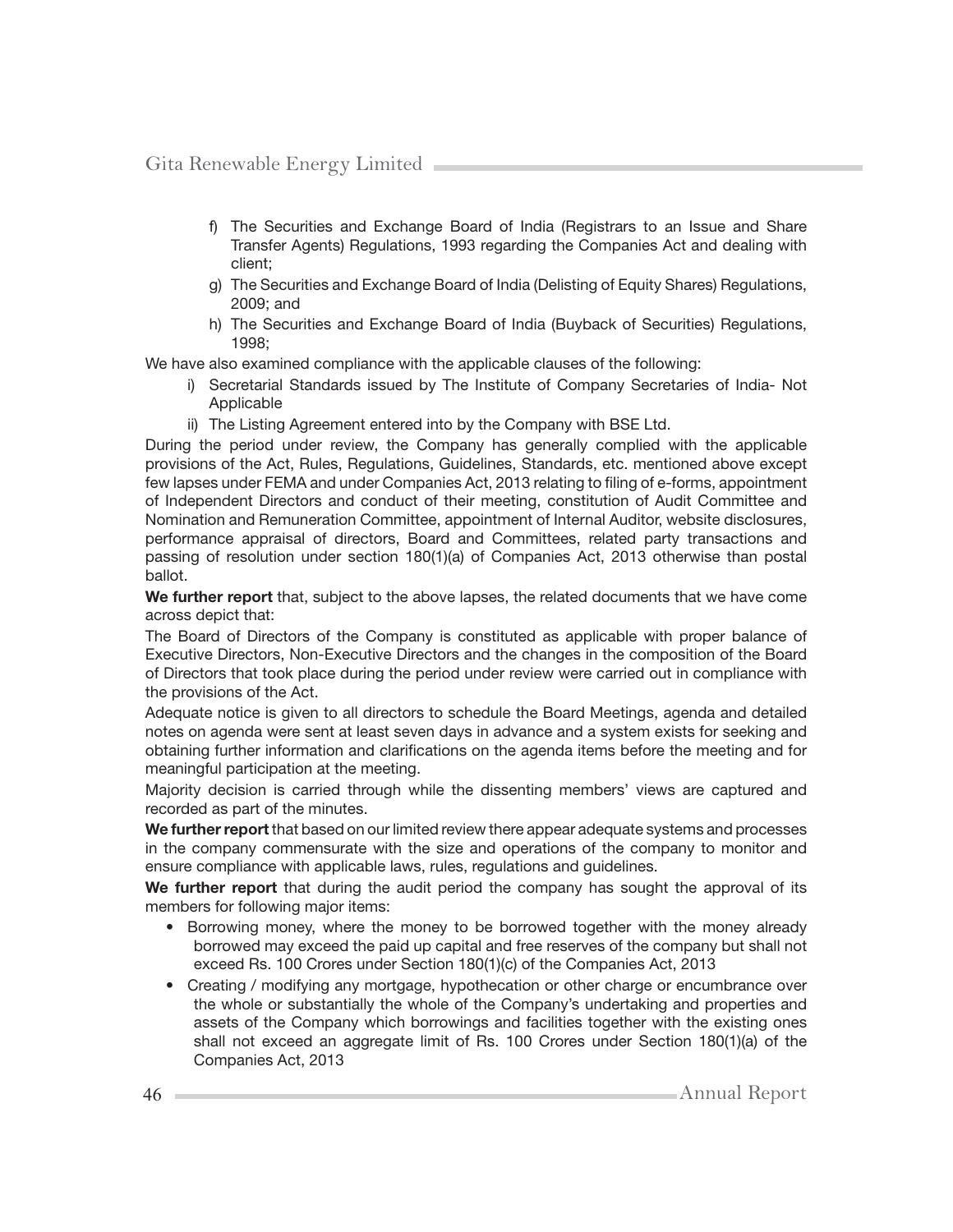

- Change of Registered Office from Alwarpet in Chennai to Periya Obulapuram Village in Gummidipoondi within Tamil Nadu
- Adoption of new set of Articles of Association.

We further report that our Audit was subjected only to verifying adequacy of systems and procedures that are in place for ensuring proper compliance by the Company and we are not responsible for any lapses in those compliances on the part of the Company.

Date: May 29, 2015

Place: Chennai **For S Dhanapal & Associates** 

S. Dhanapal (Sr. Partner) FCS 6881 CP No. 7028

This Report is to be read with our letter of even date which is annexed as Annexure A and forms an integral part of this report.

### Annexure A

To,

The Members,

#### M/s. GITA RENEWABLE ENERGY LIMITED,

Our report of even date it to be read along with this supplementary testimony.

Maintenance of secretarial record is the responsibility of the Management of the Company. Our responsibility is to express an opinion on these secretarial records based on our audit.

We have followed the audit practices and processes that were appropriate to obtain reasonable assurance about the correctness of the contents of the secretarial records. The verification was done on a test basis to ensure that correct facts are reflected in secretarial records. We believe that the processes and practices we followed provide a reasonable basis for our opinion.

We have not verified the correctness and appropriateness of financial records and Books of Accounts of the Company.

Where ever required, we have obtained Management representation about the compliance of laws, rules and regulations and happenings of events etc.

The Compliance of the provisions of Corporate and other applicable laws, rules and regulations, standards is the responsibility of management. Our examination was limited to the verification of procedures on test basis.

The Secretarial Audit is neither an assurance as to the future viability of the company nor of the efficacy or effectiveness with which the management conducted the affairs of the Company.

Date: May 29, 2015

#### Place: Chennai **For S Dhanapal & Associates**

S. Dhanapal (Sr. Partner) FCS 6881 CP No. 7028

2014-2015 47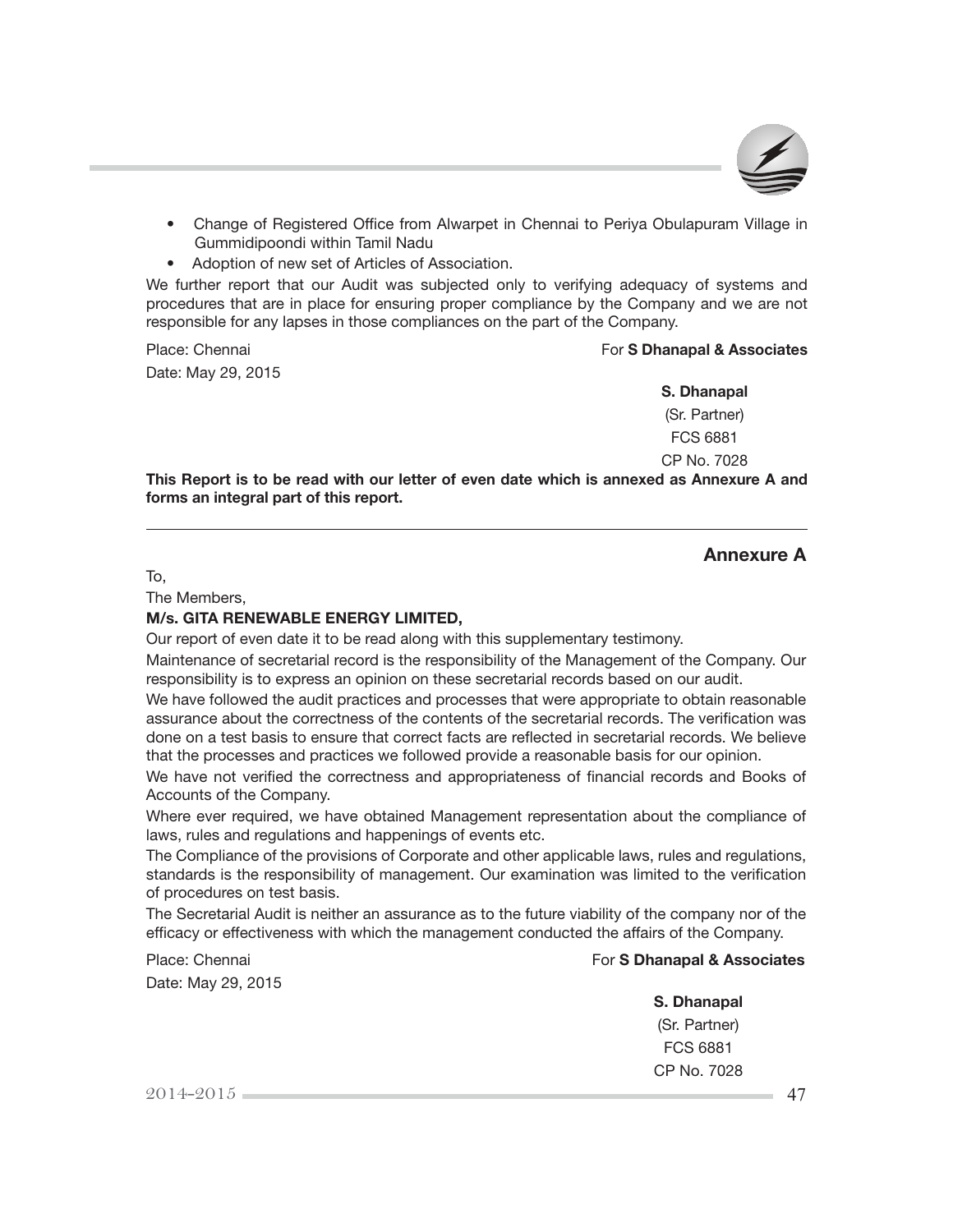### Independent Auditor's Report

### To the Members of GITA RENEWABLE ENERGY LIMITED

Report on the Financial Statements

We have audited the accompanying financial statements of Gita Renewable Energy Limited ('the Company'), which comprise the balance sheet as at 31 March 2015, the statement of profit and loss and the cash flow statement for the year then ended, and a summary of significant accounting policies and other explanatory information.

#### Management's Responsibility for the Financial Statements

The Company's Board of Directors is responsible for the matters stated in Section 134(5) of the Companies Act, 2013 ("the Act") with respect to the preparation and presentation of these financial statements that give a true and fair view of the financial position, financial performance and cash flows of the Company in accordance with the accounting principles generally accepted in India, including the Accounting Standards specified under Section 133 of the Act, read with Rule 7 of the Companies (Accounts) Rules, 2014. This responsibility also includes maintenance of adequate accounting records in accordance with the provisions of the Act for safeguarding the assets of the Company and for preventing and detecting frauds and other irregularities; selection and application of appropriate accounting policies; making judgements and estimates that are reasonable and prudent; and design, implementation and maintenance of adequate internal financial controls, that were operating effectively for ensuring the accuracy and completeness of the accounting records, relevant to the preparation and presentation of the financial statements that give a true and fair view and are free from material misstatement, whether due to fraud or error.

#### Auditor's Responsibility

Our responsibility is to express an opinion on these financial statements based on our audit. We have taken into account the provisions of the Act, the accounting and auditing standards and matters which are required to be included in the audit report under the provisions of the Act and the Rules made thereunder.

We conducted our audit in accordance with the Standards on Auditing specified under Section 143(10) of the Act. Those Standards require that we comply with ethical requirements and plan and perform the audit to obtain reasonable assurance about whether the financial statements are free from material misstatement.

An audit involves performing procedures to obtain audit evidence about the amounts and the disclosures in the financial statements. The procedures selected depend on the auditor's judgment, including the assessment of the risks of material misstatement of the financial statements, whether due to fraud or error. In making those risk assessments, the auditor considers internal financial control relevant to the Company's preparation of the financial statements that give a true and fair view in order to design audit procedures that are appropriate in the circumstances, but not for the purpose of expressing an opinion on whether the Company has in place an adequate internal financial controls system over financial reporting and the operating effectiveness of such controls. An audit also includes evaluating the appropriateness of the accounting policies used and the reasonableness of the accounting estimates made by the Company's Directors, as well as evaluating the overall presentation of the financial statements.

We believe that the audit evidence we have obtained is sufficient and appropriate to provide a basis for our audit opinion on the financial statements.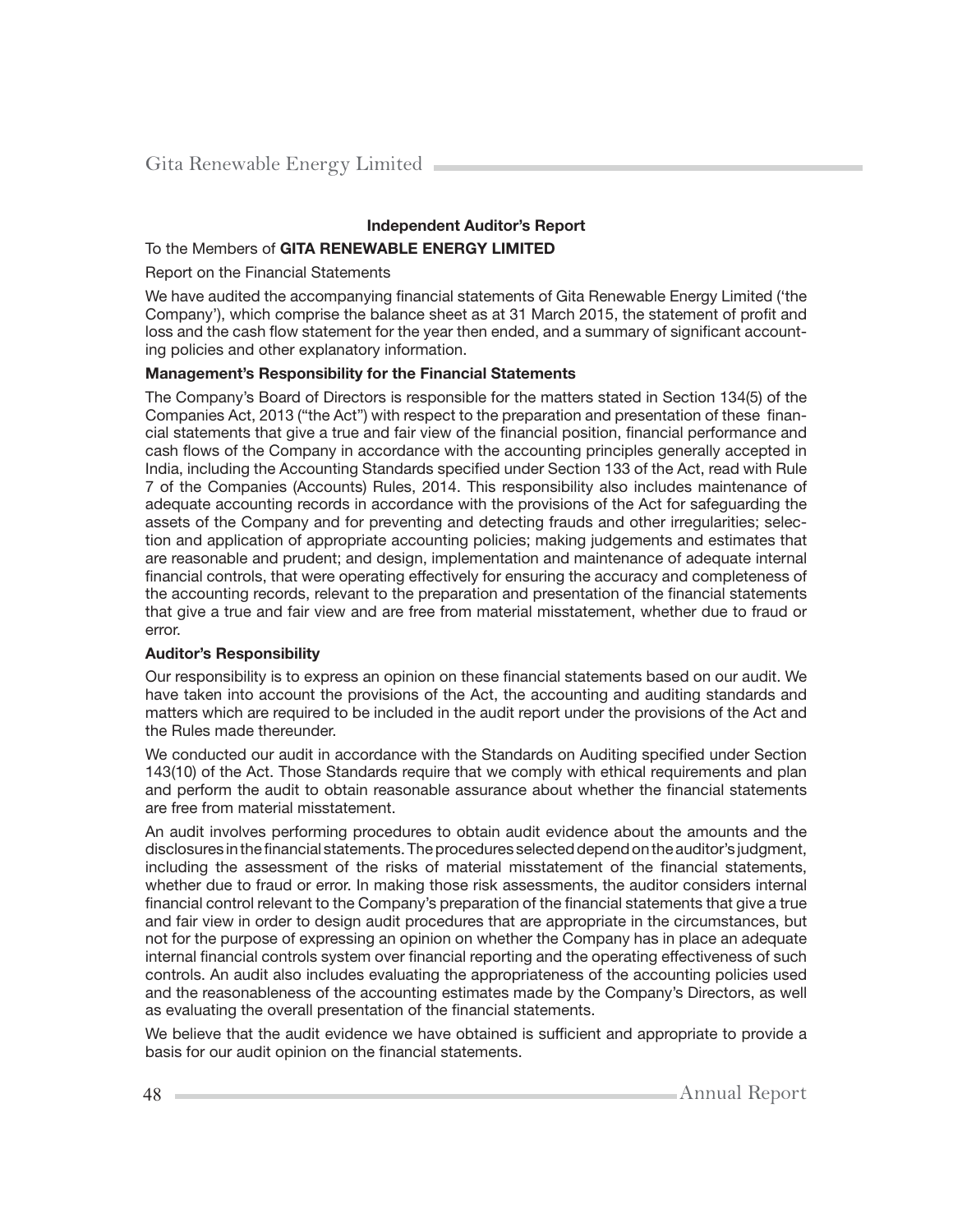

#### **Opinion**

In our opinion and to the best of our information and according to the explanations given to us, the aforesaid financial statements give the information required by the Act in the manner so required and give a true and fair view in conformity with the accounting principles generally accepted in India, of the state of affairs of the Company as at 31<sup>st</sup>March 2015 and its Loss and its cash flows for the year ended on that date.

Report on Other Legal and Regulatory Requirements

1. As required by the Companies (Auditor's Report) Order, 2015 ("the Order") issued by the Central Government of India in terms of sub-section (11) of section 143 of the Act, we give in the Annexure a statement on the matters specified in the paragraph 3 and 4 of the Order, to the extent applicable.

2. As required by Section 143 (3) of the Act, we report that:

(a) We have sought and obtained all the information and explanations which to the best of our knowledge and belief were necessary for the purposes of our audit.

(b) In our opinion proper books of account as required by law have been kept by the Company so far as it appears from our examination of those books;

(c) The balance sheet, the statement of profit and loss and the cash flow statement dealt with by this Report are in agreement with the books of account;

(d) In our opinion, the aforesaid financial statements comply with the Accounting Standards specified under Section 133 of the Act, read with Rule 7 of the Companies (Accounts) Rules, 2014;

(e) On the basis of the written representations received from the directors as on 31 March 2015 taken on record by the Board of Directors, none of the directors is disqualified as on 31 March 2015 from being appointed as a director in terms of Section 164 (2) of the Act; and

(f) with respect to the other matters to be included in the Auditor's Report in accordance with Rule 11 of the Companies (Audit and Auditors) Rules, 2014, in our opinion and to the best of our information and according to the explanations given to us:

i. the Company has, in accordance with the generally accepted accounting practice, disclosed the impact of pending litigations on its financial position in its financial statements;

ii. the Company did not have any long-term contracts including derivative contracts for which there were any material foreseeable losses under the applicable law or accounting standards.

> For CHATURVEDI & COMPANY CHARTERED ACCOUNTANTS FRN 302137E

S Ganesan PARTNER Membership No.: 217119

2014-2015 49 PLACE: Chennai DATE: 29-05-2015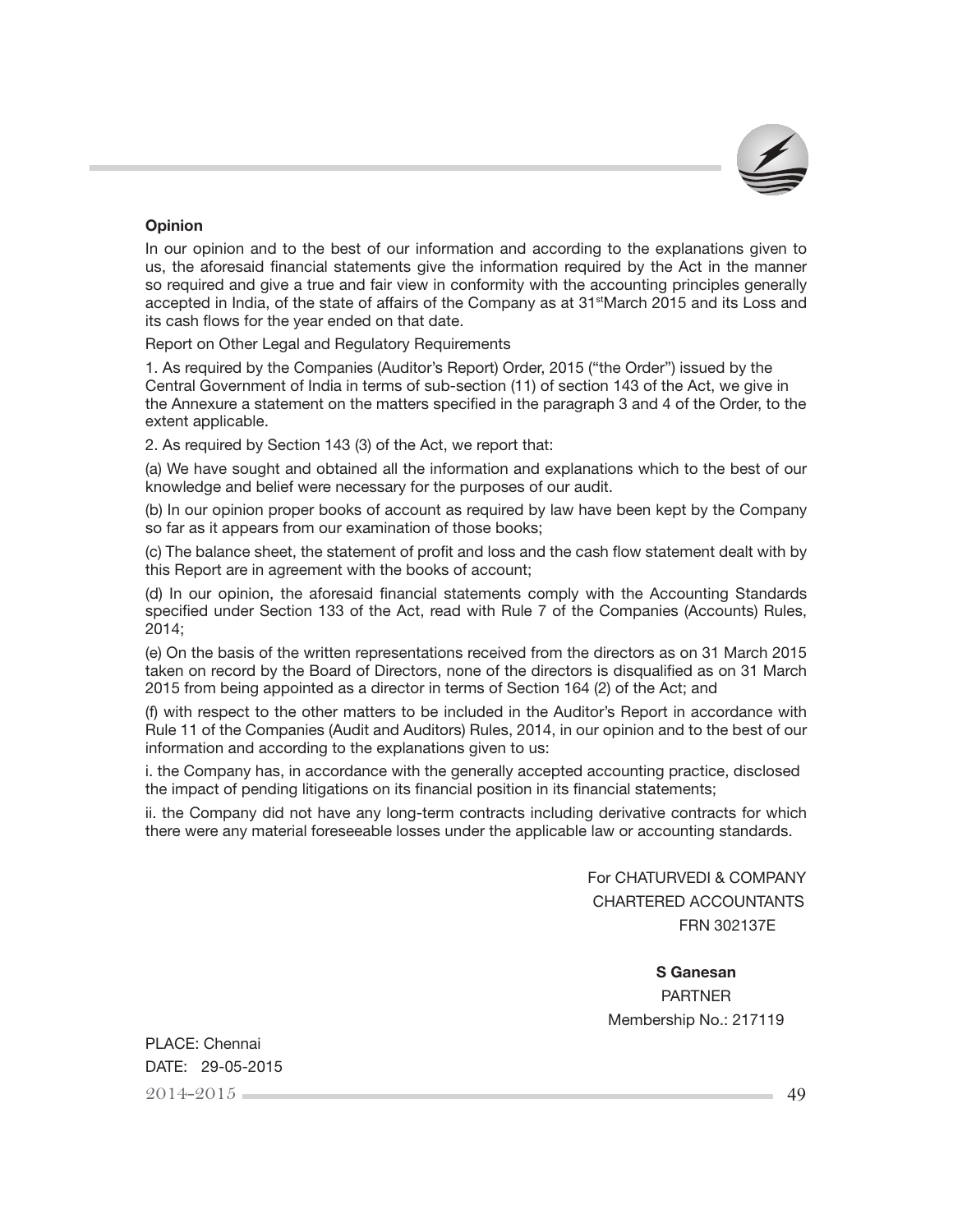### Annexure to the Independent Auditors' Report

The Annexure referred to in our Independent Auditors' Report to the members of the Company on the financial statements of Gita Renewable Energy Limited for the year ended 31 March 2015, we report that:

- (i) (a) The Company has maintained proper records showing full particulars, including quantitative details and situation of Fixed Assets.
	- (b) As explained to us, all the Fixed Assets have been physically verified by the management at reasonable intervals during the year. According to the information and explanations given to us, no material discrepancies were noticed on such verification. In our opinion, this periodicity of physical verification is reasonable having regard to the size of the Company and the nature of its assets.
- (ii) (a) to The Company does not have tangible Inventory. Accordingly the provisions of Clause 3(ii) of the order are not applicable
	- (c)
- (iii) (a) As per the information and explanation given to us and as per the records produced to us the Company has not granted any loans, secured or unsecured, to companies, firms or other parties covered in the register maintained under section 189 of the Companies Act, 2013 ('the Act') and accordingly, the provisions of clause (iii) of paragraph 3 of the Order are not applicable to the company.
- (iv) In our opinion and according to the information and explanations given to us, there is generally an adequate internal control system commensurate with the size of the Company and the nature of its business with regard to purchase of Inventory and fixed assets and for the sale of goods and services. During the course of the audit, we have not observed any continuing failure to correct major weaknesses in such internal control system.
- (v) The Company has not accepted any deposits from the public.
- (vi) We have broadly reviewed the books of account maintained by the company in respect the products pursuant to the rule made by the Central Government of India regarding the maintenance of cost records and we are of the opinion that, prima facie, the prescribed account and records have been made and maintained. We have not, however, made a detailed examination of records with a view to determine whether they are accurate or complete.
- (vii) (a) The Company is regular in depositing undisputed statutory dues including Provident Fund, Employees' State Insurance, Income Tax, Sales Tax, Wealth Tax, Service Tax, Customs Duty, Excise Duty, Value Added Tax, Cess and other statutory dues with the appropriate authorities, wherever applicable and no dues are pending for a period of more than six months from the date they become payable.
	- (b) According to the information and explanations given to us, there are no material dues of sales tax, income tax, customs duty, wealth tax, service tax, excise duty, vat, cess and other material statutory dues as applicable, which have not been deposited with the appropriate authorities on account of any dispute.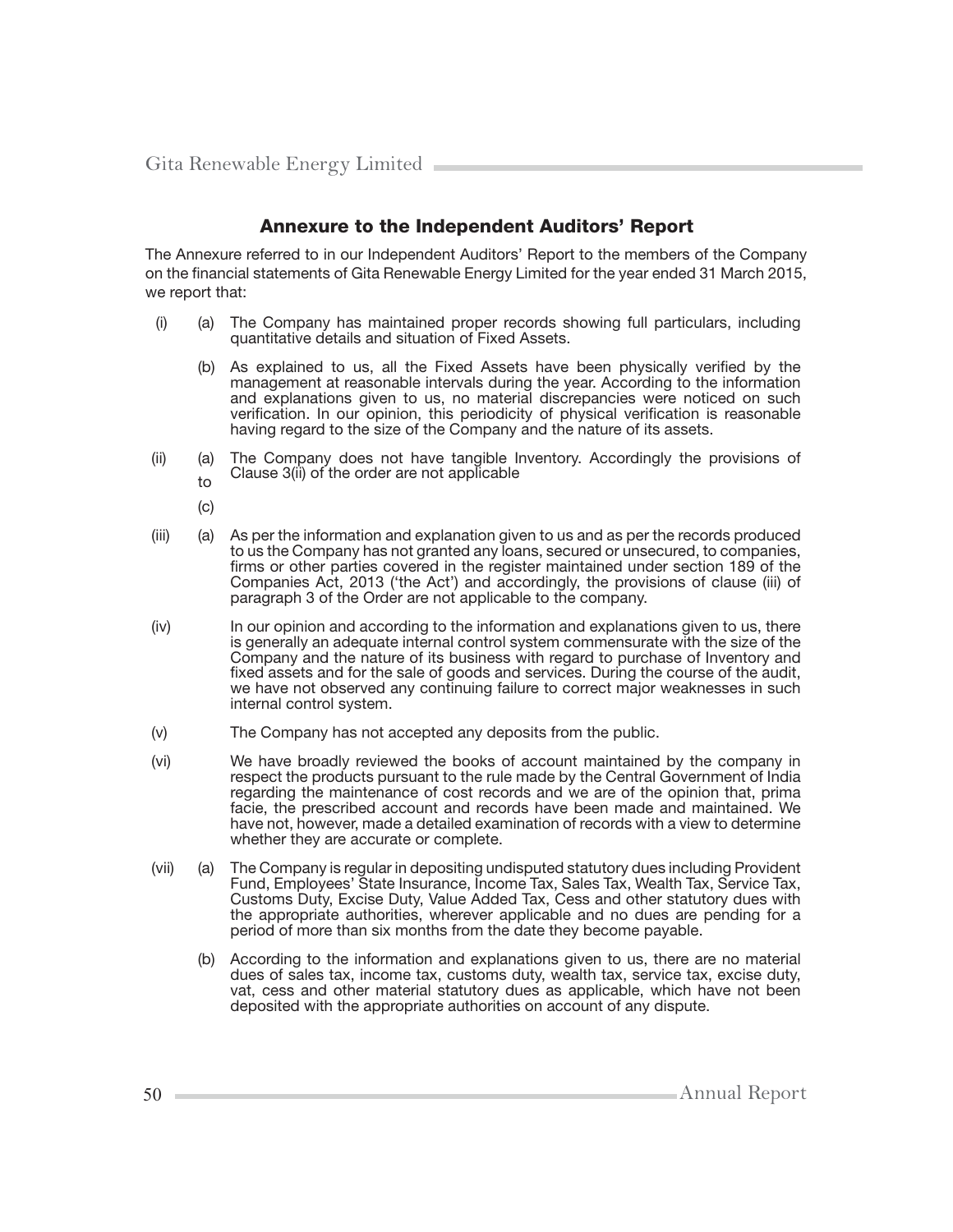

- (c) According to the information and explanations given to us there were no amounts which were required to be transferred to the investor education and protection fund in accordance with the relevant provisions of the Companies Act, 1956 (1 of 1956) and rules made there under.
- (viii) The Company has no accumulated losses at the end of the financial year and has not incurred cash losses during the financial year ended on 31.03.2015 and in the immediately preceding financial year.
- (ix) The Company has not defaulted in the repayment of dues to banks. The Company has no borrowings from financial institution and has not issued debentures.
- (x) In our opinion, and according to the information and explanations given to us, the Company has not given any guarantee for loans taken by others from Banks or Financial Institutions the terms and conditions whereof are prejudicial to the interest of the Company.
- (xi) In our opinion, and according to the information and explanation given to us, the term loans have been applied for the purposes for which they were obtained.
- (xii) According to the information and explanations given to us, no material fraud on or by the Company has been noticed or reported during the course of our audit.

For CHATURVEDI & COMPANY CHARTERED ACCOUNTANTS FRN 302137E

S Ganesan PARTNER Membership No.: 217119

PLACE: Chennai DATE: 29-05-2015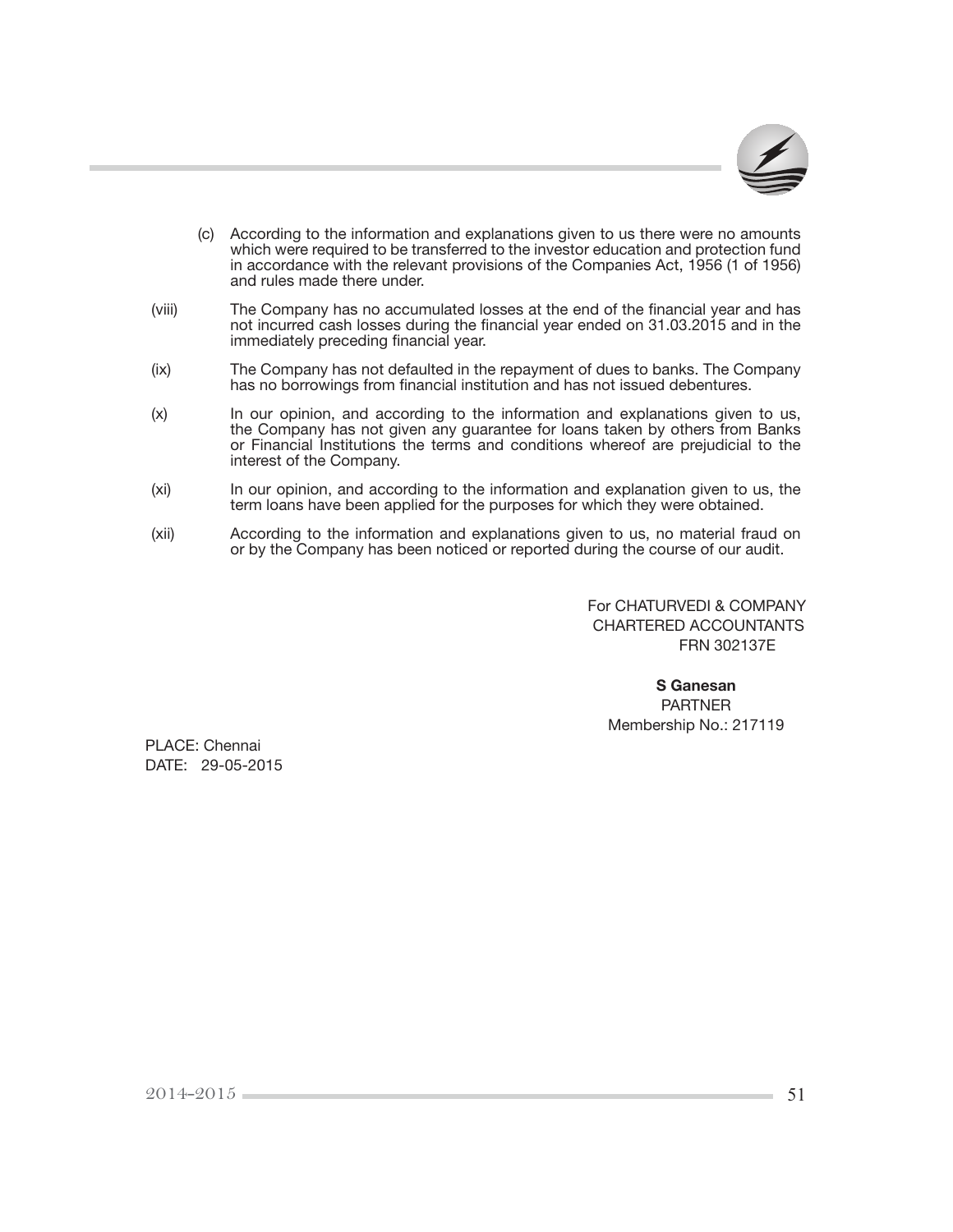|                                   | Note           | As at          | As at          |
|-----------------------------------|----------------|----------------|----------------|
| <b>Particulars</b>                | No.            | 31-03-2015     | 31-03-2014     |
|                                   |                | (Amount in Rs) | (Amount in Rs) |
| <b>A. EQUITY AND LIABILITIES</b>  |                |                |                |
| <b>1. SHAREHOLDERS FUNDS</b>      |                |                |                |
| a. Share Capital                  | 3              | 41,122,960     | 41,122,960     |
| b. Reserves & Surplus             | 4              | 200,606,524    | 216,211,414    |
| <b>2. NON CURRENT LIABILITIES</b> |                |                |                |
| a. Long term borrowings           | 5              | 489,215,917    | 519,344,427    |
| b. Deferred Tax Liabilities (Net) | 6              | 84,726,312     | 90,748,267     |
| <b>3. CURRENT LIABILITIES</b>     |                |                |                |
| a. Trade Payables                 |                | 4,997,572      | 8,034,987      |
| b. Other current liabilities      | $\overline{7}$ | 34,779,346     | 34,594,180     |
| c. Short term provisions (Tax)    |                |                | 72,809         |
|                                   |                | 855,448,631    | 910,129,044    |
| <b>B. ASSETS</b>                  |                |                |                |
| <b>Non Current Assets</b><br>4.   |                |                |                |
| a. Fixed Assets                   |                |                |                |
| i. Tangible Assets                | 8              | 390,916,621    | 427,861,177    |
| b. Long term Loans & Advances     | 9              | 275,008,381    | 284,986,256    |
| <b>Current Assets</b><br>5.       |                |                |                |
| a. Trade Receivables              | 10             | 188,741,489    | 196,829,603    |
| b. Cash & Cash Equivalents        | 11             | 396,823        | 137,283        |
| c. Other Current Assets           | 12             | 385,317        | 314,725        |
|                                   |                | 855,448,631    | 910,129,044    |

### GITA RENEWABLE ENERGY LIMITED BALANCE SHEET AS ON 31-03-2015

Significant Accounting Policies 2

Additional Information to Financial Statements 16

Accompanying Notes are an integral part of the Financials Statements.

As per the report of even date annexed For CHATURVEDI & COMPANY CHARTERED ACCOUNTANTS FRN 302137E

R.Natarajan R. Saraswathi Chairman & Managing Director Director

### S GANESAN,FCA

Partner (Memb.No:217119) **C.Chandrasekar** V.Kumar Company Secretary Chief Financial Officer

Chennai, 29-05-2015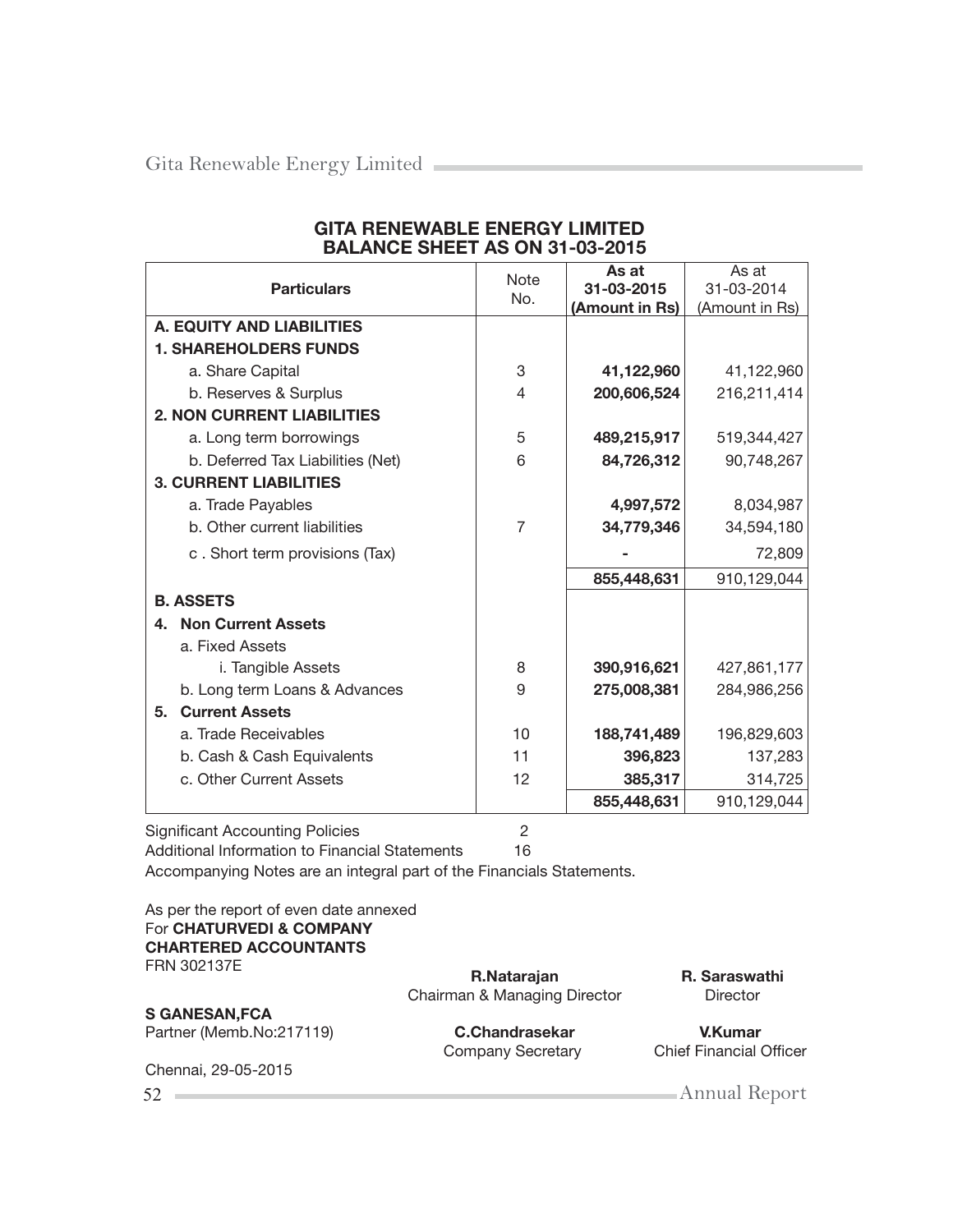

### GITA RENEWABLE ENERGY LIMITED STATEMENT OF PROFIT & LOSS FOR THE YEAR ENDED 31-03-2015

| <b>Particulars</b>                                | <b>Note</b><br>No. | <b>Period ended</b><br>31-03-2015<br>(Amount in Rs.) | Period ended<br>31-03-2014<br>(Amount in Rs.) |
|---------------------------------------------------|--------------------|------------------------------------------------------|-----------------------------------------------|
| 1. Revenue from Operations                        |                    |                                                      |                                               |
| Revenue from Operations                           | 13                 | 41,271,545                                           | 44,368,280                                    |
| 2. Other Income                                   |                    |                                                      |                                               |
| Liabilities no longer required written back (Net) |                    |                                                      | 3,572,659                                     |
| Lease Rent Received                               |                    | 3,300,000                                            |                                               |
| 3. Total Revenue                                  |                    | 44,571,545                                           | 47,940,939                                    |
| 4. Expenses                                       |                    |                                                      |                                               |
| a. Finance Costs                                  | 14                 | 21,403,204                                           | 16,966,838                                    |
| b. Depreciation and Amortisation expenses         | 8                  | 36,944,556                                           | 28,525,428                                    |
| c. Other expenses                                 | 15                 | 7,839,676                                            | 9,027,713                                     |
| <b>Total Expenses</b>                             |                    | 66,187,436                                           | 54,519,979                                    |
| 5. Profit before tax (3 - 4)                      |                    | (21, 615, 891)                                       | (6, 579, 040)                                 |
| 6. Tax Expense                                    |                    |                                                      |                                               |
| 1. Current Tax                                    |                    |                                                      | 72,809                                        |
| 2. Deferred tax                                   |                    | (6,021,955)                                          | (2,306,774)                                   |
| 7. Profit/(Loss) for the year (5 - 6)             |                    | (15,593,936)                                         | (4,345,075)                                   |
| Earnings Per Share (Basic & Diluted)              |                    | (3.79)                                               | (1.06)                                        |

Significant Accounting Policies 2

Additional Information to Financial Statements 16

Accompanying Notes are an integral part of the Financials Statements.

As per the report of even date annexed For CHATURVEDI & COMPANY CHARTERED ACCOUNTANTS

FRN 302137E **R. Natarajan R. Saraswathi** Chairman & Managing Director Director

Company Secretary

Partner (Memb.No:217119) **C. Chandrasekar C. Chandrasekar** V. Kumar<br>Company Secretary Chief Financial Officer

Chennai, 29-05-2015

S. GANESAN,FCA

2014-2015 53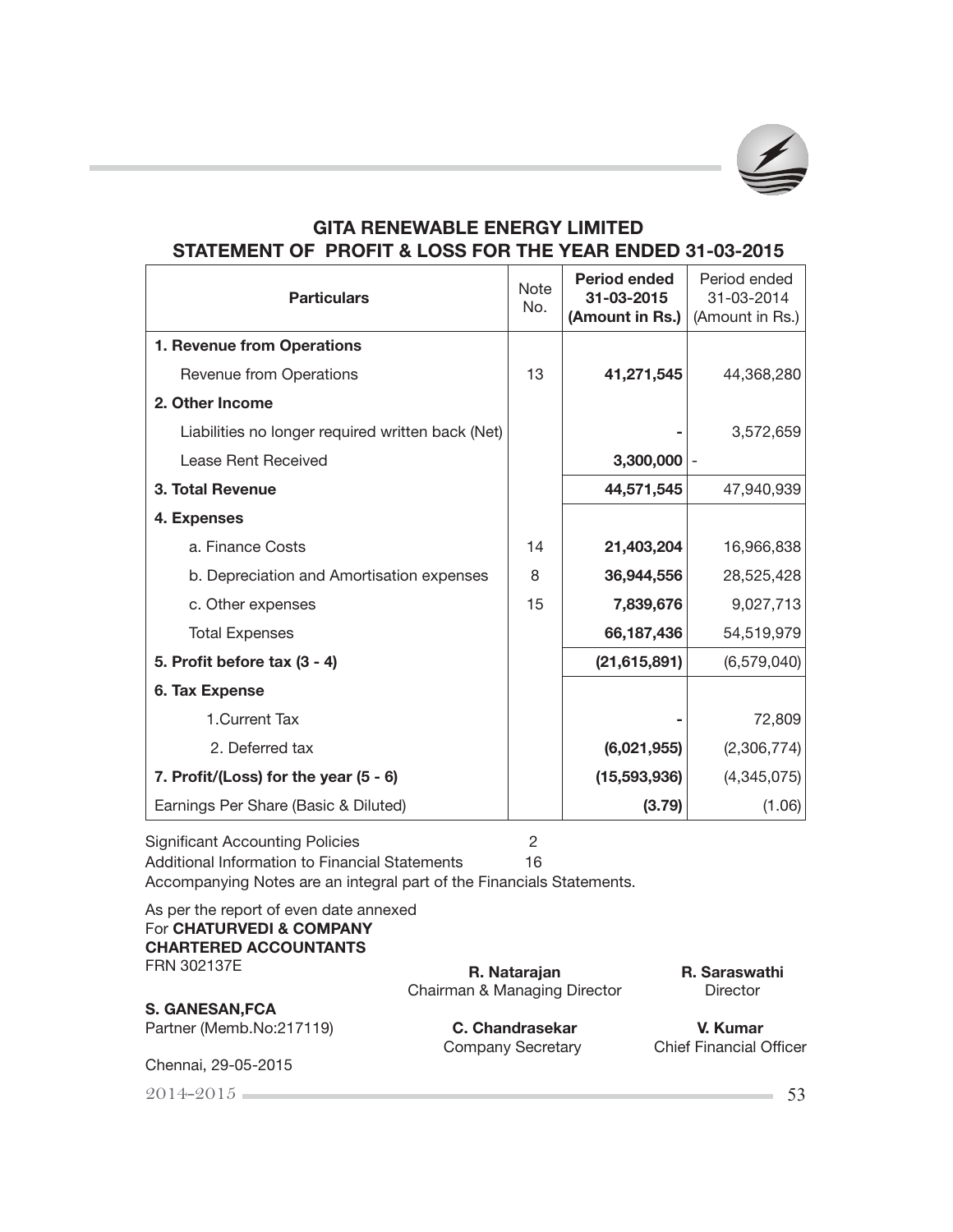| <b>Particulars</b>                                     | <b>Year Ended</b><br>31-3-2015<br>(Amount in Rs.) |                | <b>Year Ended</b><br>31-3-2014<br>(Amount in Rs.) |                |
|--------------------------------------------------------|---------------------------------------------------|----------------|---------------------------------------------------|----------------|
| <b>A.CASH FLOW FROM OPERATING ACTIVITIES:</b>          |                                                   |                |                                                   |                |
| Net Profit before Tax And Extraordinary Items          |                                                   | (21, 615, 891) |                                                   | (6, 579, 040)  |
| Add:                                                   |                                                   |                |                                                   |                |
| Depreciation                                           | 36,944,556                                        |                | 28,525,428                                        |                |
| Interest Expense                                       | 21,403,204                                        | 58,347,760     | 16,966,838                                        | 45,492,266     |
| <b>Operating Profit before Working Capital Changes</b> |                                                   | 36,731,869     |                                                   | 38,913,226     |
| Adjustments for movement in Working Capital:           |                                                   |                |                                                   |                |
| (Increase)/Decrease in Trade Receivables               | 8,088,114                                         |                | 12,465,866                                        |                |
| <b>Trade Payables</b>                                  | (3,037,415)                                       |                | (34, 417, 158)                                    |                |
| <b>Other Current Assets</b>                            | (70, 592)                                         |                |                                                   |                |
| Prepaid expenses                                       |                                                   |                | 544,561                                           |                |
| Other current Liabilities                              | 185,166                                           |                | (6, 320)                                          |                |
| Short term provisions(Tax)                             | (10, 954)                                         | 5,154,319      | (76, 795)                                         |                |
|                                                        |                                                   |                |                                                   | (21, 413, 051) |
|                                                        |                                                   | 41,886,188     |                                                   | 17,500,175     |
| Less: Direct Taxes Paid                                |                                                   | (72, 809)      |                                                   | (149, 604)     |
| Net Cash Flow from operating activities (A)            |                                                   | 41,813,379     |                                                   | 17,350,571     |
| <b>B.CASH FLOW FROM INVESTING ACTIVITIES:</b>          |                                                   |                |                                                   |                |
| Sale of Fixed Assets                                   |                                                   |                |                                                   |                |
| Long term loans & advance(Assets)                      | 9,977,875                                         |                | 32,539,770                                        |                |
| Net Cash Flow from Investing activities (B)            |                                                   | 9,977,875      |                                                   | 32,539,770     |
| <b>C.CASH FLOW FROM FINANCING ACTIVITIES:</b>          |                                                   |                |                                                   |                |
| Long Term borrowings                                   | (30, 128, 510)                                    |                | (33, 276, 087)                                    |                |
| Interest Paid                                          | (21, 403, 204)                                    |                | (16,966,838)                                      |                |
| Net Cash Flow from Financing activities (C)            |                                                   | (51, 531, 714) |                                                   | (50, 242, 925) |
| Net Increase in cash Equivalents (A)+(B)+(C)           |                                                   | 259,540        |                                                   | (352, 584)     |
| Cash & Cash Equivalents (Opening Balance)              | 137,283                                           |                | 489,867                                           |                |
| Cash & Cash Equivalents (Closing Balance)              | 396,823                                           |                | 137,283                                           |                |
| Net Increase/(Decrease) in Cash & Cash Equivalents     |                                                   | 259,540        |                                                   | (352, 584)     |

#### GITA RENEWABLE ENERGY LIMITED CASH FLOW STATEMENT FOR THE YEAR ENDED 31st March 2015

As per the report of even date annexed For CHATURVEDI & COMPANY CHARTERED ACCOUNTANTS

ERN 302137E CHARLET ACCOUNTANTER R. Natarajan R. Saraswathi<br>Chairman & Managing Director Director Director Chairman & Managing Director

Partner (Memb.No:217119) **C. Chandrasekar V. Kumar** Company Secretary Chief Financial Officer

Chennai, 29-05-2015

S. GANESAN,FCA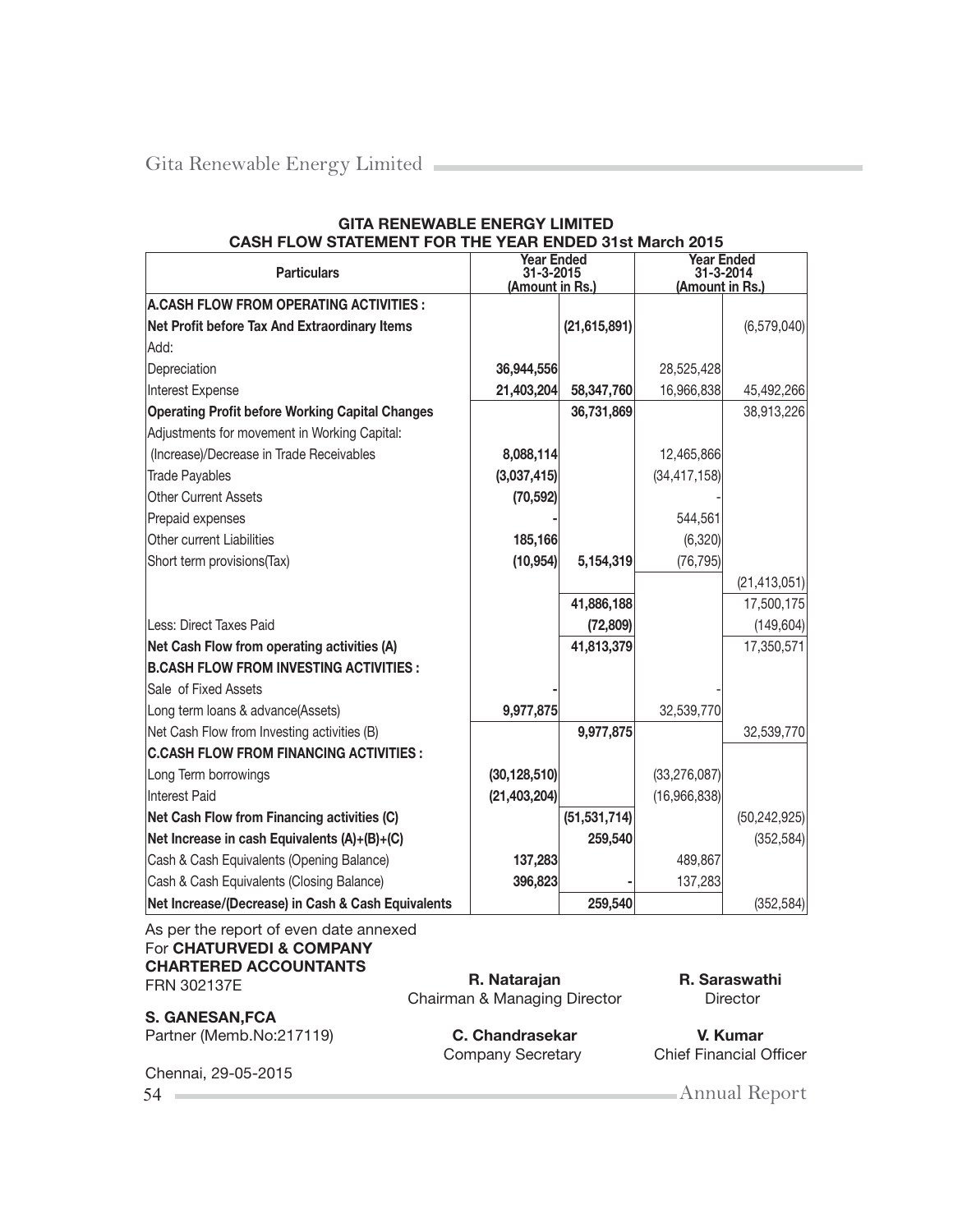

### NOTES FORMING PART OF BALANCE SHEET

|                                                     |               | As at 31-03-2015 | As at 31-03-2014 |                |
|-----------------------------------------------------|---------------|------------------|------------------|----------------|
| <b>Particulars</b>                                  | No. of        | (Amount in       | No. of           | (Amount in     |
|                                                     | <b>Shares</b> | Rs.)             | <b>Shares</b>    | $\mathsf{Rs.}$ |
| <b>3. SHARE CAPITAL</b>                             |               |                  |                  |                |
| <b>I. Authorised Shares</b>                         |               |                  |                  |                |
| 4250000 Equity Shares of Rs.10 each                 |               |                  |                  |                |
| <b>Opening Balance</b>                              | 4,250,000     | 42,500,000       | 4,250,000        | 42,500,000     |
| Increase during the year                            |               |                  |                  |                |
| <b>Closing Balance</b>                              | 4,250,000     | 42,500,000       | 4,250,000        | 42,500,000     |
| II. Issued, subscribed and fully paid capital:      |               |                  |                  |                |
| Movement in Equity Shares                           |               |                  |                  |                |
| <b>Opening Balance</b>                              | 4,112,296     | 41,122,960       | 4,112,296        | 41,122,960     |
| Issued during the year                              |               |                  |                  |                |
| Cancelled during the year                           |               |                  |                  |                |
| <b>Closing Balance</b>                              | 4,112,296     | 41,122,960       | 4,112,296        | 41,122,960     |
| III. Issued, subscribed but not fully paid capital: |               |                  |                  |                |
| Less: Calls Unpaid                                  |               |                  |                  |                |
| <b>By Directors</b>                                 |               |                  |                  |                |
| By Others                                           |               |                  |                  |                |
| <b>TOTAL</b>                                        | 4,112,296     | 41,122,960       | 4,112,296        | 41,122,960     |

#### a) Movement of Shares

### Authorised Capital, Issued, Subscribed and fully paid up Capital

 There is no movement of shares outstanding at the beginning and at the end of the reporting period. b) Terms / rights attached to equity shares:

 The company has only one class of equity shares having a par value of Rs.10/- per share. Each holder of equity share is entitled to one vote per share.

In the event of liquidation of the company, the holders of equity shares will be entitled to receive the assets of the company, in proportion to the number of equity shares held by the shareholders.

### c) Details of shareholders holding more than 5% shares in the company

|                                                                        |                        | As at 31-03-2015 | As at 31-03-2014 |       |
|------------------------------------------------------------------------|------------------------|------------------|------------------|-------|
| <b>Particulars</b>                                                     | No of<br><b>Shares</b> | $\frac{0}{0}$    | No of Shares     | %     |
| Kanishk Steel Industries Limited                                       | 1,069,371              | 26.00            | 1,020,450        | 24.81 |
| Chennai Material Recycling & Trading Company<br><b>Private Limited</b> | 212,797                | 5.17             | 212,797          | 5.17  |
| <b>Radiant Solutions Private Limtied</b>                               | 285,714                | 6.95             | 285,714          | 6.95  |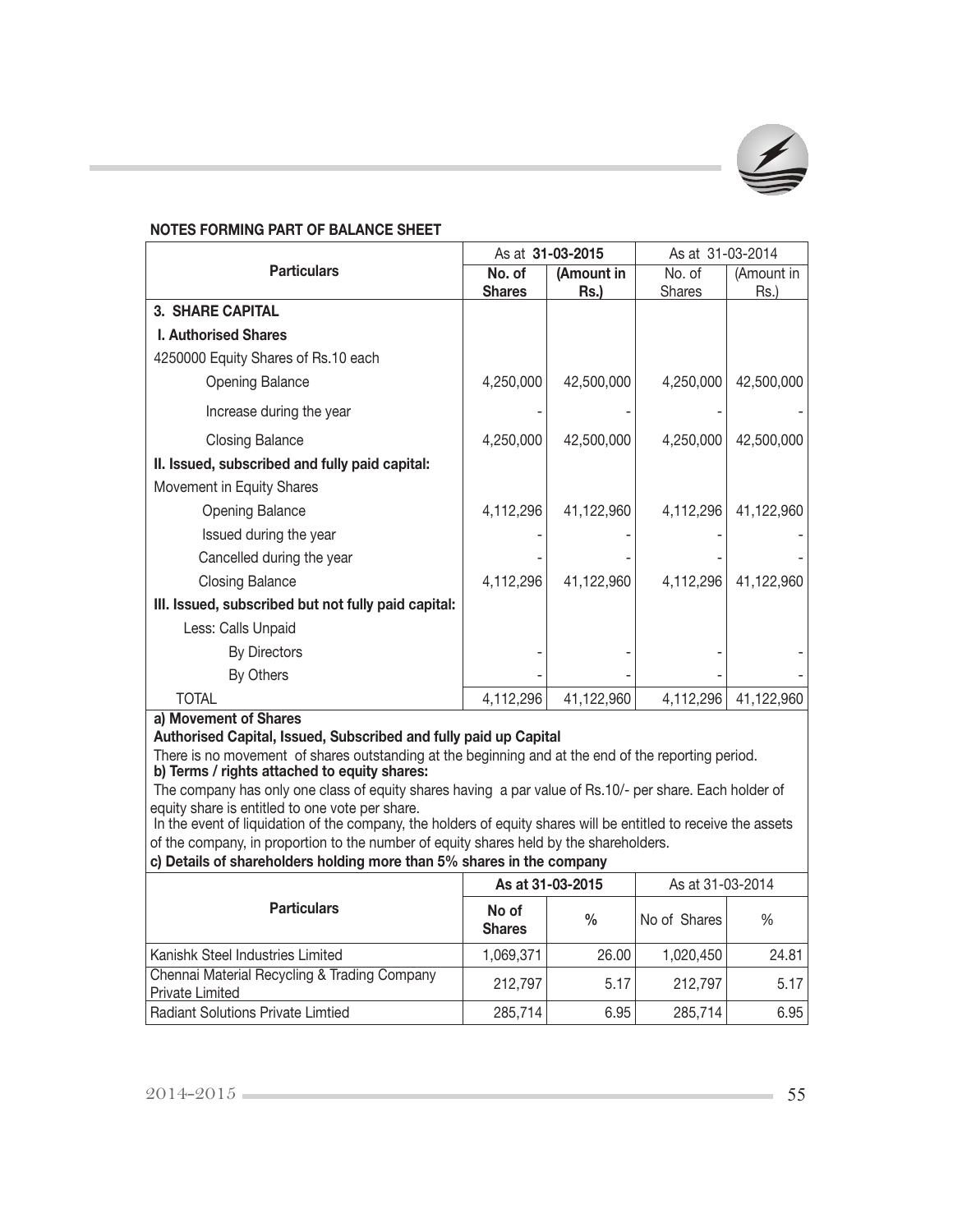### Note No : 4

| Note No: 4                                                                                                                                                                                                                                                                                                     |                                     |                                   |
|----------------------------------------------------------------------------------------------------------------------------------------------------------------------------------------------------------------------------------------------------------------------------------------------------------------|-------------------------------------|-----------------------------------|
| <b>Particulars</b>                                                                                                                                                                                                                                                                                             | As at 31.03.2015<br>(Amount in Rs.) | As at 31.03.14<br>(Amount in Rs.) |
| <b>4. RESERVES AND SURPLUS</b>                                                                                                                                                                                                                                                                                 |                                     |                                   |
| a) General reserve                                                                                                                                                                                                                                                                                             |                                     |                                   |
| <b>Opening Balance</b>                                                                                                                                                                                                                                                                                         | 213,279,391                         | 213,279,391                       |
| Additions during the year                                                                                                                                                                                                                                                                                      |                                     |                                   |
| <b>Closing Balance</b>                                                                                                                                                                                                                                                                                         | 213,279,391                         | 213,279,391                       |
| b) Reserves and Surplus                                                                                                                                                                                                                                                                                        |                                     |                                   |
| <b>Opening Balance</b>                                                                                                                                                                                                                                                                                         | 2,932,023                           | 7,277,098                         |
| Add: profit /(Loss) for the period                                                                                                                                                                                                                                                                             | (15,593,936)                        | (4,345,075)                       |
| Earlier year short provision for IT                                                                                                                                                                                                                                                                            | (10, 954)                           |                                   |
| <b>Closing Balance</b>                                                                                                                                                                                                                                                                                         | (12, 672, 867)                      | 2,932,023                         |
| <b>Total</b>                                                                                                                                                                                                                                                                                                   | 200,606,524                         | 216,211,414                       |
| <b>5. LONG TERM BORROWINGS</b>                                                                                                                                                                                                                                                                                 |                                     |                                   |
| a. Secured - From Banks                                                                                                                                                                                                                                                                                        |                                     |                                   |
| State bank of India Term Ioan A/c                                                                                                                                                                                                                                                                              | 79,103,917                          | 109,232,427                       |
| b. Others                                                                                                                                                                                                                                                                                                      |                                     |                                   |
| <b>From Related Parties</b>                                                                                                                                                                                                                                                                                    | 444,400,000                         | 444,400,000                       |
| <b>Total</b>                                                                                                                                                                                                                                                                                                   | 523,503,917                         | 553,632,427                       |
| Less: Current Maturities of Long Term Borrrowings                                                                                                                                                                                                                                                              | 34,288,000                          | 34,288,000                        |
|                                                                                                                                                                                                                                                                                                                | 489,215,917                         | 519,344,427                       |
| Terms of repayment and rate of interest:<br>Rupee Term Loan of Rs.68489966/- is repayable in 8 quarterly instalments of Rs.8572000 each<br>and it carries interest @12% pa.<br><b>Security</b><br>(Term Loan from Bank is secured by equitable mortgage of Land and Building including Plant<br>and Machinery) |                                     |                                   |
| <b>6. DEFERRED TAX LIABILITIES (net)</b>                                                                                                                                                                                                                                                                       |                                     |                                   |
| Deferred Tax Liability<br>Fixed Asset - Impact of Difference between tax                                                                                                                                                                                                                                       | 90,748,267                          | 93,055,041                        |
| depreciation and depreciation charged in the financial<br>statement                                                                                                                                                                                                                                            | (6,021,955)                         | (2,306,774)                       |
| <b>Gross Deferred Tax Liability</b>                                                                                                                                                                                                                                                                            | 84,726,312                          | 90,748,267                        |
| <b>7. OTHER CURRENT LIABILITIES</b>                                                                                                                                                                                                                                                                            |                                     |                                   |
| Current Maturities of Long Term Borrowings                                                                                                                                                                                                                                                                     | 34,288,000                          | 34,288,000                        |
| <b>Outstanding Expenses</b>                                                                                                                                                                                                                                                                                    | 71,346                              | 306,180                           |
| <b>Statutory Liabilities</b>                                                                                                                                                                                                                                                                                   | 420,000                             |                                   |
|                                                                                                                                                                                                                                                                                                                | 34,779,346                          | 34,594,180                        |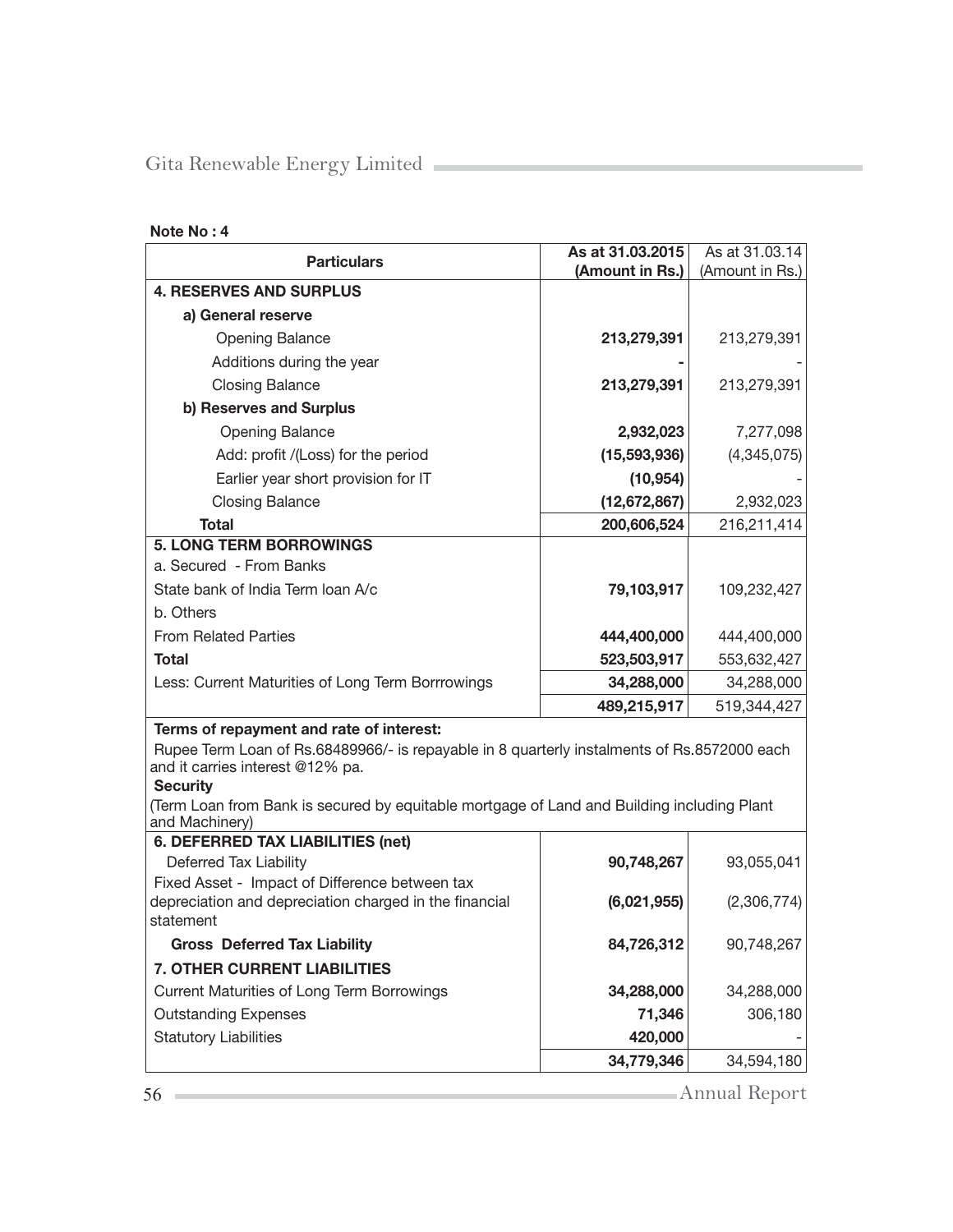

| Note 8: FIXED ASSETS        |                      |                    |                             |                           |                      |                     |               |                           |                                           | (Amount in Rs.)     |
|-----------------------------|----------------------|--------------------|-----------------------------|---------------------------|----------------------|---------------------|---------------|---------------------------|-------------------------------------------|---------------------|
|                             |                      | <b>GROSS BLOCK</b> |                             |                           |                      | <b>DEPRECIATION</b> |               |                           |                                           | <b>NET BLOCK</b>    |
| <b>PARTICULARS</b>          | 01-Apr-2014<br>AS AT | <b>Additions</b>   | Deletions/<br><b>Refund</b> | $31 - 03 - 2015$<br>AS AT | 01-Apr-2014<br>AS AT | For the<br>Period   | drawn<br>With | 31-03-2015<br><b>UPTO</b> | $31 - 03 - 2015$<br>AS AT                 | 31.03.2014<br>AS AT |
| LAND FREE HOLD              | 13,961,000           | I,                 | T                           | 13,961,000                |                      | ı                   | I,            |                           | 13,961,000 13,961,000                     |                     |
| PLANT & MACHINERY           | 550,166,688          | J.                 |                             | 550,166,688               | 193,033,762          | 32,992,298          | Ŧ             |                           | 226,026,060 324,140,628 357,132,926       |                     |
| FACTORY BUILDINGS           | 63,969,580           | I.                 | T                           | 63,969,580                | 11,249,434           | 2,063,403           | Ŧ             | 13,312,837                | 50,656,743                                | 52,720,146          |
| POLLUTION CONTROL EQUIPMENT | 5,387,922            | ı,                 | T                           | 5,387,922                 | 1,340,817            | 1,888,854           | T             | 3,229,671                 | 2,158,251                                 | 4,047,105           |
| <b>TOTAL</b>                | 633,485,190          | $\blacksquare$     |                             | 633,485,190               | 205,624,013          | 36,944,556          | T             |                           | 242,568,569 390,916,621 427,861,177       |                     |
| Previous Year               | 633,485,190          |                    |                             | 633,485,190               | 177,098,585          | 28,525,428          |               |                           | 205, 624, 013 427, 861, 177 456, 386, 605 |                     |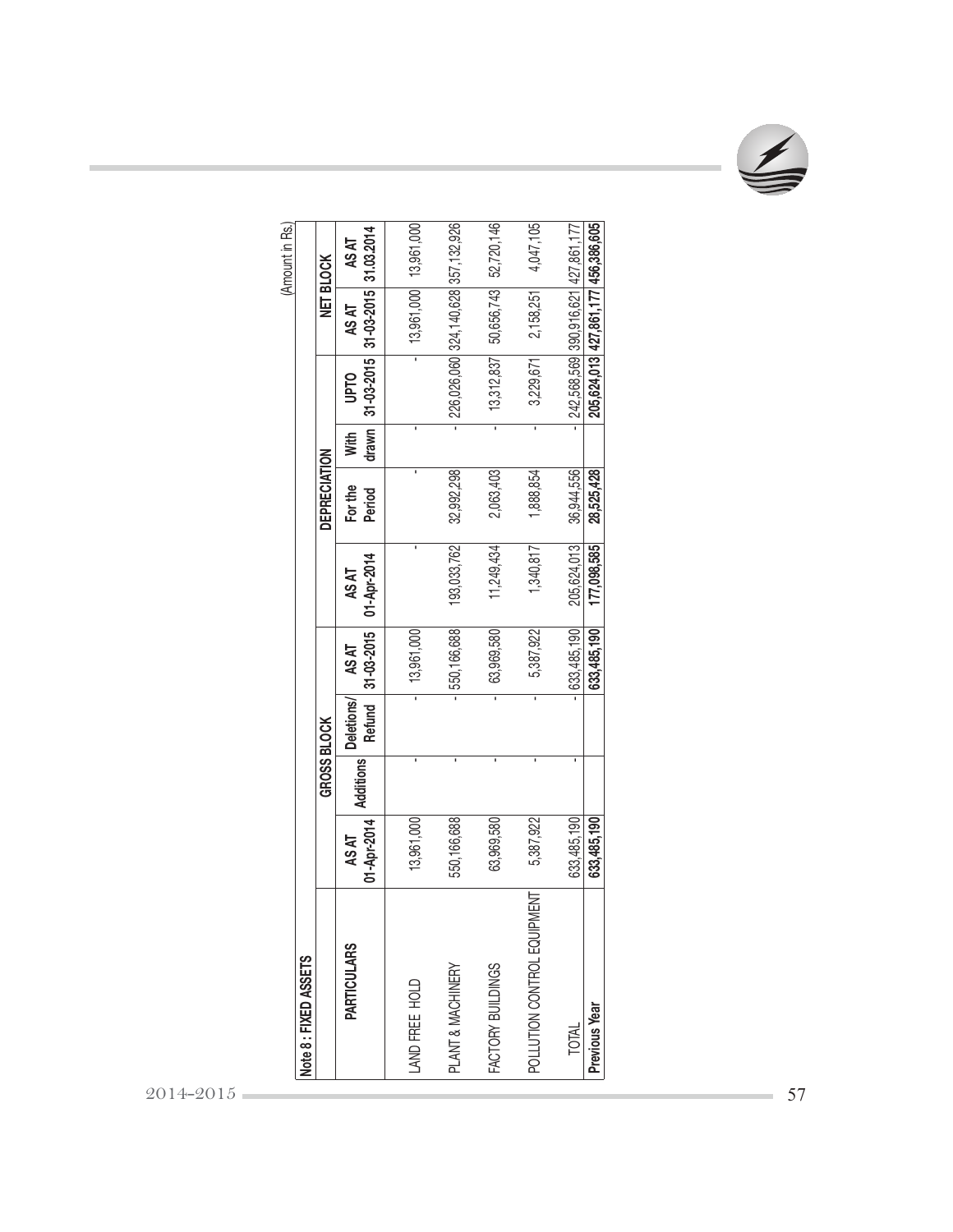|                                                     | As at 31.03.2015 | As at 31.03.14 |
|-----------------------------------------------------|------------------|----------------|
| <b>Particulars</b>                                  | (Amount in       | (Amount in     |
|                                                     | <b>Rupees)</b>   | Rupees)        |
| 9. Long term loans and advances                     |                  |                |
| Loans and Advances                                  | 275,008,381      | 284,986,256    |
|                                                     | 275,008,381      | 284,986,256    |
| <b>10. TRADE RECEIVABLES</b>                        |                  |                |
| (Unsecured considered good)                         |                  |                |
| Debts outstanding for a period exceeding six months | 176,076,306      |                |
| Other debts                                         | 12,665,183       | 196,829,603    |
|                                                     | 188,741,489      | 196,829,603    |
| <b>11. CASH &amp; CASH EQUIVALENTS</b>              |                  |                |
| a. Cash on Hand                                     | 180              | 180            |
| b. Cash at Bank - In Current Account                | 396,643          | 137,103        |
|                                                     | 396,823          | 137,283        |
| <b>12. OTHER CURRENT ASSETS</b>                     |                  |                |
| a. Balance with Revenue Authorities                 | 385,317          |                |
| b. Prepaid Expenses                                 |                  | 314,725        |
|                                                     | 385,317          | 314,725        |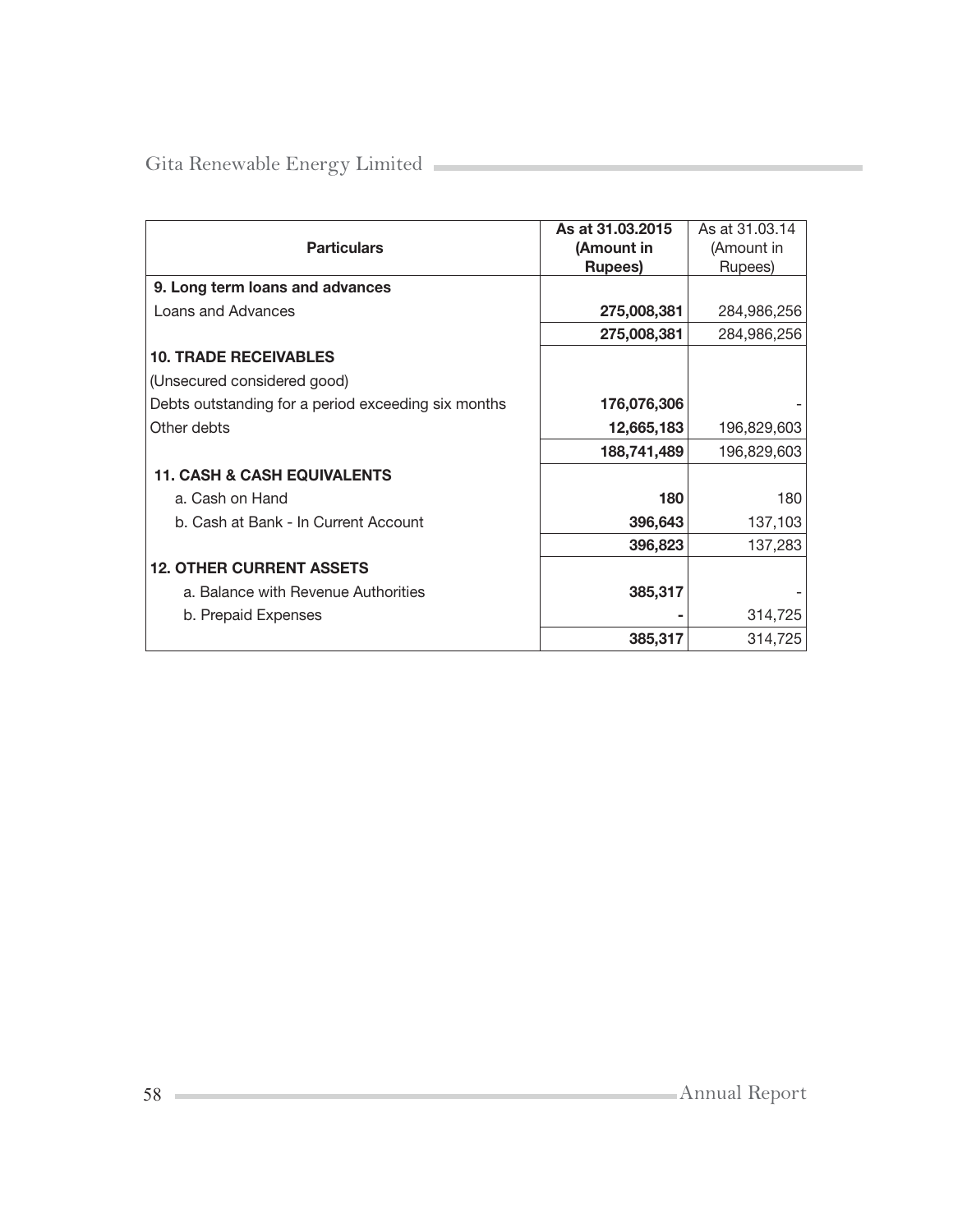

### **Particulars** Year Ended 31.03.2015 (Amount in Rupees) Year Ended 31.03.14 (Amount in Rupees) 13. REVENUE FROM OPERATIONS Sale of Power 2012 2020 2020 2020 2020 2020 2030 2041, 271, 545 2030 44, 368, 280 41,271,545 44,368,280 14. FINANCE COSTS Interest paid to Banks - term loan 21,403,204 16,966,838 21,403,204 16,966,838 15. OTHER EXPENSES A. Repairs & Maintenance Machinery Repairs- wind mill repairs **6,018,155** 6,018,155 Total - A 6,018,155 3,841,188 B. Administrative Expenses Bank charges **618** 16,114 Transmission Charges - 3,655,491 Filing Fees 258,832 Insurance 859,286 859,286 Payment to Auditors - As Audit Fees 39,900 39,326 - As Tax Audit Fees 17,100 16,854 Professional & Consultancy **2,000 98,083** 2,000 Lease rent paid  $\vert$  240,000 Listing Fees **186,394** Printing & Stationery **8,200** 38,920 38,920 Postage 8,250 10,775 Web Designing Charges **3,000** 8,989 Rates & Taxes - 39,938 Travelling Expenses **43,000** Advertisement Expenses **682,561** Total - B 1,821,522 5,186,525 **Other Expenses Total (A+B)** 7,839,676 9,027,713

#### Schedules forming Part of the Statement of Profit & Loss Account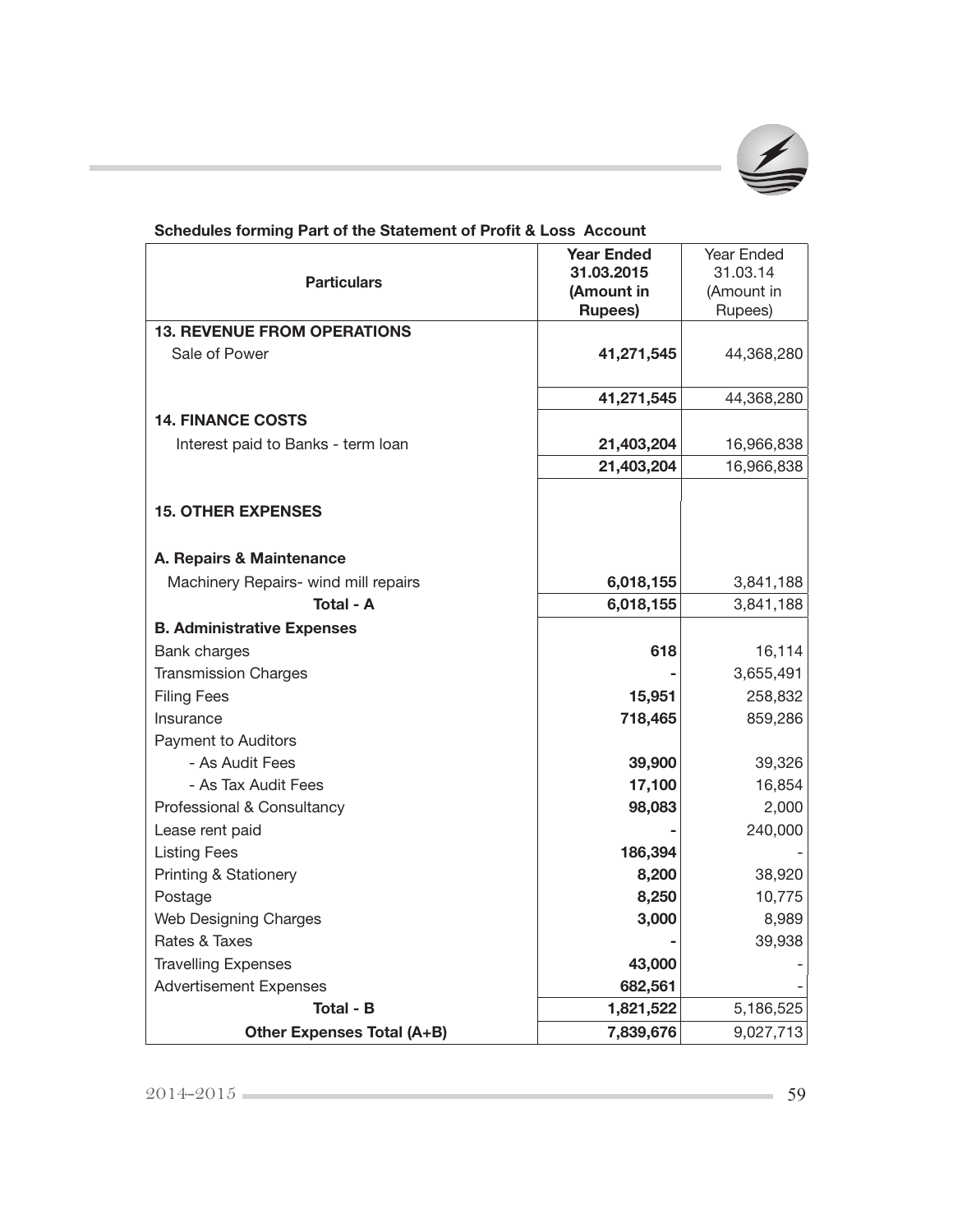#### Note 1:

### Notes attached to and forming part of the Balance Sheet as at 31-3-2015 and the Profit and Loss account for the year ended on that date:

#### Company overview:

 Gita Renewable Energy Limited (the company) incorporated under the Companies Act, 1956, in the year 2010, is engaged in power generation. The company's shares are listed on the Bombay Stock Exchange Limited and the shares are traded regularly.

### 2. SIGNIFICANT ACCOUNTING POLICIES

2.1 Basis of preparation of financial statements:

The financial statements are prepared in accordance with Indian Generally Accepted Accounting Principles (GAAP) under the historical cost convention on the accrual method of accounting except as disclosed in the notes. GAAP comprises mandatory accounting standards as prescribed under Section 133 of the Companies Act,2013 ('the Act'), read with Rule 7 of the Companies(Accounts) Rules, 2014 and guidelines issued by the Securities and Exchange Board of India (SEBI). The accounting policies adopted in preparation of financial statements are consistent with those of previous year except for change in accounting policy initially adopted or a revision to the existing accounting policy that requires a change as against the one hitherto in use.

2.2 Use of Estimates

The preparation of the financial statements in conformity with GAAP requires the Management to make estimates and assumptions that affect the reported balances of assets and liabilities and disclosures relating to contingent liabilities as at the date of the financial statements and reported amounts of income and expenses during the year. The Company believes that the estimates used in the preparation of the financial statements as prudent and reasonable. Actual results could differ from those estimates.

2.3 Revenue Recognition:

 Revenue from Power Supply and Transmission Charges are accounted for on the basis of billings to consumers' up-to the end of the accounting year.

2.4 Depreciation:

 Depreciation on Tangible assets is provided on the straight line method over the useful lives of assets as per the rates specified under Schedule II of the Companies Act, 2013 on prorata basis.

2.5 Fixed Assets:

 Fixed Assets are stated at cost less accumulated depreciation and impairment, if any. Direct costs like inland freight, duties, taxes and incidental expenses related to acquisition are capitalized with due adjustments for Cenvat / VAT credits.

2.6 Impairment

 At each Balance sheet date, the Management assesses, whether there is any indication that Fixed Asset have suffered an impairment loss. If any such indication exists the recoverable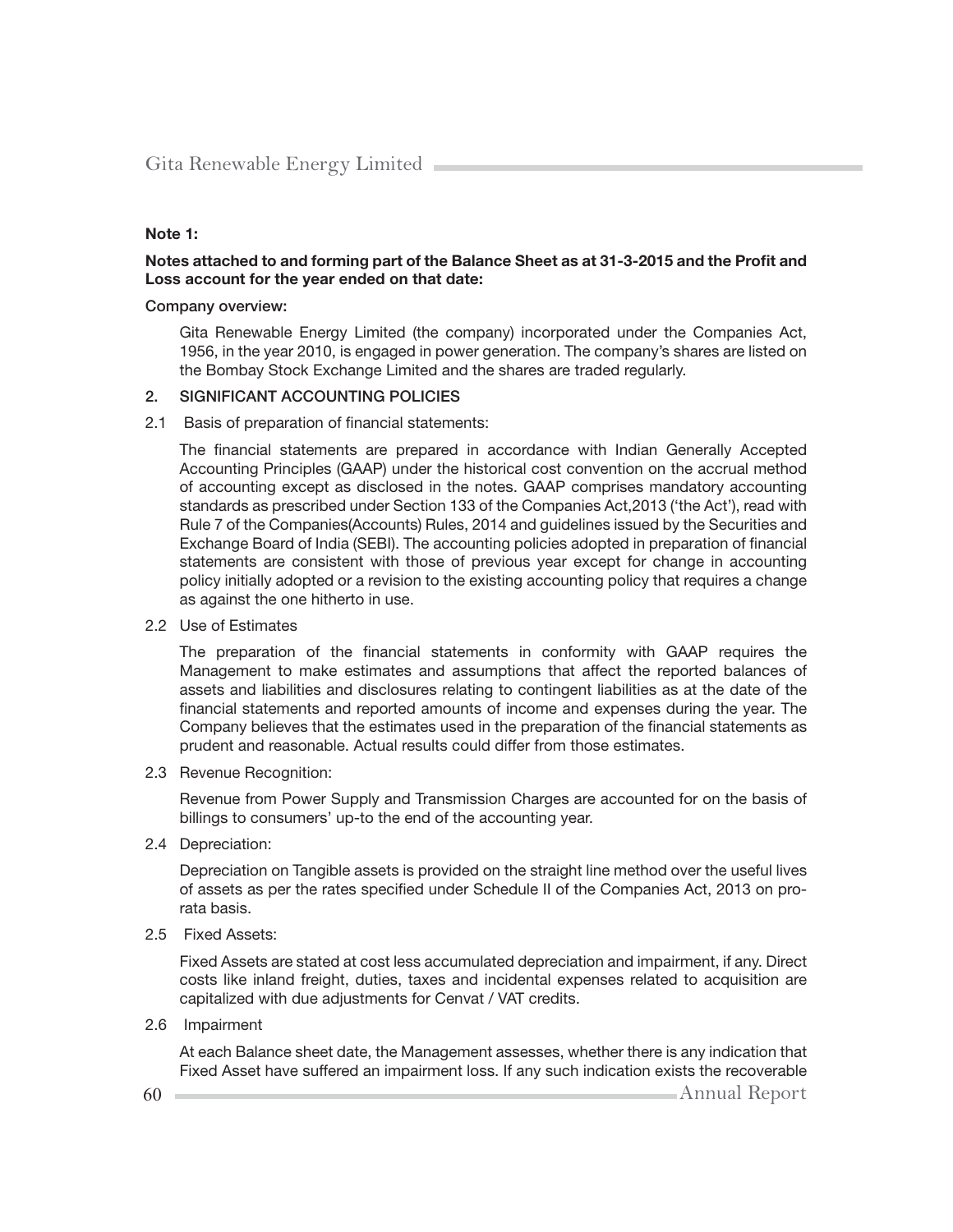

amount of the Assets is estimated in order to determine the extent of the impairment if any. Where it is not possible to estimate the recoverable amount of individual asset, the Company estimates the recoverable amount of the cash generating unit to which the asset belongs.

 As per the assessment conducted by the company at March 31, 2015, there was no indication that fixed asset have suffered an impairment loss.

2.7 Foreign Exchange Transactions:

 Transactions in foreign currencies are recorded at the exchange rates prevailing at the date of the transactions. In respect of the transactions covered by Forward Exchange Contracts, the difference between the forward rate and the exchange rate on the date of the transaction is recognized as Income or Expense over the life of the Contract. Transactions not covered by forward exchange rates and outstanding at year end are translated at exchange rates prevailing at the year end and the profit/loss so determined and also the realized exchange gain/losses are recognized in the Statement of Profit & Loss. The Company has not entered into foreign exchange contract during the year under review.

2.8 Borrowing Cost:

 All borrowing costs are charged to revenue except to the extent they are attributable to qualifying assets, which are capitalized. During the year under review, there was no borrowing attributable to qualifying assets and hence no borrowing cost was capitalized.

2.9 Segment Accounting:

The company's primary segment is identified as business segment based on nature of product, risks, returns and internal business reporting system and secondary segment is identified based on geographical locations of the customers as per Accounting Standard-17. The company is principally engaged in a single business segment viz., Power Generation Further there is no reportable secondary segment. Ie., Geographical segment.

- 2.10 Taxes on Income:
	- (a) Provision for current tax is made in accordance with the Income Tax Act, 1961.
	- (b) In accordance with the Accounting Standard AS-22 'Accounting for Taxes on Income' issued by the Institute of Chartered Accountants of India, Deferred Tax Liability / Asset arising from timing differences between book and income tax profits is accounted for at the current rate of tax to the extent these differences are expected to crystallize in later years. However, Deferred Tax Assets are recognized only if there is a reasonable / virtual certainty of realization thereof. During the year under review, the company has generated deferred tax asset to the extent of Rs.60,21,955/-.
- 2.11 Provisions and Contingencies:

 Provisions involving a substantial degree of estimation in measurement are recognized when there is a present obligation as a result of past events and it is probable that there will be an outflow of resources. Contingent liabilities are not recognized but are disclosed in the accounts by way of a note. Contingent assets are neither recognized nor disclosed in the financial statements.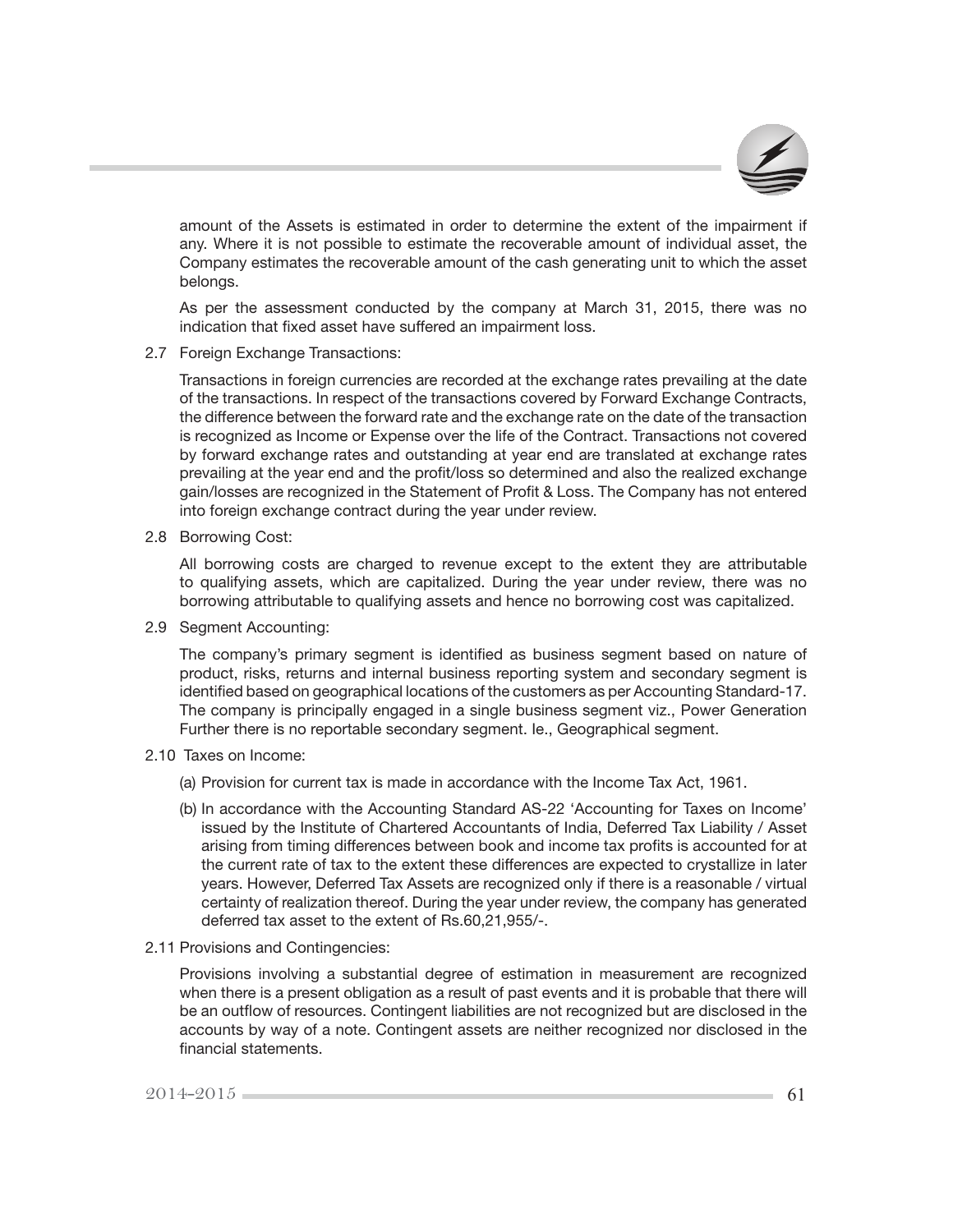Contingencies are recorded when it is probable that a liability will be incurred and the amounts can reasonably be estimated.

 Differences between the actual results and estimates are recognized in the year in which the results are known materialized. During the year under review, the company has not recognized any contingent liability/asset

#### 16. Additional Information to the Financial Statements

- i) Contingent liability not provided for:
	- (a) Counter Guarantees furnished to the bank Nil (Previous year Rs. Nil).
	- (b) Towards outstanding Letter of Credit Rs Nil (Previous year Rs. Nil) on account of import of raw materials.
- ii) Estimated amount of contracts remaining to be executed on capital accounts and not provided for Rs. Nil (Previous year Rs. Nil).
- iii) Claims against the Company not acknowledged as Debt Rs. Nil. Contingent liabilities not provided for Rs. Nil.
- iv) Employee / Retirement Benefits: No provision for Retirement Benefits / gratuity to employees has been made since there are no employees eligible for the same.
- v) There are no dues to enterprises as defined under Micro, Small and Medium Enterprises Development Act, 2006, as at March 31, 2015 which is on the basis of such parties having been identified by the management and relied upon by the auditors.
- vi) As on the closing date, Company has circularized/sought confirmation of balance letters to/from sundry debtors and Loans and Advance paid to parties / sundry creditors. In the absence of negation, the balances appearing the books are taken as correct.
- vii) Value of Imported & Indigenous Raw Materials, Spare Parts Components consumed Rs. Nil (previous year Rs. Nil).
- viii) CIF Value of Imports: Rs. Nil
- ix) Remittance in Foreign Currency towards Dividend Rs. Nil.
- x) Earnings in Foreign Currency Rs. Nil (Previous year Rs. Nil) Expenditure in Foreign Currency Rs. Nil (Previous year Rs. Nil)
- xi) Licence Agreement:

 The company has entered into a License Agreement on 26-04-2008 to give on license the 10MW power plant to OPG Renewable Energy Private Limited (OPGREPL) on the understanding that OPGREPL shall pay lease rent of Rs.2,50,000/- p.m. plus applicable taxes to the company an interest free deposit of Rs.44,40,00,000/- and The Interest free deposit is grouped under unsecured loan.

xii) RELATED PARTY DISCLOSURES

 Details of related parties including summary of transactions entered into by the Company during the year ended 31 March 2015 are summarized below: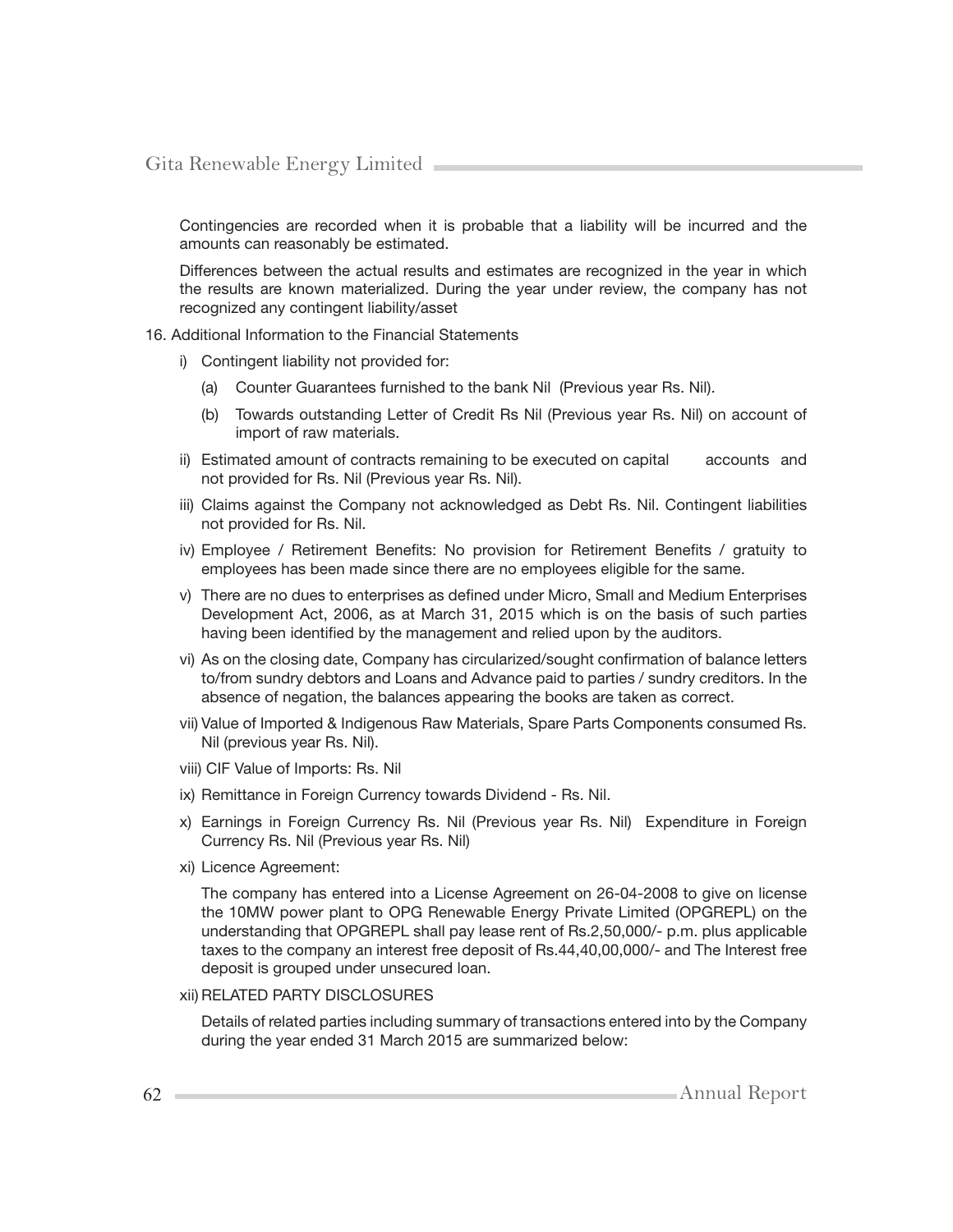

| Names of related parties and description of relationship: |                                      |
|-----------------------------------------------------------|--------------------------------------|
| Key management personnel                                  | Ravi Kumar Gupta, R. Natarajan       |
| <b>Other Related Parties</b>                              | Kanishk Steel Industries Limited     |
|                                                           | Chennai Ferrous Industries Limited   |
|                                                           | OPG Renewable Energy Private Limited |

Note: Related party relationship is as identified by the Company and relied upon by the Auditors.

### Related party transactions:

| Nature of Transaction     | Amount in Rs. |
|---------------------------|---------------|
| Sale of Power             | 41,271,545    |
| Reimbursement of expenses | 14,703,408    |
| Lease Rent Received       | 3,420,000     |
| Advance Received          | 44,813,822    |
| <b>Advance Given</b>      | 9,225,302     |

xiii) SEGMENT INFORMATION FOR THE YEAR ENDED 31st MARCH 2015.

Business Segment:

- (a) The Company operates in Single Business Segment of 'Generation and distribution of power'. Therefore, the Company is of the view that the disclosure requirement of Accounting Standard AS-17 issued by the Institute of Chartered Accountants of India is not applicable to the Company.
- xiv) Earning Per Share:

|    | <b>Particulars</b>                                           | 2014-15    | 2013-14   |
|----|--------------------------------------------------------------|------------|-----------|
| a) | Weighted Average No. of Equity Shares of Rs.10/- each        | 4112296    | 4112296   |
| b) | Net profit after tax available for equity shareholders (Rs.) | (15593936) | (4345075) |
| C) | Basic and diluted earning per share (Rs.)                    | (3.79)     | (1.06)    |

xv) Previous year figures:

Previous year's figures have been regrouped/ reclassified wherever necessary to correspond with the current year's classification / disclosure.

| As per the report of even date annexed             |                                              |                                            |
|----------------------------------------------------|----------------------------------------------|--------------------------------------------|
| For CHATURVEDI & COMPANY                           |                                              |                                            |
| <b>CHARTERED ACCOUNTANTS</b><br><b>FRN 302137E</b> | R. Natarajan<br>Chairman & Managing Director | R. Saraswathi<br><b>Director</b>           |
| <b>S GANESAN FCA</b>                               |                                              |                                            |
| Partner (MNR: 217119)                              | C. Chandrasekar<br>Company Secretary         | V. Kumar<br><b>Chief Financial Officer</b> |
| Chennai, 29-05-2015                                |                                              |                                            |

2014-2015 63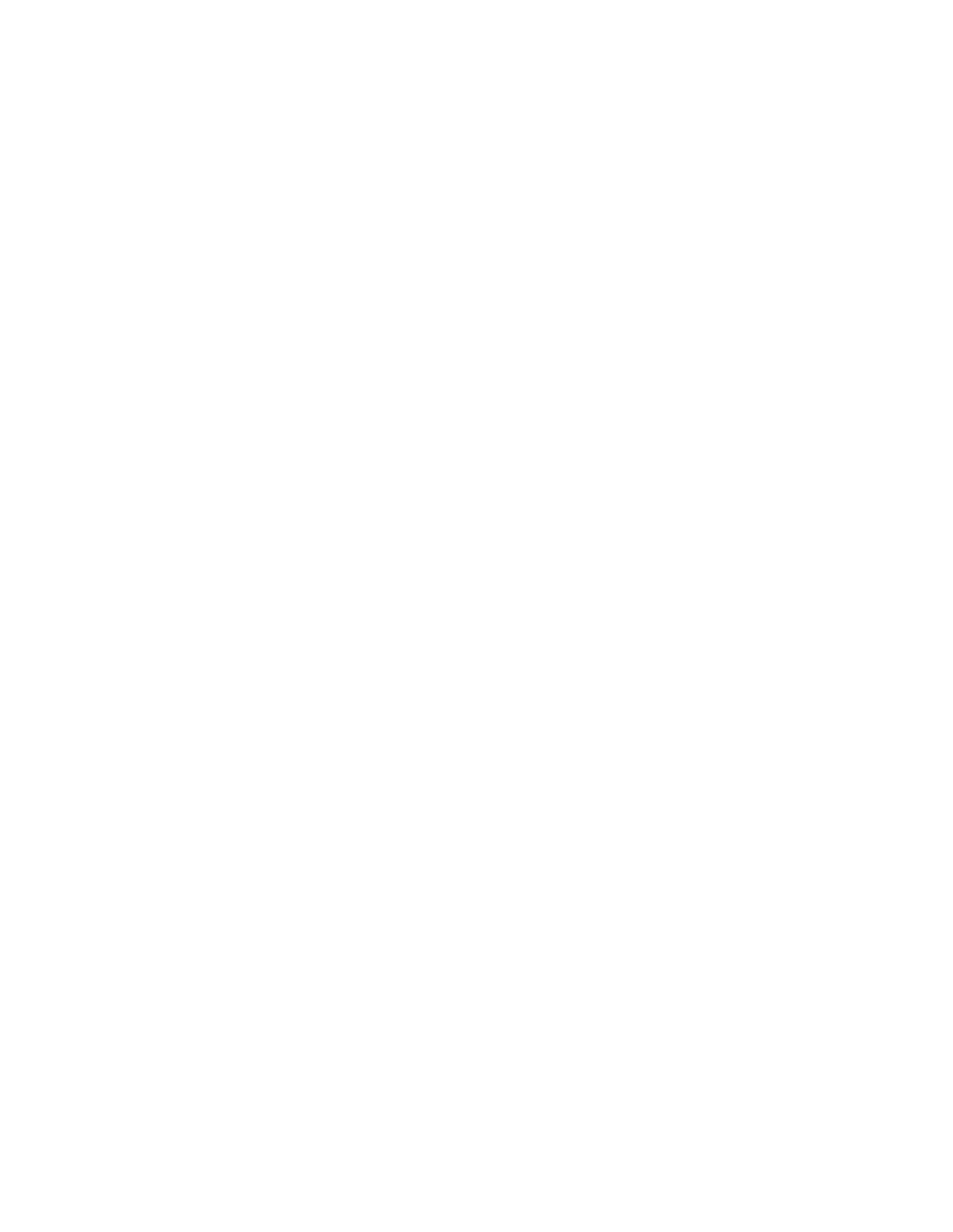

## GITA RENEWABLE ENERGY LIMITED

Registered Office: Survey No.180 & 181, OPG Nagar, Periya Obulapuram village, Nagaraja kandigai, Madharapakkam Road, Gummidipoondi – 601201

CIN: U40108TN2010PLC074394

#### PROXY FORM

[Pursuant to section 105(6) of the Companies Act, 2013 and rule 19(3) of the Companies (Management and Administration) Rules, 2014]

| Name of the Member (s)    | ٠<br>٠ |  |
|---------------------------|--------|--|
| <b>Registered Address</b> | ٠<br>٠ |  |
| E-mail Id                 | ٠      |  |
| Folio No/ Client Id       | ٠<br>٠ |  |
| DP ID                     | ٠      |  |

I/We, being the member (s) of …………. shares of the above named company, hereby appoint

- 1. Name :
	- Address : E-mail Id : Signature :

or failing him

- 2. Name :
- 3. Address :
	- E-mail Id :
	- Signature :

as my/our proxy to attend and vote (on a poll) for me/us and on my/our behalf at 25thAnnual General Meeting of the Company, to be held on Wednesday, the 30th September,2015 at 1 .00 p.m. at B-27(M), SIPCOT Industrial Complex, Gummidipoondi, Thiruvallur District, Tamilnadu – 601201 and at any adjournment thereof in respect of such resolutions as are indicated below:

| 1.                                                 | Adoption of Financial Statements                                    |       |  |  |
|----------------------------------------------------|---------------------------------------------------------------------|-------|--|--|
| 2.                                                 | Appointment of Auditors                                             |       |  |  |
| 3.                                                 | Appointment of Mr. Chandikeshwar Sharma as an Independent Director  |       |  |  |
| 4.                                                 | Appointment of Mr. Sunil Kumar Singh as an Independent Director     |       |  |  |
| 5.                                                 | Appointment of Mr.R.Natarajan as the Chairman and Managing Director |       |  |  |
| Appointment of Ms.R.Saraswathi as a Director<br>6. |                                                                     |       |  |  |
|                                                    | Signed this  day of  2015.                                          | Affix |  |  |

Revenue Stamp of Re.1/-

(Signature of Member)

#### Signature of Proxy holder(s)

#### Note :

١ď

This form of proxy in order to be effective should be duly completed and deposited at the Registered Office of the Company, not less than 48 hours before the commencement of the Meeting.